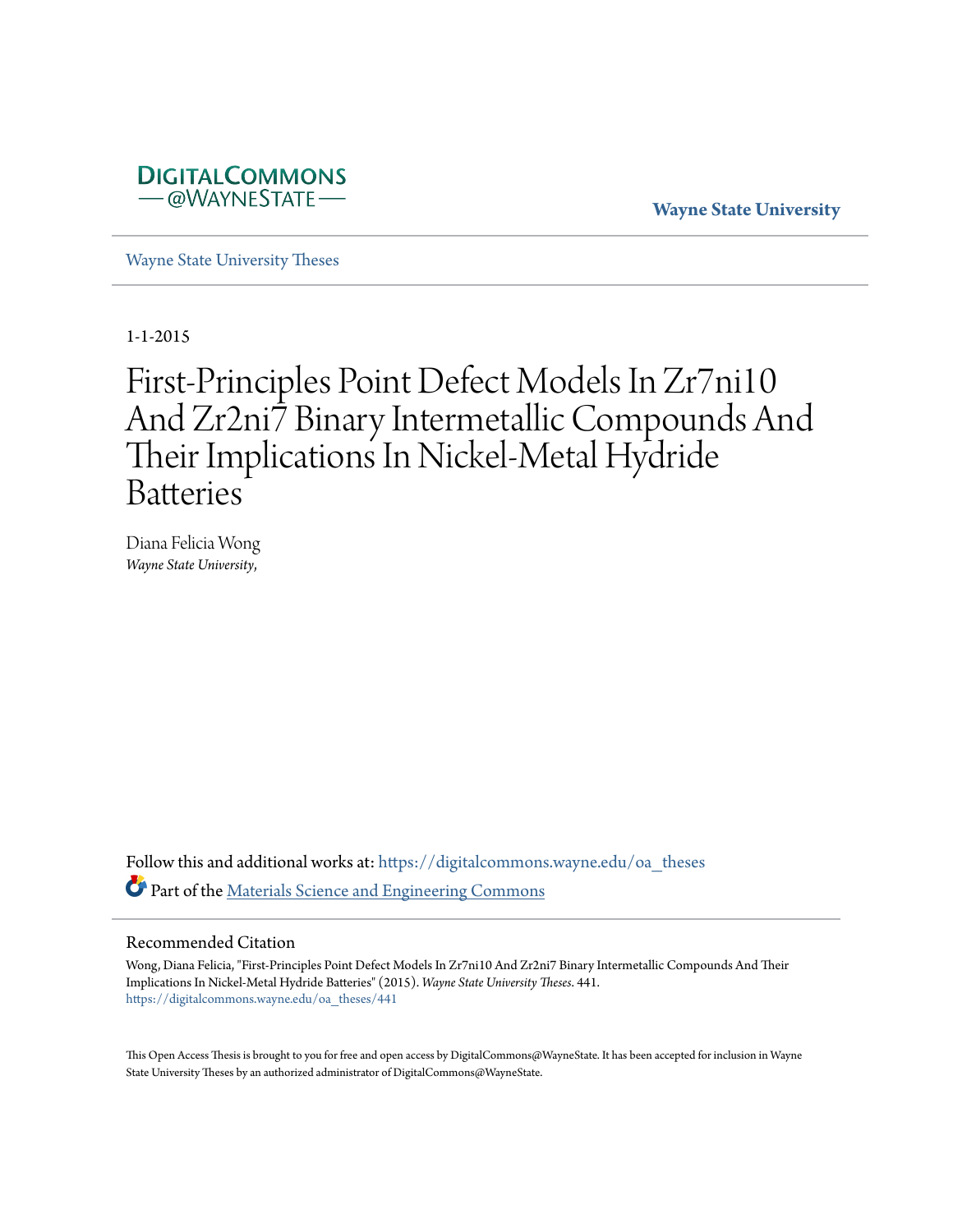## **FIRST-PRINCIPLES POINT DEFECT MODELS IN Zr7Ni<sup>10</sup> AND Zr2Ni<sup>7</sup> BINARY INTERMETALLIC COMPOUNDS AND THEIR IMPLICATIONS IN NICKEL-METAL HYDRIDE BATTERIES**

by

### **DIANA F. WONG**

### **THESIS**

Submitted to the Graduate School

of Wayne State University,

Detroit, Michigan

in partial fulfillment of the requirements

for the degree of

# **MASTER OF SCIENCE**

2015

MAJOR: CHEMICAL ENGINEERING

\_\_\_\_\_\_\_\_\_\_\_\_\_\_\_\_\_\_\_\_\_\_\_\_\_\_\_\_\_\_\_\_\_\_\_\_\_\_\_\_\_

Approved By:

Advisor Date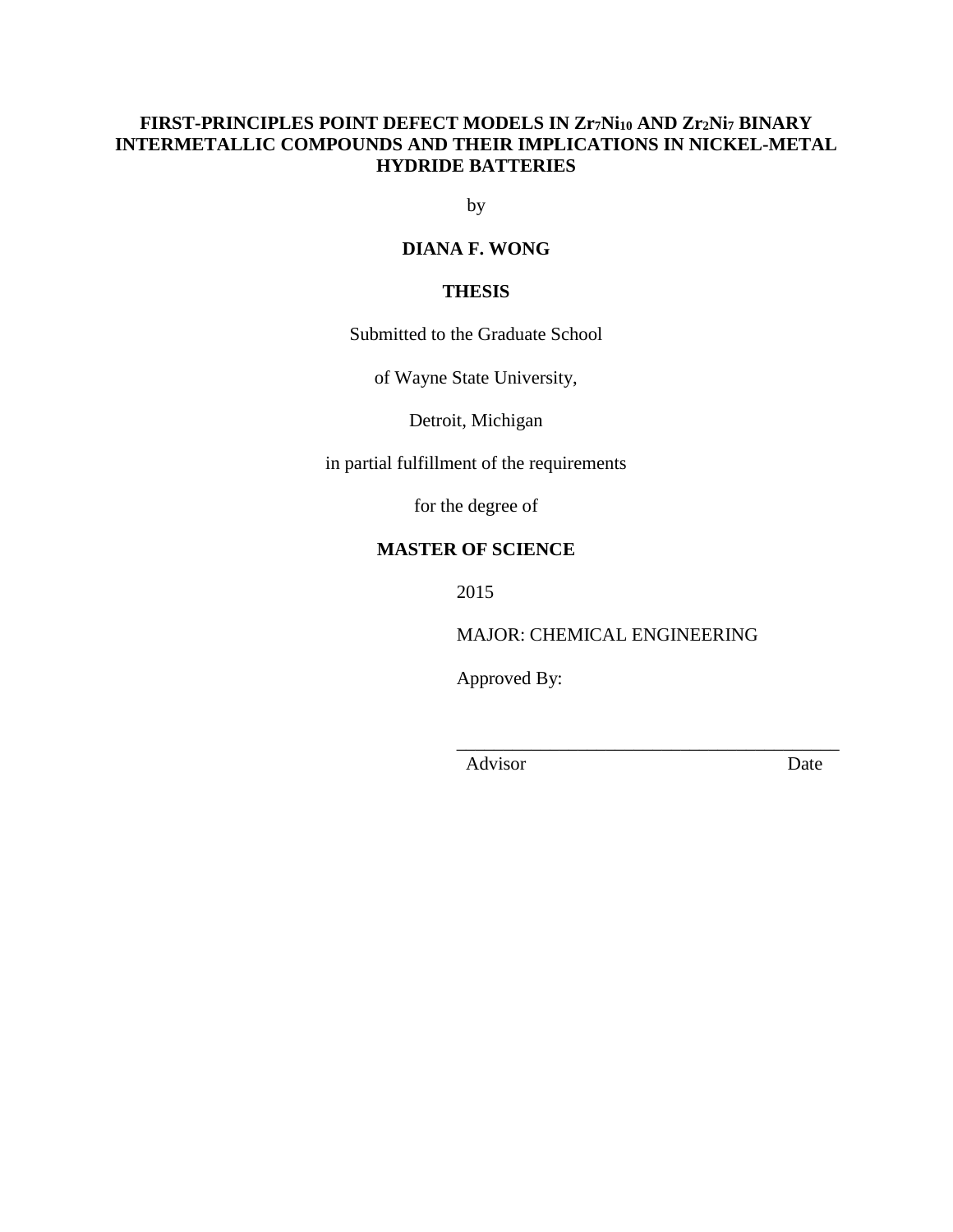# **© COPYRIGHT BY**

# **DIANA F. WONG**

**2015**

**All Rights Reserved**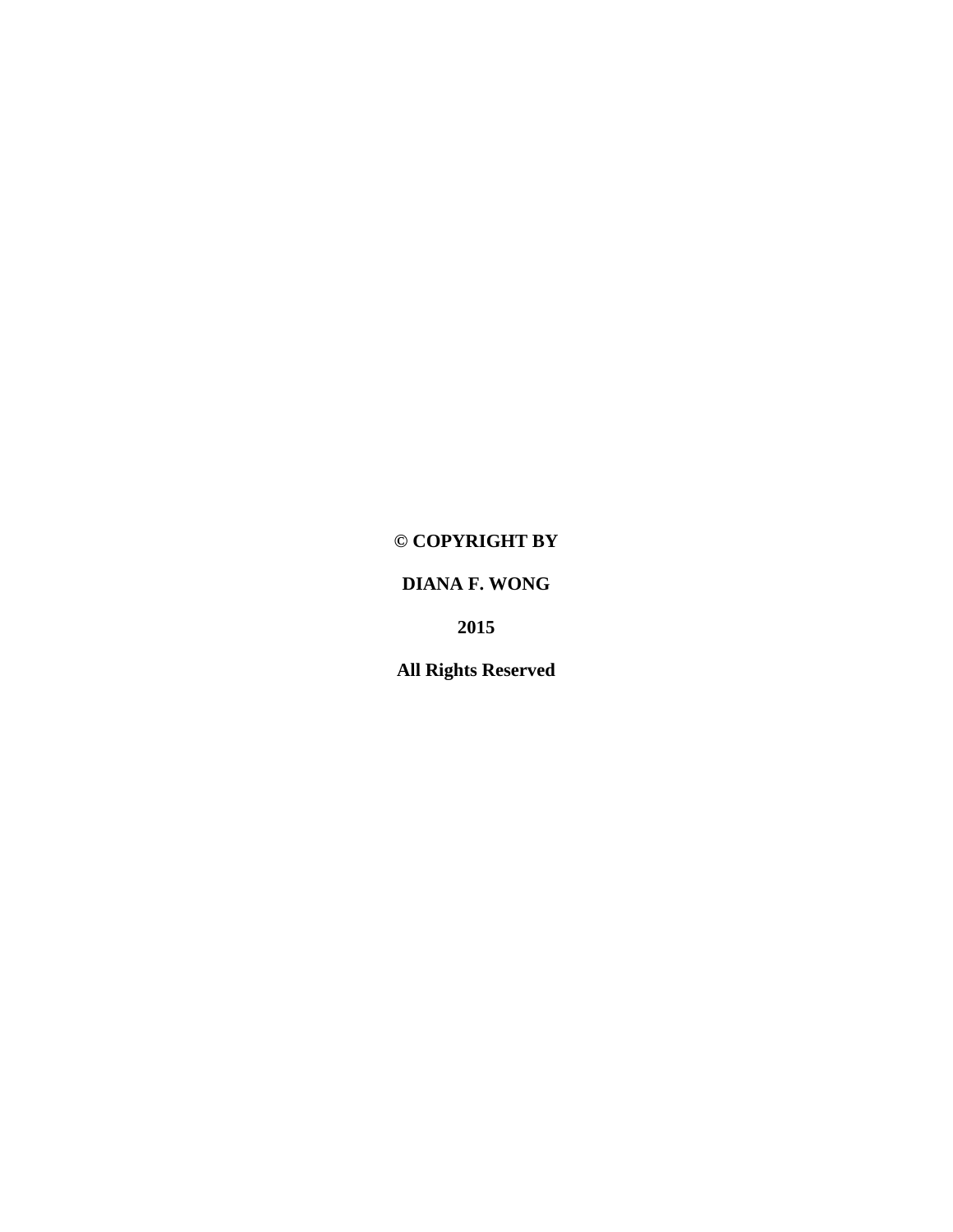# **DEDICATION**

<span id="page-3-0"></span>*To my family and friends and their unconditional love and support.*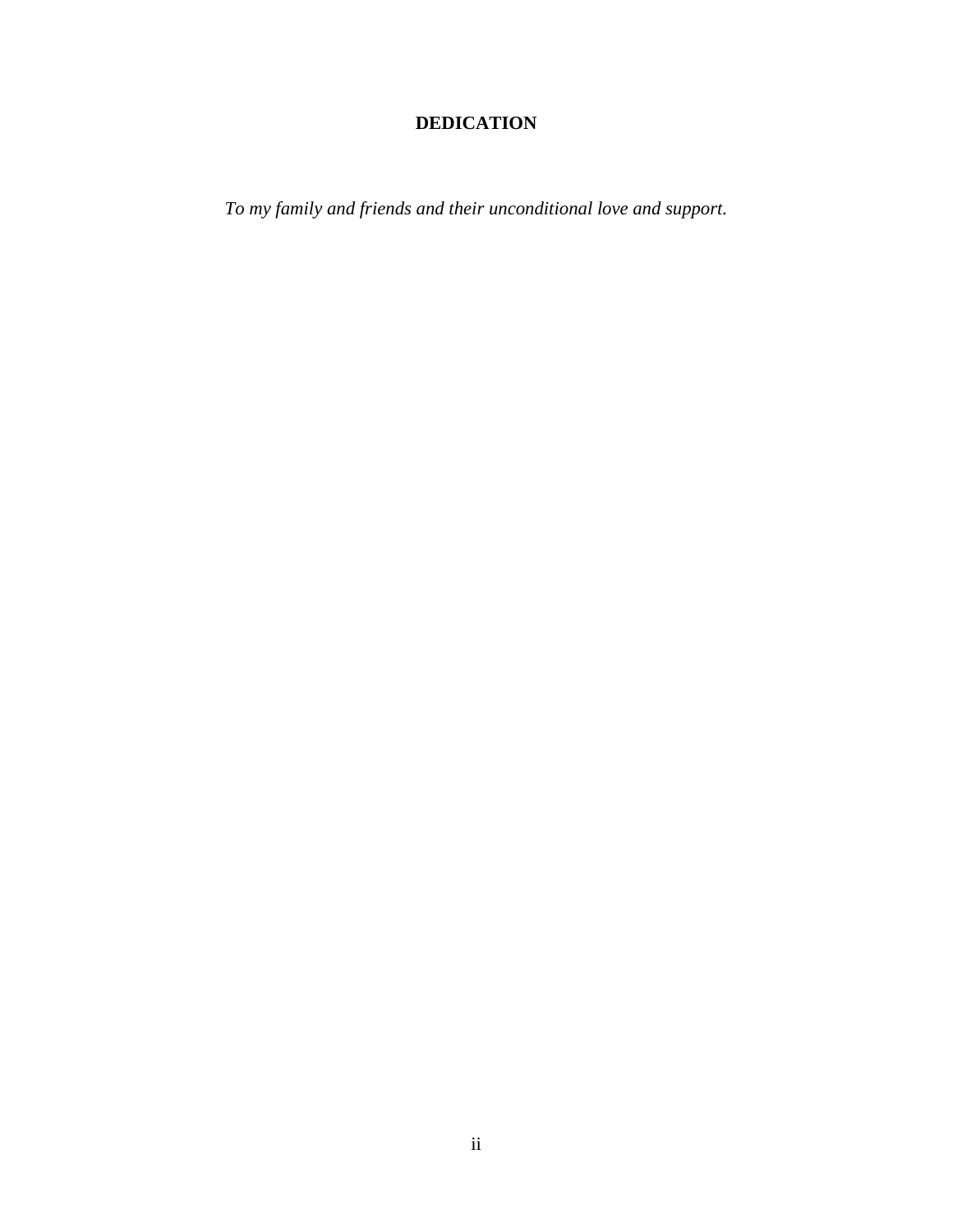#### **ACKNOWLEDGMENTS**

<span id="page-4-0"></span>*I would like to thank my advisors Dr. K.Y. Simon Ng and Dr. Kwo-Hsiung Young for their steadfast encouragement and support of not only this work, but of my academic and professional career. They have provided valuable insights and perspectives in tackling problems large and small, always reminding me to keep the big picture in mind. I am also grateful to the faculty and peers in the Chemical Engineering and Materials Science Department at Wayne State University* 

*and my colleagues at BASF Battery Materials – Ovonic for* 

*their support, expertise, and advice over the years.* 

*Thank you.*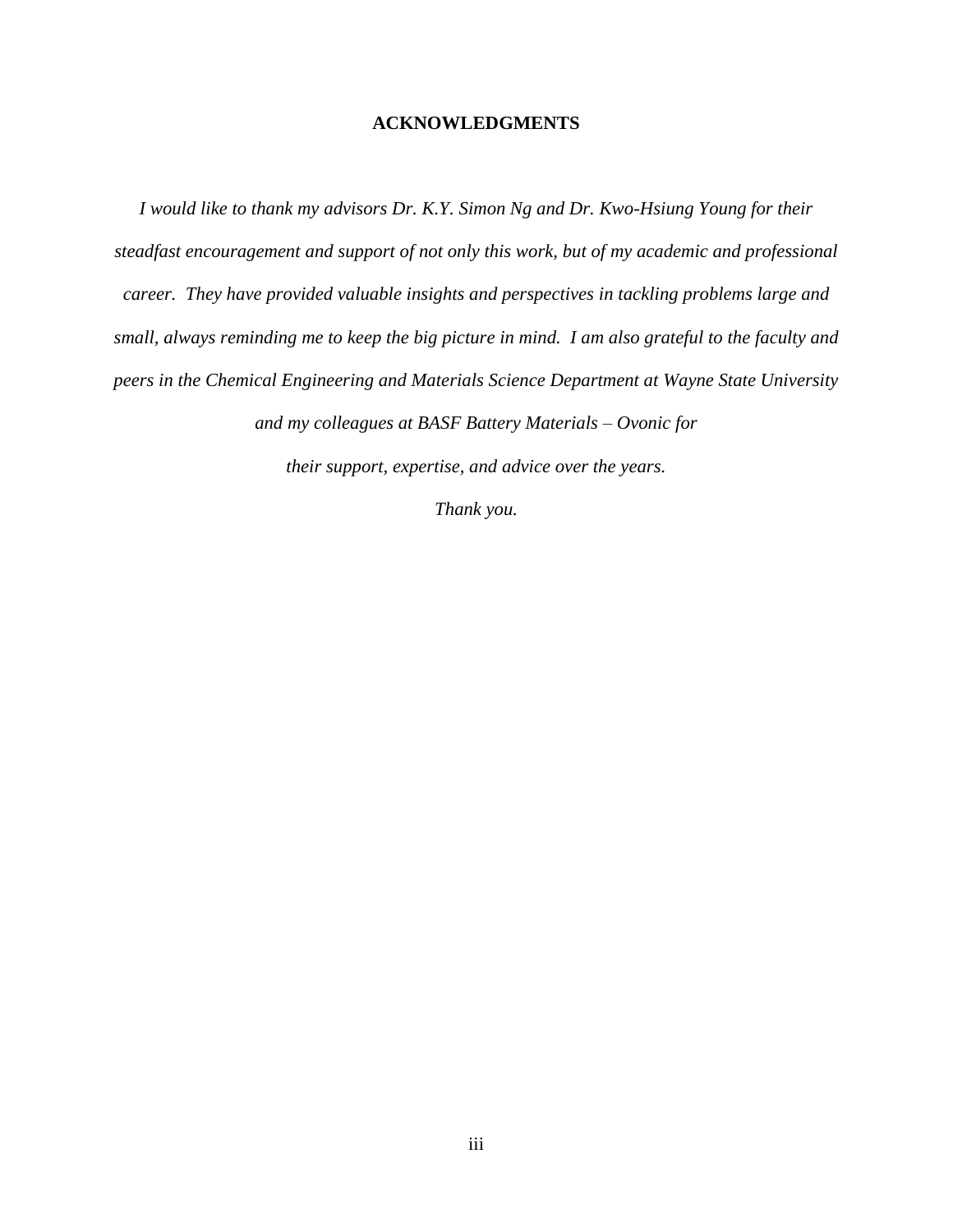# **TABLE OF CONTENTS**

| 1.1   |
|-------|
|       |
| 2.1   |
| 2.2   |
| 2.2.1 |
| 2.3   |
| 2.3.1 |
| 2.3.2 |
| 2.3.3 |
| 2.3.4 |
| 2.3.5 |
| 2.3.6 |
| 2.3.7 |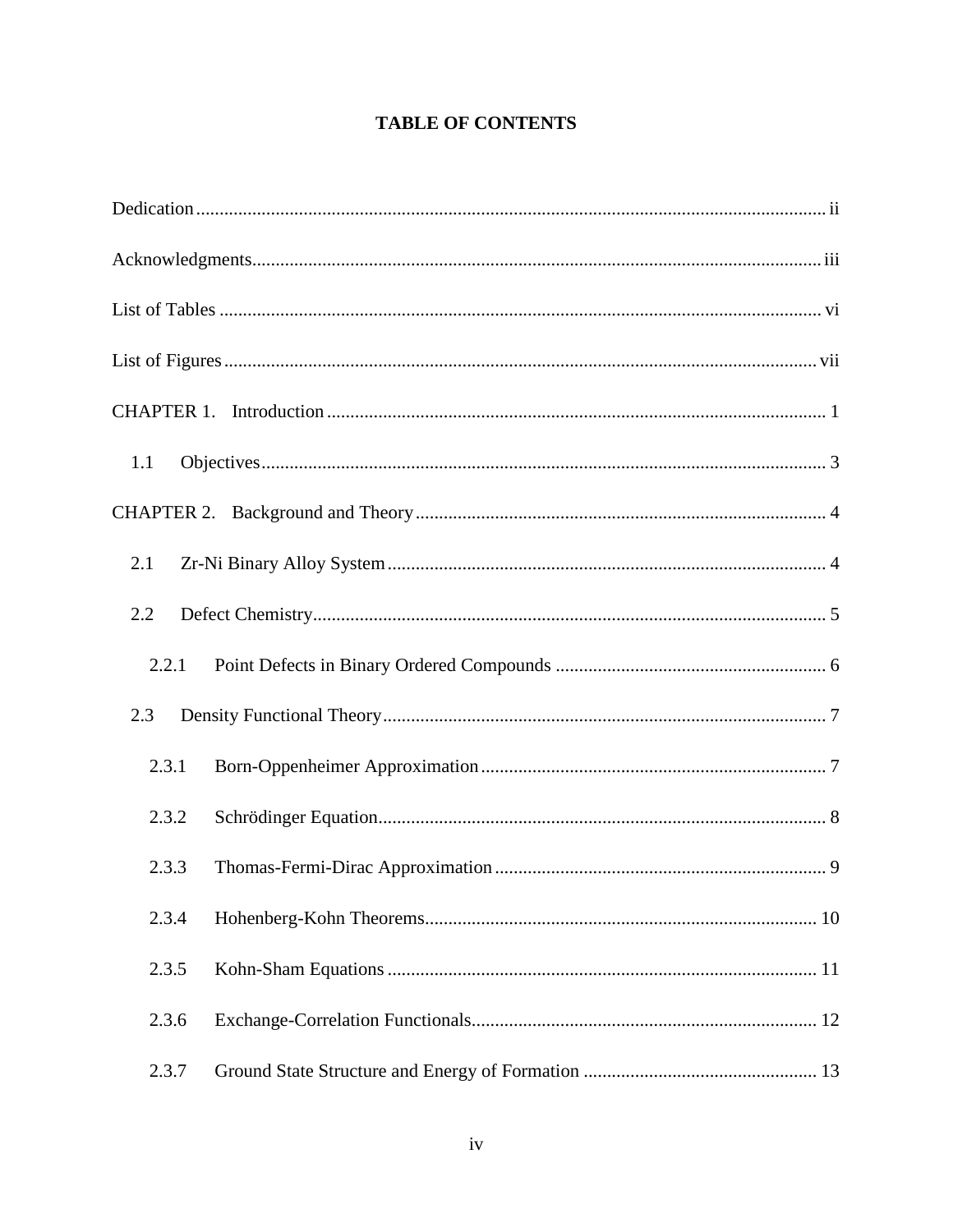| 2.4   |                                                                                                                                           |    |
|-------|-------------------------------------------------------------------------------------------------------------------------------------------|----|
|       | CHAPTER 3. Point Defect Models in Zr <sub>7</sub> Ni <sub>10</sub> and Zr <sub>2</sub> Ni <sub>7</sub> Binary Intermetallic Compounds  18 |    |
| 3.1   |                                                                                                                                           |    |
| 3.2   |                                                                                                                                           |    |
| 3.2.1 |                                                                                                                                           |    |
| 3.2.2 |                                                                                                                                           |    |
| 3.3   |                                                                                                                                           |    |
| 3.3.1 |                                                                                                                                           |    |
| 3.3.2 |                                                                                                                                           |    |
| 3.4   |                                                                                                                                           |    |
| 3.4.1 |                                                                                                                                           |    |
| 3.4.2 |                                                                                                                                           |    |
| 3.4.3 |                                                                                                                                           |    |
| 3.5   |                                                                                                                                           |    |
|       |                                                                                                                                           |    |
|       |                                                                                                                                           |    |
|       |                                                                                                                                           | 40 |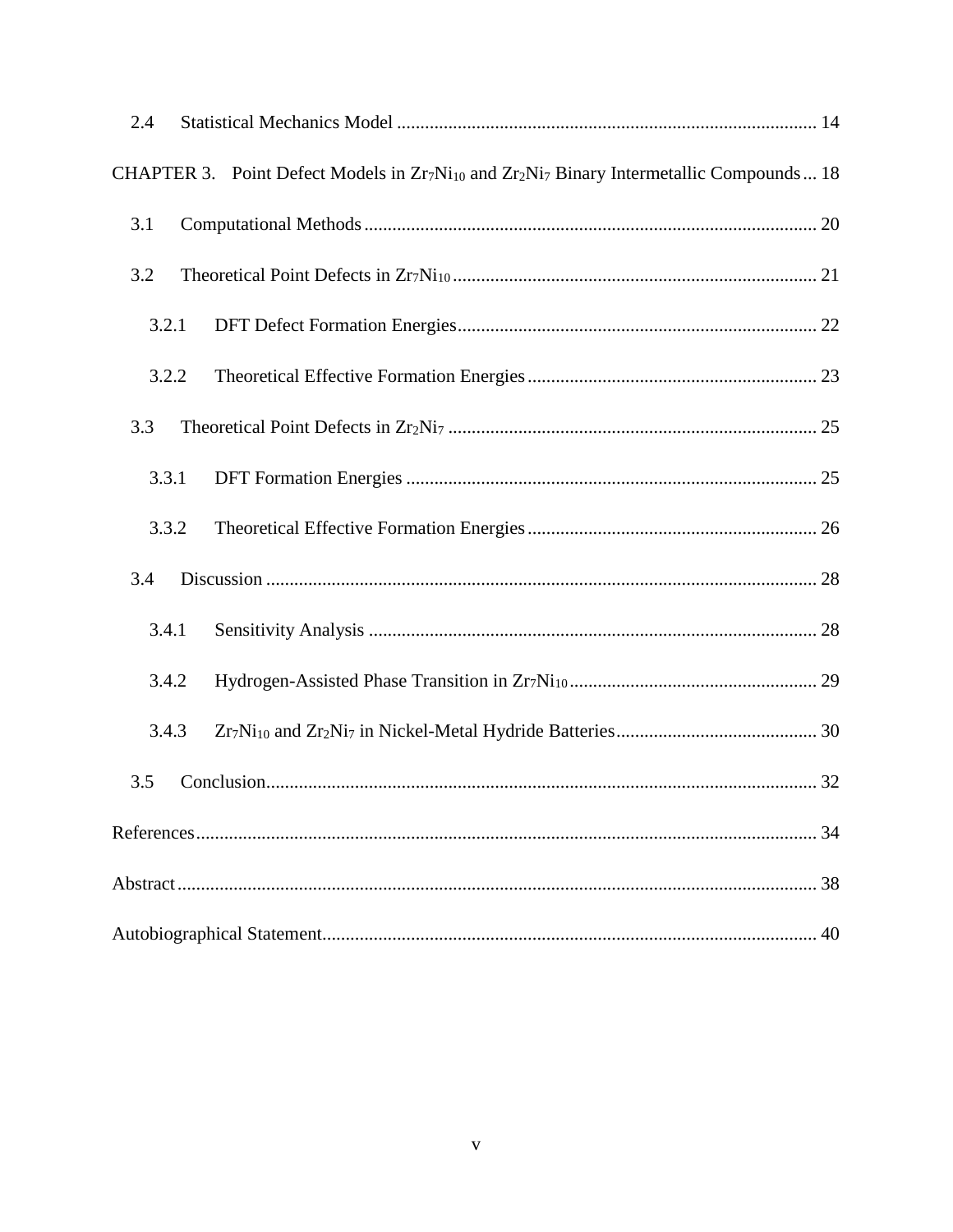# **LIST OF TABLES**

<span id="page-7-0"></span>

| Table 2. Theoretical effective formation energies for point defects in $Zr_7Ni_{10}$ at $1000^{\circ}$ C 25 |  |
|-------------------------------------------------------------------------------------------------------------|--|
|                                                                                                             |  |
| Table 4. Theoretical effective formation energies for point defects in $Zr_2Ni_7$ at $1000^{\circ}$ C  27   |  |
|                                                                                                             |  |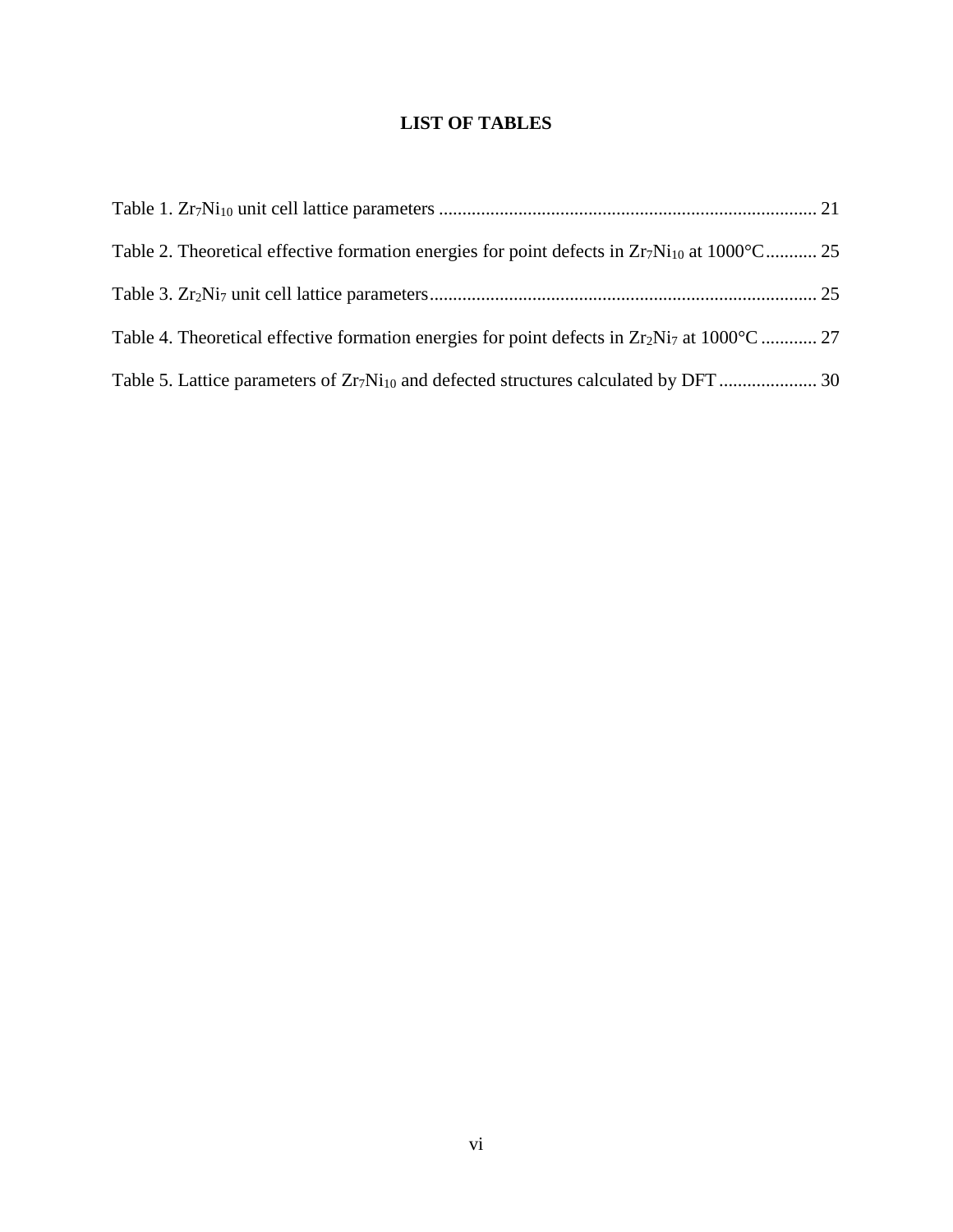# **LIST OF FIGURES**

<span id="page-8-0"></span>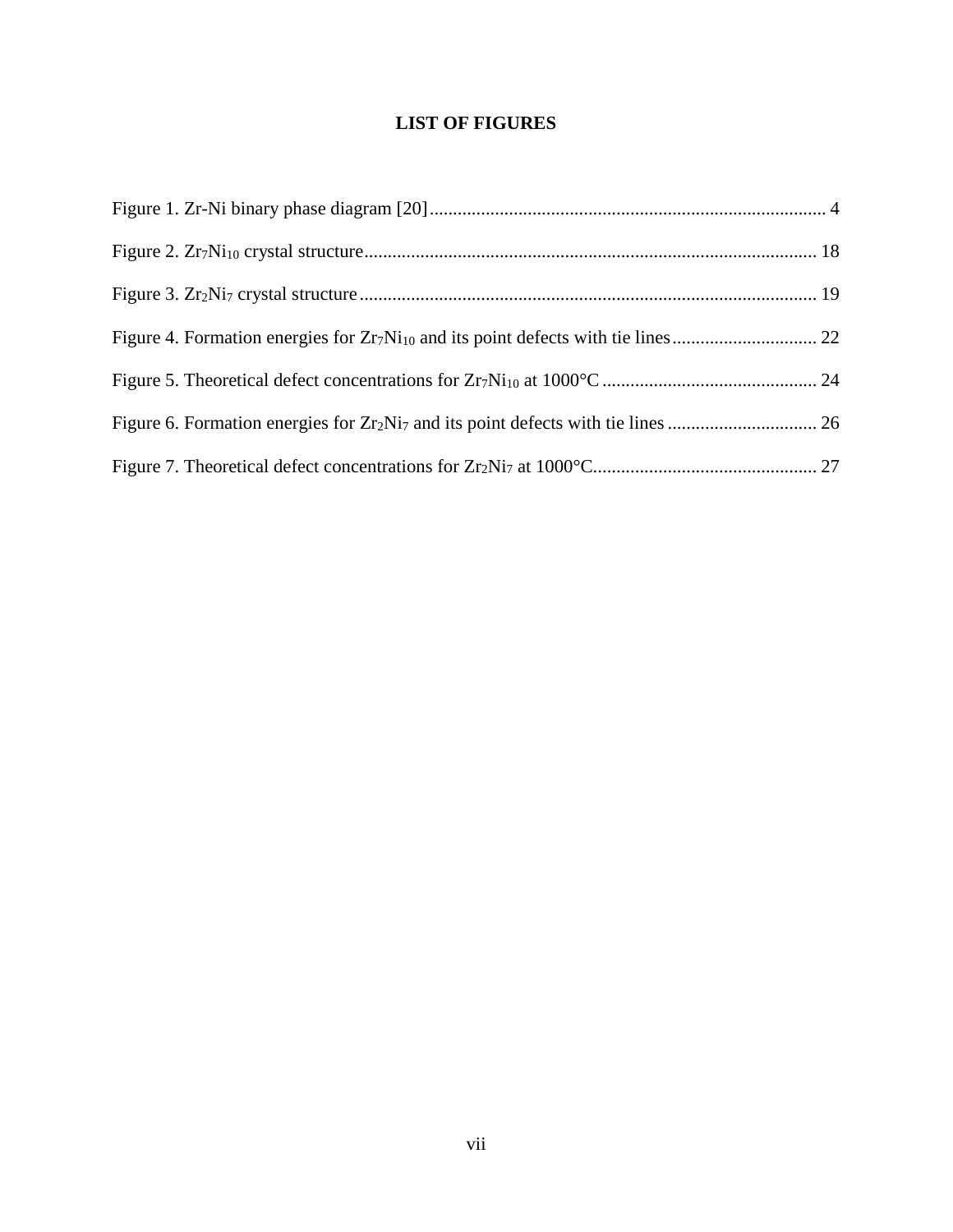#### <span id="page-9-0"></span>**CHAPTER 1. INTRODUCTION**

Of the over 9 million hybrid electric vehicles on the road worldwide today, most are powered primarily by nickel-metal hydride (Ni/MH) batteries. They offer excellent power performance under demanding conditions, operating reliably and safely upwards of 8-10 years through the cycles of summers and winters. They are also attractive for advanced start-stop applications, which hold incredible market potential with the increasing pressure from stricter government regulations worldwide to reduce fuel consumption and emissions in vehicles. Hybrid Ni/MH-lead-acid start-stop systems can extend service life to the lead-acid battery while boosting the vehicle's fuel economy [\[1\]](#page-42-1). Cost is also a major consideration factor for consumer vehicles, and rare-earth-free AB<sup>2</sup> Laves phase-based negative electrode active materials offer good electrochemical performance that can be tailored to specific applications at low cost potentials.

There are three major types of metal hydride (MH) alloys used in Ni/MH negative electrode active materials:  $AB_5$ ,  $AB_2$ , and  $A_2B_7$  alloys. Comparatively,  $AB_2$  MH alloys have higher storage capacities and lower raw material costs but with tradeoffs to activation, high-rate dischargeability (HRD), and cycle durability [\[2\]](#page-42-2). However, the multi-phased nature of  $AB_2$ Laves-phase-based MH alloys has enabled a dramatic increase in electrochemical performance in Ni/MH batteries, particularly with the inclusion of Zr-Ni-based secondary phases [\[3,](#page-42-3) [4\]](#page-42-4). The flexibility in chemical compositions, additives, and processing methods for AB<sub>2</sub> Laves-phasebased MH alloys and their effect on the structure and phase abundance characteristics have direct effects on electrochemical performance of these active materials to enable better activation, lowtemperature performance, high-rate dischargeability (HRD), and cycle durability, through research and materials engineering [\[5\]](#page-42-5).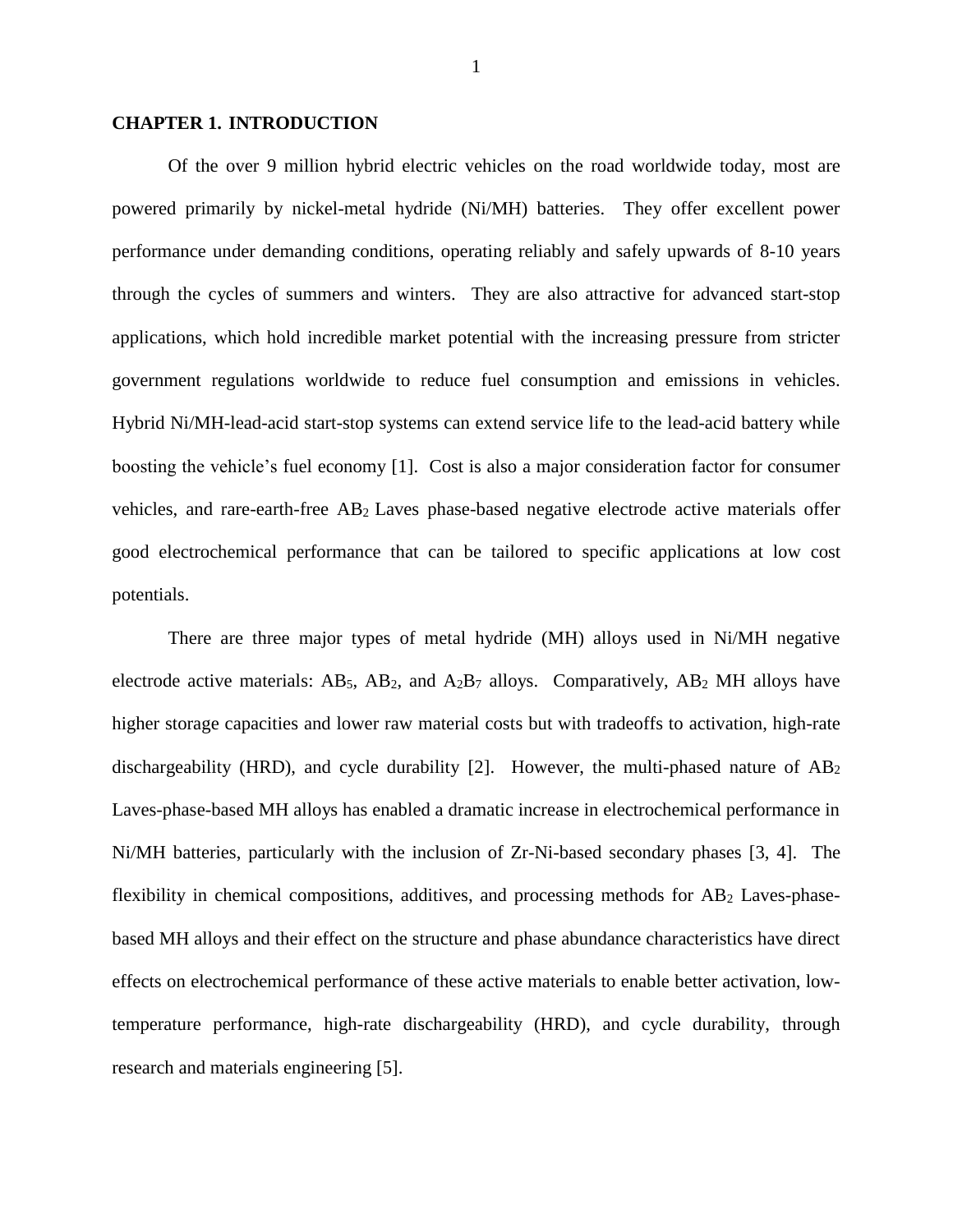Zr7Ni<sub>10</sub> is an important secondary phase found in multi-phased AB<sub>2</sub> Laves-phase-based MH alloys, and the synergetic effect between the Zr-Ni and the Laves phases allows access to the high hydrogen storage of the Zr-Ni phases despite the lower absorption/desorption kinetics [\[3,](#page-42-3) [4,](#page-42-4) [6,](#page-42-6) [7\]](#page-42-7). Zr2Ni7, on the other hand, has excellent absorption/desorption kinetics but poor hydrogen storage capacity [\[8\]](#page-42-8).  $Zr_7Ni_{10}$  shows solubility with  $Zr$ -rich stoichiometries, while Zr2Ni<sup>7</sup> shows no solubility window. Stability of point defects within the crystal structure allows  $Zr_7Ni_{10}$  to maintain the same structure at off-stoichiometric compositions, thus it is theorized that defects may play a role in the difference between the electrochemical behaviors in  $Zr_7Ni_{10}$  and  $Zr_2Ni_7$ . Defects such as vacancies can act to trap hydrogen and inhibit the transport of hydrogen through the alloy [\[9\]](#page-42-9). Defects such as anti-sites can promote lower atomic packing ratios, which can improve cycling capability due to a higher propensity to deform rather than to crack [\[10,](#page-42-10) [11\]](#page-42-11). The ability to tune the ratio between hydride formers such as Zr and hydride modifiers such as Ni as well as to add other modifiers while maintaining the structure of the alloys is an important feature for designing battery materials targeting a specific application, and can strongly affect battery performance properties [\[5,](#page-42-5) [12-14\]](#page-43-0).

The structure  $Zr_7Ni_{10}$  and its solubility window on the  $Zr-Ni$  binary phase diagram has been revised over the years and is a subject of contention [\[15-20\]](#page-43-1). First-principle calculations offer a theoretical method to evaluate the structure and study the defect models in these materials [\[21-24\]](#page-43-2). Defect models in  $Z_{T_7}N_{110}$  and  $Z_{T_2}N_{17}$  computed using a combination of density functional theory (DFT) and statistical mechanics offer a starting point for understanding the nature of the  $Zr_7Ni_{10}$  secondary phases and their defects in Ni/MH batteries.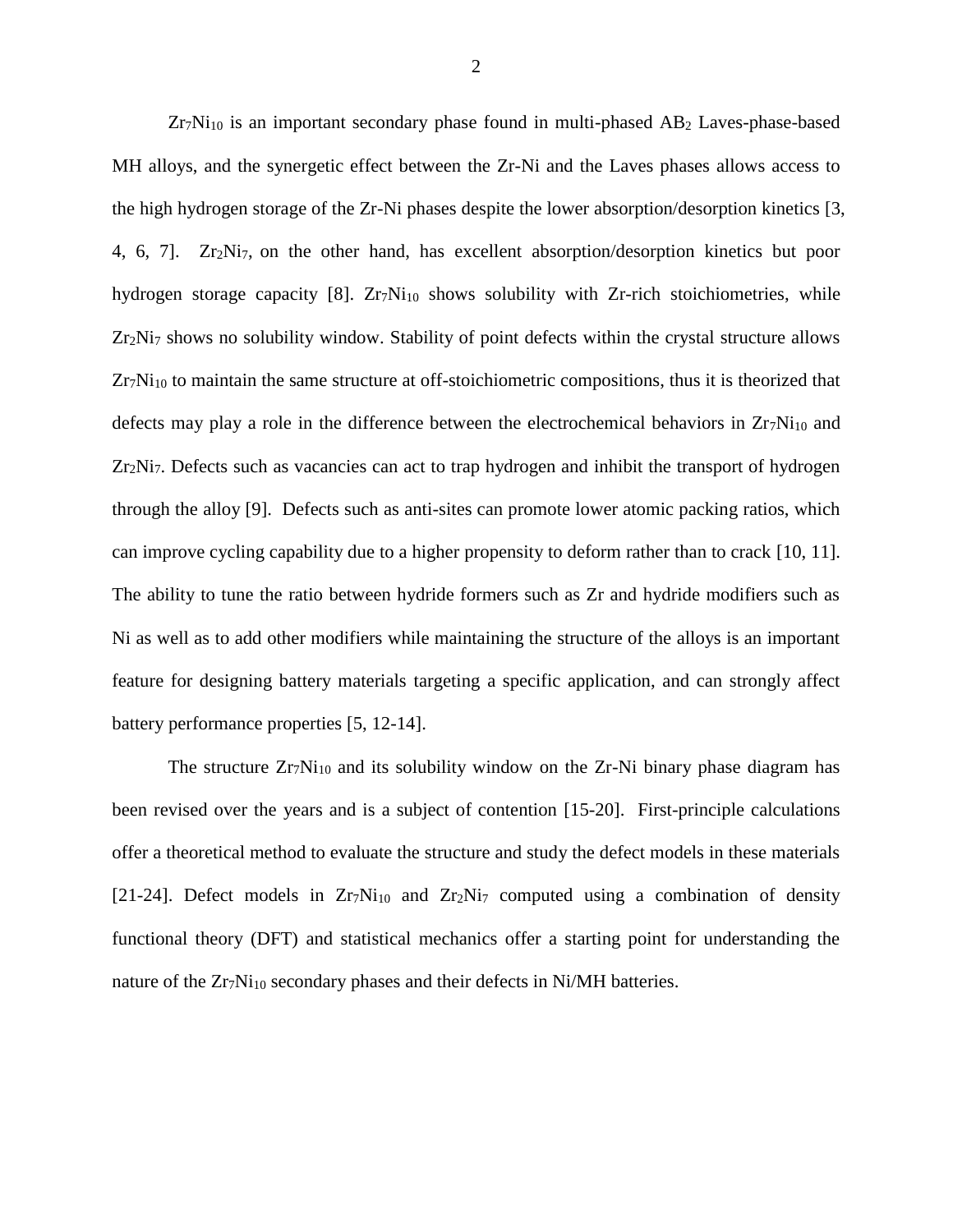#### <span id="page-11-0"></span>**1.1 Objectives**

This study has three major objectives in order to better understand the structure of constitutional defects in  $Zr_7Ni_{10}$  and  $Zr_2Ni_7$  and how the defects may affect electrochemical performance in Ni/MH batteries:

- 1. To determine the ground state structure of  $Zr_7Ni_{10}$  by first principle calculations via DFT and confirm the structures found in experiment.
- 2. To determine the DFT formation energies of the compounds of interest, their defects, and of neighboring compounds to understand the relative ground state stability of the components at play in the Zr-Ni system at the compositions of interest.
- 3. To determine the relative constitutional defect concentrations and effective defect formation energies using a statistical mechanics model to preserve the overall alloy composition in  $Zr_7Ni_{10}$  and  $Zr_2Ni_7$  compounds for stoichiometric and offstoichiometric cases.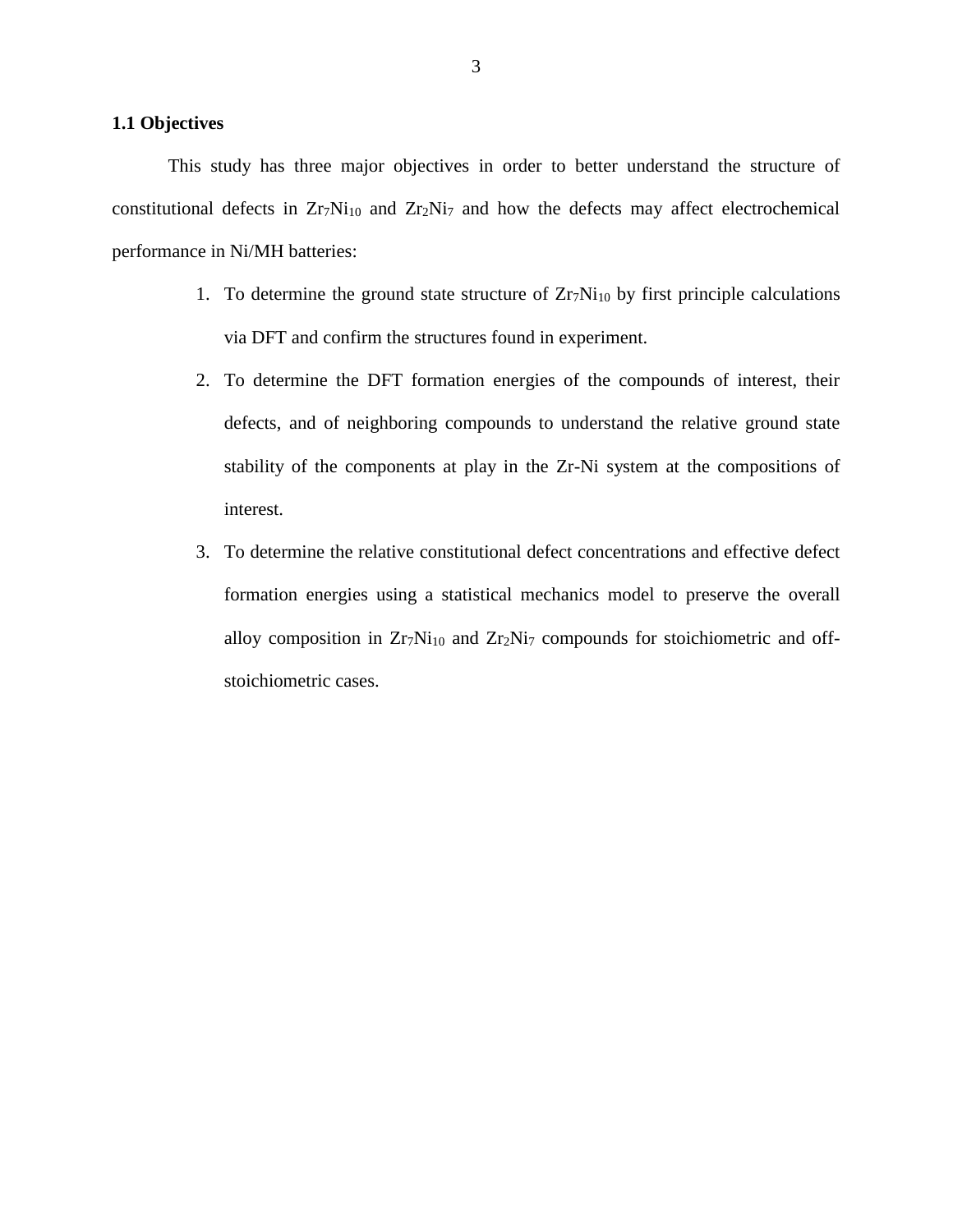#### <span id="page-12-0"></span>**CHAPTER 2. BACKGROUND AND THEORY**

#### <span id="page-12-1"></span>**2.1 Zr-Ni Binary Alloy System**

The Zr-Ni binary phase diagram illustrates the different thermodynamically stable Zr-Ni phases that can form for a given composition of Zr and Ni at a specific temperature, and it is shown below in [Figure 1.](#page-12-2)  $Zr_7Ni_{10}$  phase has an A/B stoichiometry ratio of 0.7, equivalent to 41.2% at. Zr. Studies originally showed  $Zr_7Ni_{10}$  phase with a solubility range that is hyperstoichiometric in Zr up to ~44% at. [\[18\]](#page-43-3), but subsequent studies show a solubility range up to 41.5% at. maximum [\[19\]](#page-43-4). Phases such as  $Zr_2Ni_7$  are "line compounds" and show no range in solubility.



*Figure 1. Zr-Ni binary phase diagram [\[20\]](#page-43-5)*

<span id="page-12-2"></span>While processing methods, quenching techniques, and annealing methods can be used to obtain different phase mixtures for a given atomic composition, annealing at high temperature for a long period of time should yield the equilibrium phase or phases predicted by the binary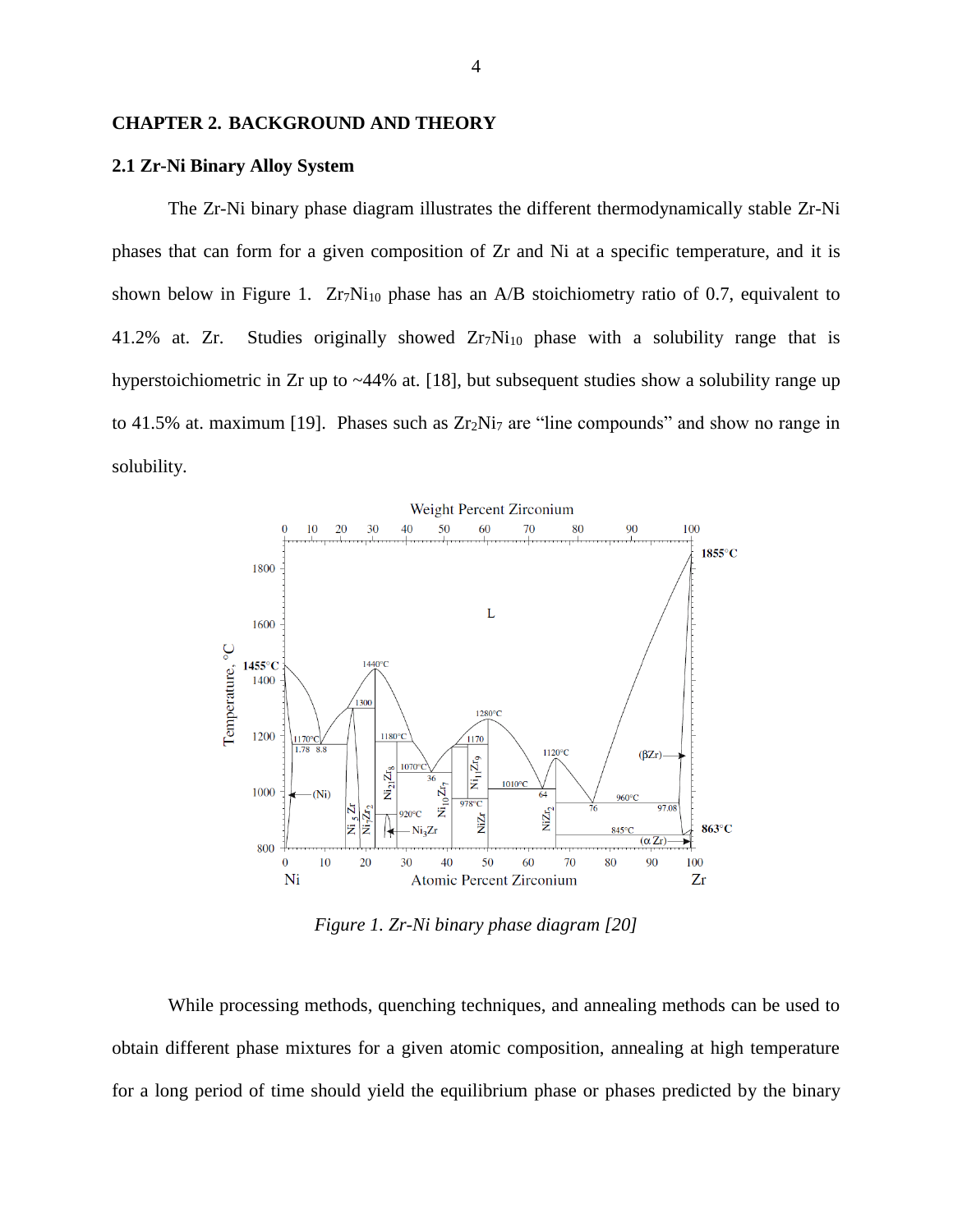phase diagram. For example, off-stoichiometric ratios of Zr and Ni around 22.2% at. Zr melted together preferably forms a mixture of stoichiometric  $Zr_2Ni_7$  and  $ZrNi_5$  (if hypostoichiometric) or  $ZrNi<sub>3</sub>$  (if hyperstoichiometric) at equilibrium. It is the equilibrium structures that are of interest in this study.

The Zr-Ni system holds particular interest due to the role that Zr-Ni secondary phase plays in Laves phase-based electrodes used in Ni/MH batteries. Laves phase-based electrodes show good electrochemical capacity and offer a low cost alternative to expensive rare earth metal-based electrodes. While  $Zr_7Ni_{10}$  phase on its own performs relatively poorly, as a secondary phase,  $Zr_7Ni_{10}$  improves the surface transfer characteristics to provide a synergetic effect with the main Laves phase [\[3\]](#page-42-3).  $Zr_7Ni_{10}$  phase also has hydrogen storage capability in the electrodes, and further improvement in  $Z_T N_{110}$  phase can boost the overall performance in Laves phase-based Ni/MH electrodes.

#### <span id="page-13-0"></span>**2.2 Defect Chemistry**

Defects in crystalline materials fall under three major categories: point, linear, and planar defects [\[25\]](#page-43-6). Point defects are also known as constitutional defects. They are distributed throughout the bulk of the crystal and can exist at thermal equilibrium where linear and planar defects would be thermodynamically unstable [\[26\]](#page-43-7). Point defects can have a major effect on the thermodynamic, transport, and mechanical properties of materials, such as phase transition, diffusion, conductivity, plasticity, creep, and susceptibility to hydrogen embrittlement [\[9,](#page-42-9) [10,](#page-42-10) [21,](#page-43-2) [27\]](#page-43-8). The different types of point defects are the subject of study for  $Zr_7Ni_{10}$  and  $Zr_2Ni_7$ compounds.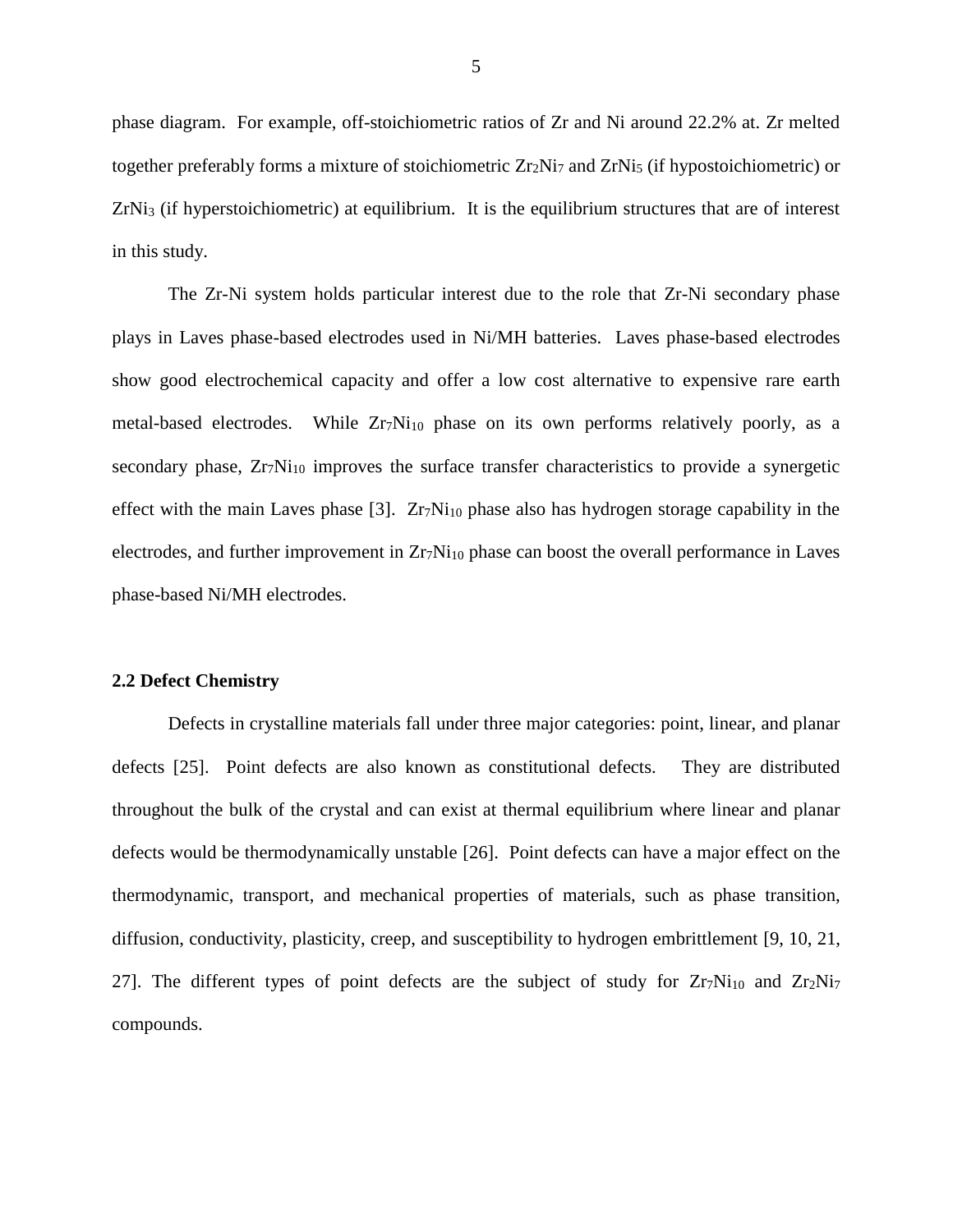#### <span id="page-14-0"></span>*2.2.1 Point Defects in Binary Ordered Compounds*

 $Zr_7Ni_{10}$  and  $Zr_2Ni_7$  are binary, ordered intermetallic compounds with a specific structure and an ideal stoichiometry. Four major types of point defects are considered in this study:

- 1. Vacancies where normally a Ni atom occurs.
- 2. Vacancies where normally a Zr atom occurs.
- 3. Anti-site substitutions of a Zr atom where normally a Ni atom occurs.
- 4. Anti-site substitutions of a Ni atom where normally a Zr atom occurs.

Due to the size of the Zr and Ni atoms, interstitial defects, where an atom sits in a site where a vacancy normally occurs, are not considered in this study. Dumbbell interstitials, which can occur in alloys with Ni or Cu atoms [\[28,](#page-43-9) [29\]](#page-44-0), are also neglected for the purposes of the model.

In a monatomic crystal, the energy of formation for point defects such as vacancies can be described as

$$
\Delta H_v = E(N-1) - \frac{N-1}{N}E(N),
$$

where  $\Delta H_v$  is the energy of formation of a vacancy defect,  $E(N)$  is the energy of the perfect crystal with *N* atoms, and  $E(N - 1)$  is the energy of the crystal with one vacancy defect [\[21\]](#page-43-2). These energies can be computed by DFT. Calculations using larger supercells reduce the interaction of the defects between adjacent cells and become more accurate.

The DFT model breaks down for non-monatomic systems such as the  $Zr_7Ni_{10}$  and  $Zr_2Ni_7$ systems. Defect concentrations are temperature dependent, and increases to vacancy defects in a monatomic crystal does not change its composition. However, a Zr vacancy in ZrNi phase, for example, either generates an accompanying Ni vacancy or a  $Zr \rightarrow Ni$  anti-site with a second  $Zr$ vacancy in order to maintain the 1:1 stoichiometry necessary for the phase. Other stoichiometries have different ratios of defects needed to maintain the stoichiometry. A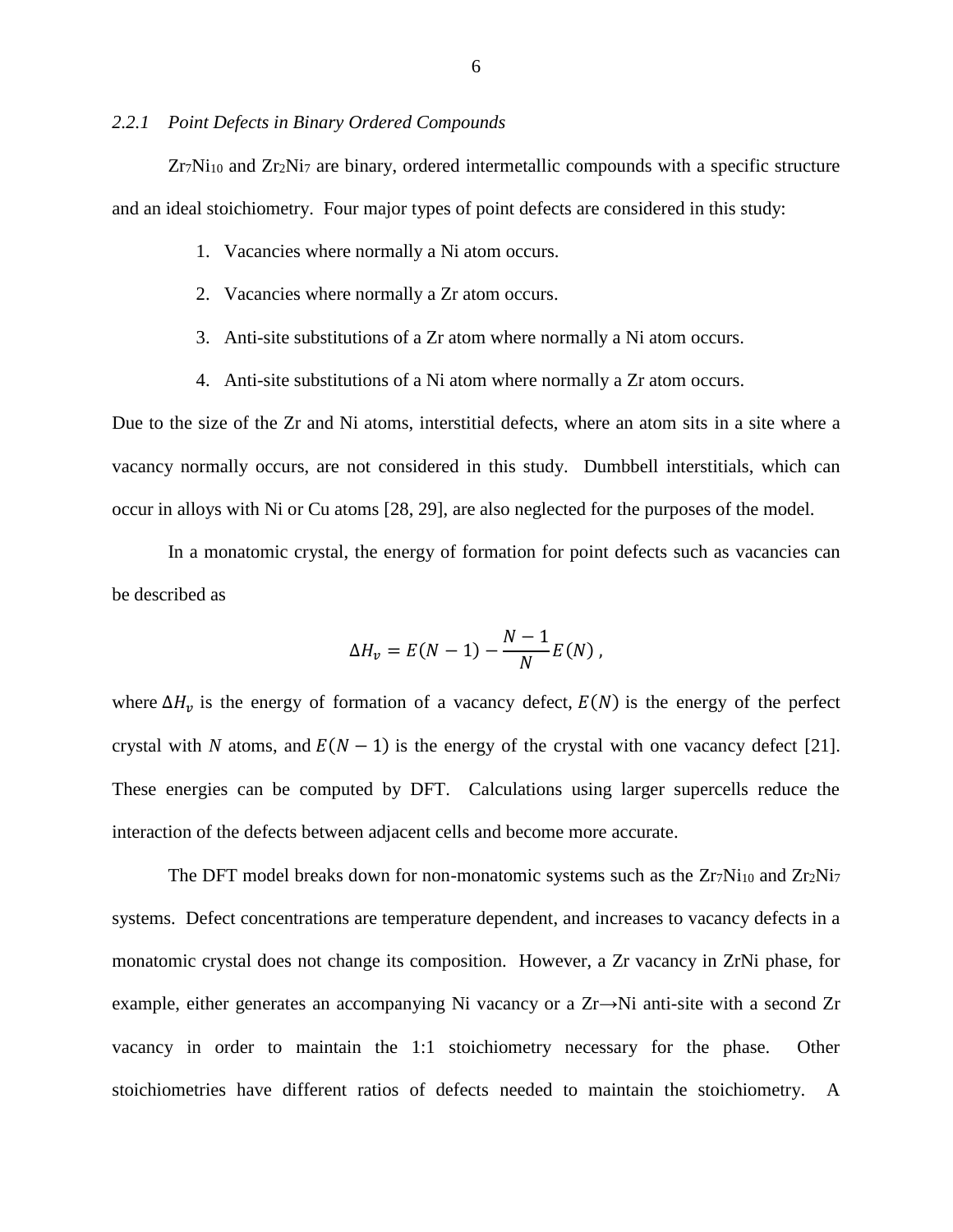statistical mechanics model that uses energy parameters calculated by DFT can describe the distribution of point defects in binary ordered compounds and the effective energies for the defects to form.

#### <span id="page-15-0"></span>**2.3 Density Functional Theory**

Density functional theory (DFT) has enabled the modeling of materials and their properties using quantum mechanical calculations with reasonable accuracy and speed. DFT takes the problem of many-body systems and maps its properties to a functional of the system's ground state density. The ground state density is a scalar function of position, and an approximate solution to the Schrödinger equation can be obtained for large many-bodied systems where direct numerical solutions involving the many-bodied wavefunction would be too resource-consuming to solve. Ref. [\[30\]](#page-44-1) and [\[31\]](#page-44-2) are excellent resources for understanding the background and theory behind computational chemistry and DFT, and this section relies on these two resources as well as the original journal sources for describing how DFT fits in the scope of this work.

#### <span id="page-15-1"></span>*2.3.1 Born-Oppenheimer Approximation*

The Hamiltonian describes the kinetic and potential energies between interacting electrons and nuclei within a system of interest. Taking into account the kinetic energies and all Coulomb interactions (electron-nuclei, electron-electron, and nuclei-nuclei) yields

$$
\hat{H} = -\frac{\hbar^2}{2m_e} \sum_i \nabla_i^2 + \sum_{i,I} \frac{Z_I e^2}{|\mathbf{r}_i - \mathbf{R}_I|} + \frac{1}{2} \sum_{i \neq j} \frac{e^2}{|\mathbf{r}_i - \mathbf{r}_j|} - \sum_I \frac{\hbar^2}{2M_I} \nabla_I^2 + \frac{1}{2} \sum_{I \neq J} \frac{Z_I Z_J e^2}{|\mathbf{R}_I - \mathbf{R}_J|},
$$

where lower case symbols denote electrons and upper case symbols denote nuclei for position vector  $r$ , mass  $m$ , electronic charge  $e$ , and nuclear charge  $Z_I$  [\[30\]](#page-44-1). The large difference in mass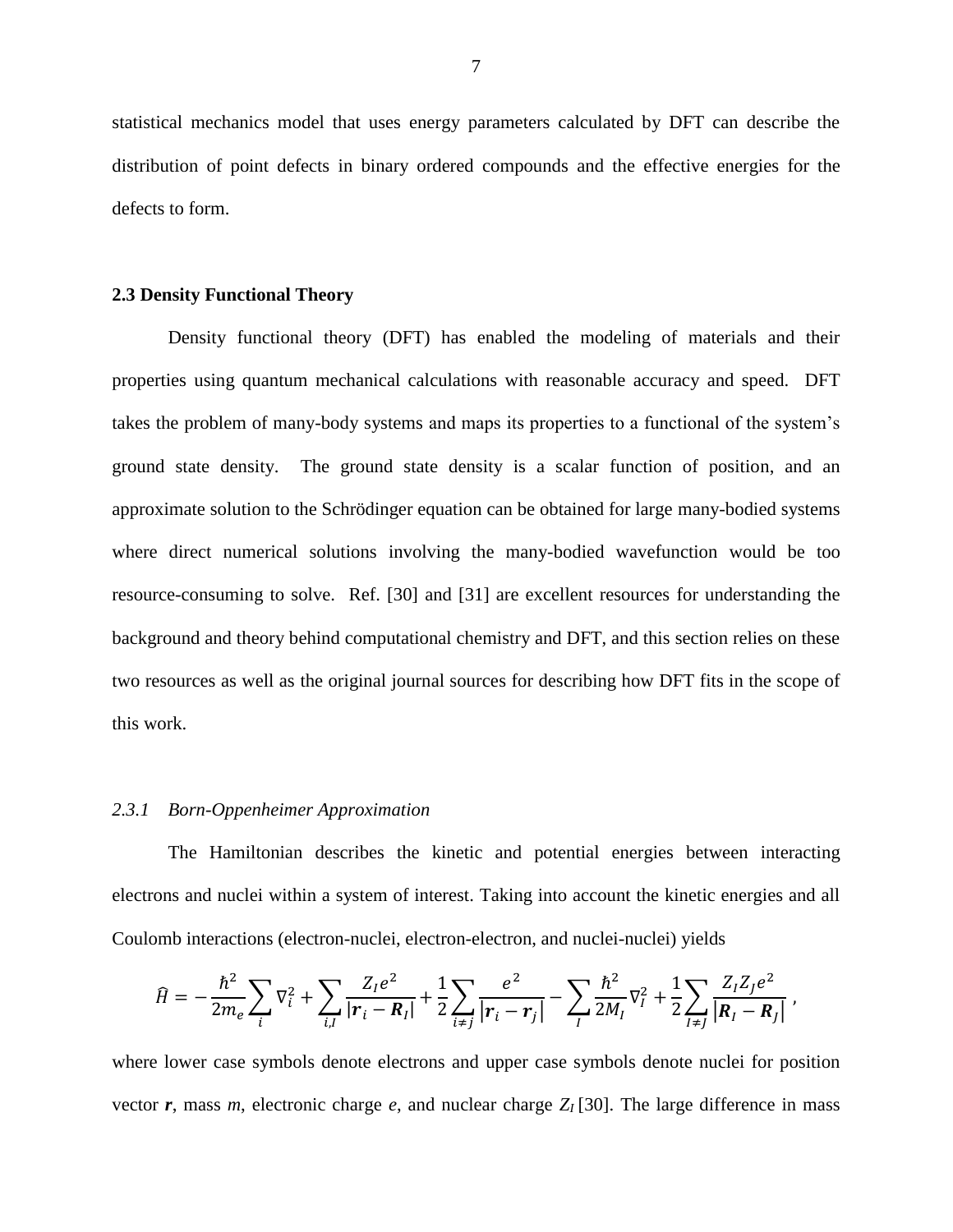between electrons and the nuclei leads to the Born-Oppenheimer approximation, in which the motion of the nuclei is essentially negligible compared to the motion of the electrons and the kinetic term for the nuclei can be largely ignored [\[32\]](#page-44-3). This simplifies the Hamiltonian, using Hartree atomic units, to

$$
\widehat{H} = \widehat{T} + \widehat{V}_{ext} + \widehat{V}_{int} + E_{II} ,
$$

where  $\hat{T}$  is the kinetic energy operator for the electrons,

$$
\widehat{T} = \sum_{i} -\frac{1}{2} \nabla_i^2 ,
$$

 $\hat{V}_{ext}$  is the external potential from the nuclei acting on the electrons,

$$
\hat{V}_{ext} = \sum_{i,I} V_I(|\boldsymbol{r}_i - \boldsymbol{R}_I|),
$$

 $\hat{V}_{int}$  is the internal potential that arises from electron-electron interactions,

$$
\hat{V}_{int} = \frac{1}{2} \sum_{i \neq j} \frac{1}{\left| \boldsymbol{r}_i - \boldsymbol{r}_j \right|},
$$

and  $E_I$  is the interaction between nuclei. The Born-Oppenheimer approximation allows the electronic motion to be separated from the atomic nuclei, which can now be viewed as an external potential acting on a collection of electrons.

### <span id="page-16-0"></span>*2.3.2 Schrödinger Equation*

The time-dependent Schrödinger equation governs the quantum state of a many-bodied system with respect to time by

$$
i\hbar\frac{\partial}{\partial t}\Psi=\widehat{H}\Psi,
$$

where the Ψ is the wavefunction of the system [\[30\]](#page-44-1). Solutions of the time-independent Schrödinger equation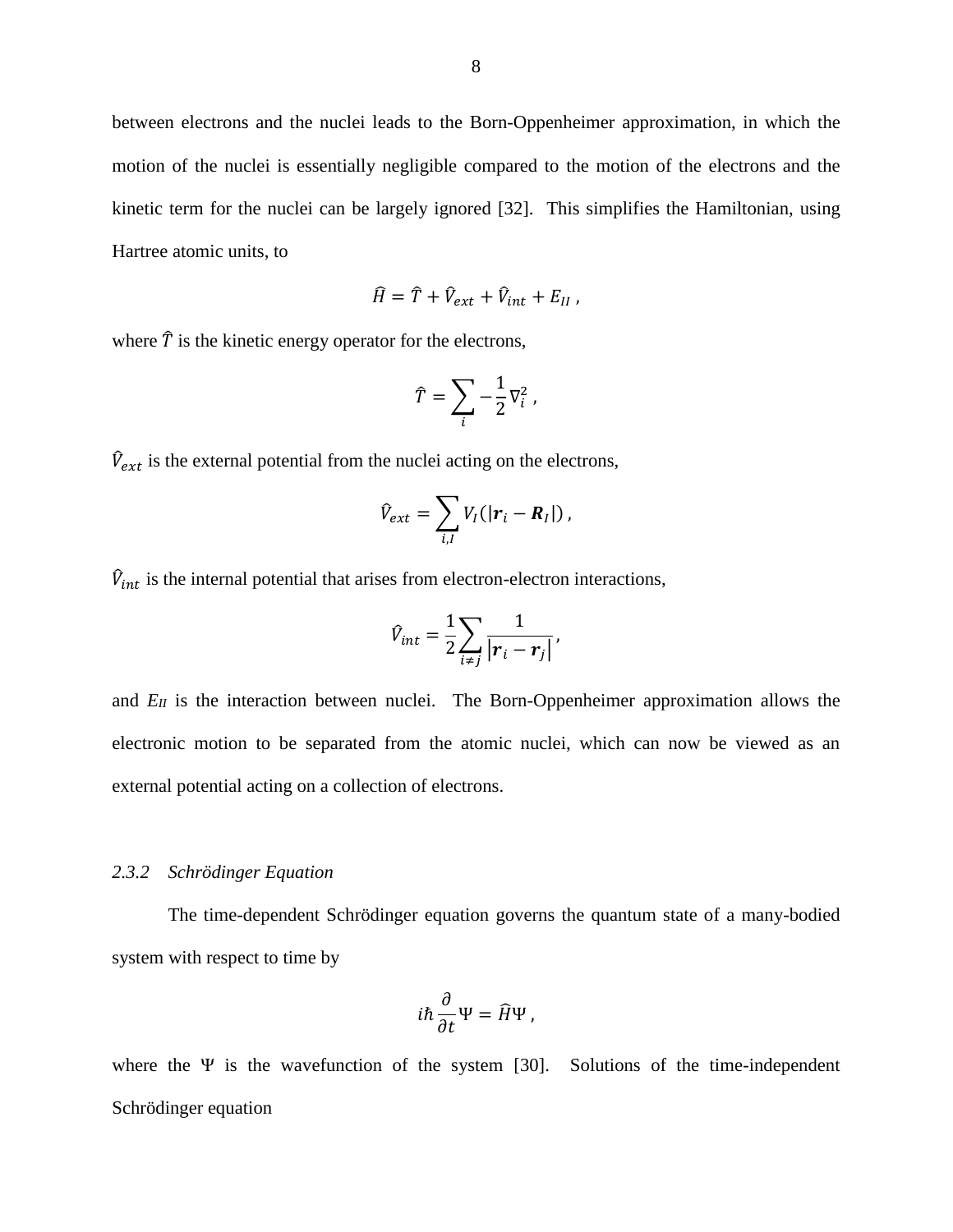$$
E\Psi=\widehat{H}\Psi,
$$

describe the wavefunctions that form stationary states (also known as "orbitals") for the system. The proportionality constant when the Hamiltonian operator acts on one of the stationary states is the energy, *E*, of the state. The total energy of the system is the expectation value of the Hamiltonian

$$
E = \frac{\langle \Psi | \hat{H} | \Psi \rangle}{\langle \Psi | \Psi \rangle} = \langle \hat{H} \rangle = \langle \hat{T} \rangle + \langle \hat{V}_{\text{int}} \rangle + \int d^3 r \, V_{\text{ext}}(\mathbf{r}) \, n(\mathbf{r}) + E_{II} \, ,
$$

where the expectation value of the external potential has been rewritten in terms of the electron density *n*. The total energy of the system can be minimized to find the ground state wavefunction  $\Psi_0$  of the system. It has an associated ground state density  $n_0$ .

### <span id="page-17-0"></span>*2.3.3 Thomas-Fermi-Dirac Approximation*

Thomas and Fermi first used a functional of density to approximate the electronic kinetic energy while neglecting the electron exchange and correlation interactions. Dirac included the exchange interactions in the energy functional

$$
E_{\text{TF}}[n] = C_1 \int d^3 r \, n(\mathbf{r})^{(5/3)} + \int d^3 r \, V_{\text{ext}}(\mathbf{r}) n(\mathbf{r}) + C_2 \int d^3 r \, n(\mathbf{r})^{(4/3)} + \frac{1}{2} \int d^3 r d^3 r' \, \frac{n(\mathbf{r}) n(\mathbf{r}')}{|\mathbf{r} - \mathbf{r}'|},
$$

where  $C_1$  and  $C_2$  are known constants [\[30\]](#page-44-1). Minimizing the energy gives the ground state density and energy when subject to the constraint

$$
\int d^3r\, n(\boldsymbol{r})=N.
$$

The electron density can be viewed as the probability of finding electrons for a given space. For *N* indistinguishable electrons, the electron density is *N* times the probability of finding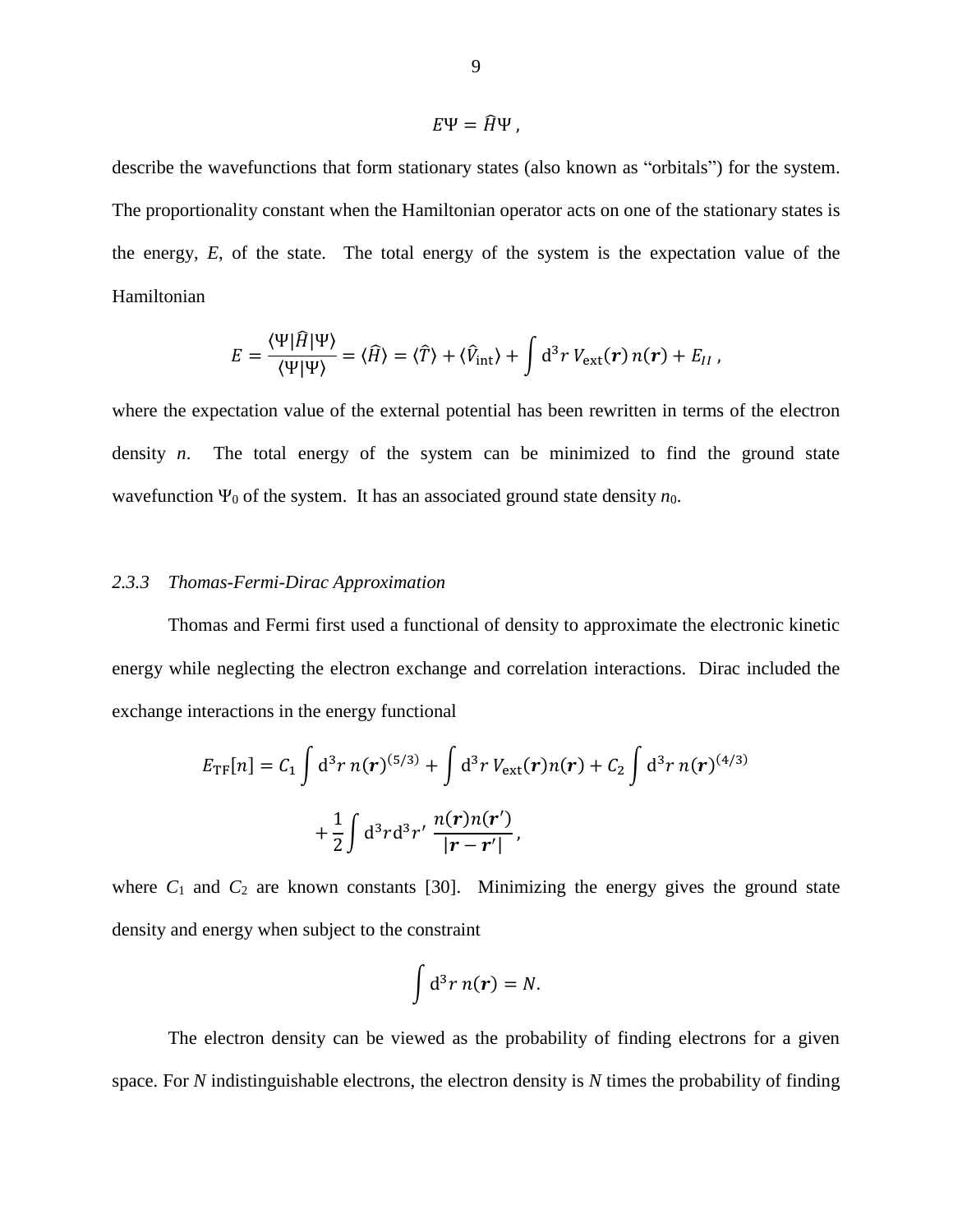an electron in the space. Compared to the traditional 3*N* degrees of freedom for *N* electrons required to determine the ground state wavefunction to find the ground state energy, Thomas, Fermi and Dirac laid the groundwork for DFT, reducing the requirements to finding the ground state energy to *N* degrees of freedom. However, their approximation considers the homogenous electron gas and oversimplifies aspects of inhomogeneous systems such as atoms and metals with impurities, which makes this method less useful for determining the electron structures needed to accurately model materials [\[33\]](#page-44-4).

#### <span id="page-18-0"></span>*2.3.4 Hohenberg-Kohn Theorems*

The theorems developed by Hohenberg and Kohn allow for an exact approach to density functional theory that applies to any system of interacting particles subject to an external potential, particularly the system of electrons and fixed nuclei described in Section [2.3.1](#page-15-1) from the Born-Oppenheimer approximation. The theorems state [\[30,](#page-44-1) [33\]](#page-44-4):

1. Two external potentials  $V_{ext}(\mathbf{r})$  and  $V'_{ext}(\mathbf{r})$  with the same ground state density  $n_0$  can only occur if  $V'_{ext}(\mathbf{r}) - V_{ext}(\mathbf{r}) = \text{const}$ , given that the ground states  $\Psi_0 \neq \Psi'_{0}$ .

*Corollary:* This theorem leads to the inconsistency that  $E + E' < E + E'$ , which follows that the ground state density must uniquely determine the external potential (within a constant), thus determining all properties of the system.

2. For any system of N particles and any external potential  $V_{ext}(\mathbf{r})$ , there exists a universal functional *F*[*n*] encompassing the kinetic and interaction energy such that  $E[n] \equiv F[n] + \int d^3r V_{ext}(r)n(r)$ .  $E[n]$  is the global energy minimum, which is also the ground state energy, when  $n(r)$  is exactly  $n_0(r)$ , the ground state electron density.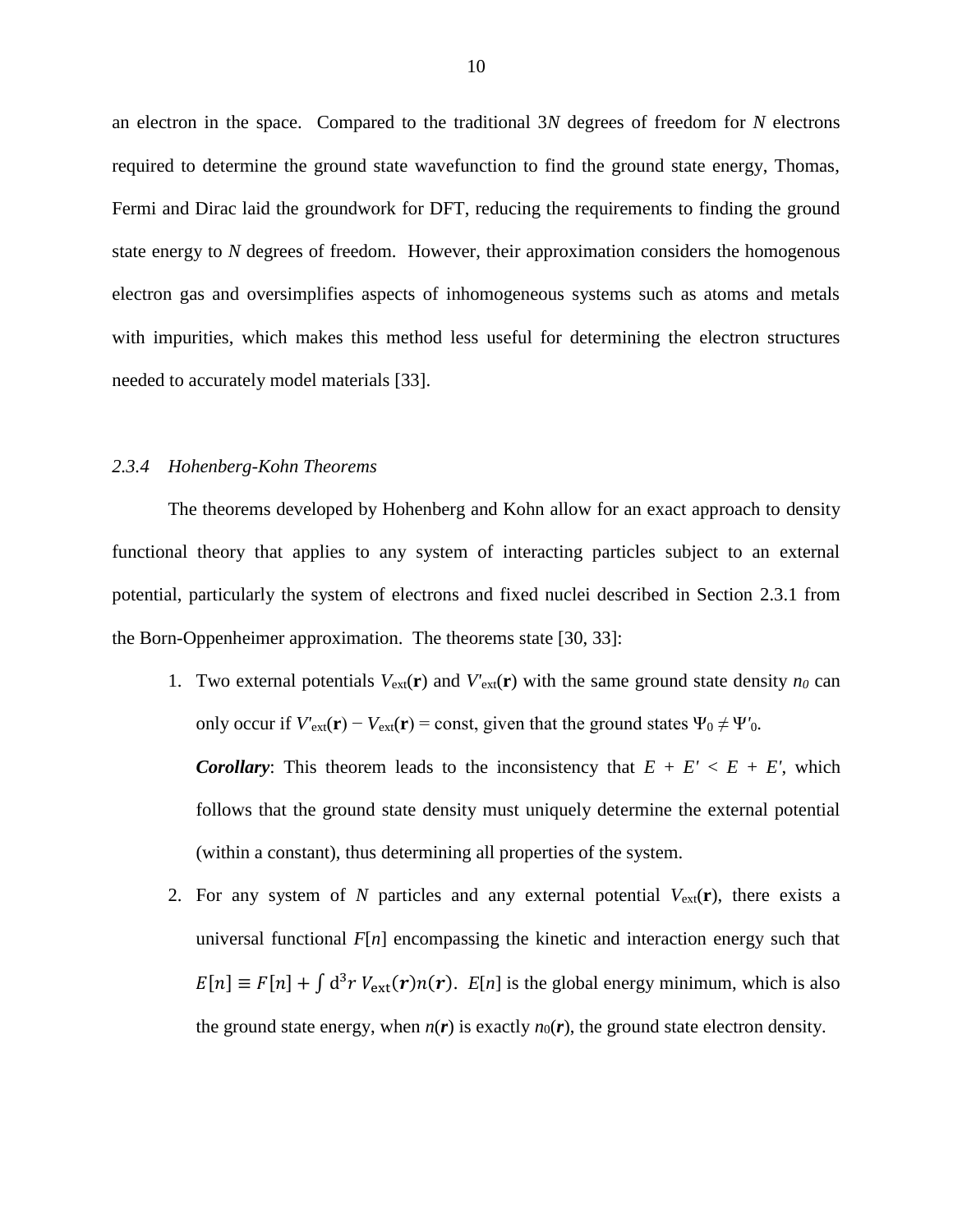*Corollary*: This theorem shows that if *F*[*n*] and the external potential are known, it is sufficient to determine the ground state energy and ground state density.

By the Hohenberg-Kohn theorems, then:

$$
E_{HK}[n] = T[n] + E_{int}[n] + \int d^3r \, V_{ext}(\mathbf{r}) n(\mathbf{r}) + E_{II} \equiv F_{HK}[n] + \int d^3r \, V_{ext}(\mathbf{r}) n(\mathbf{r}) + E_{II} \, ,
$$

where  $E_{HK} = E$ , the exact energy of the system, and  $F_{HK}[n]$  is the universal functional

$$
F_{\rm HK}[n] = T[n] + E_{\rm int}[n],
$$

where  $T[n]$  is the kinetic energy functional and  $E_{int}[n]$  is the interaction energy functional. While the Hohenberg-Kohn theorems provide an exact approach to density functional theory to obtaining the ground state energy and density, the exact functionals are not known except for in certain, limiting cases that do not describe actual electronic systems.

#### <span id="page-19-0"></span>*2.3.5 Kohn-Sham Equations*

The contributions that Kohn and Sham have made to density functional theory along with the advances in computing technology have enabled the widespread use of electronic structure calculations for the modeling of materials today. Their approach recasts the Hamiltonian that defines the many-bodied system into an auxiliary system that is more easily solved. The auxiliary independent particle Hamiltonian is defined as

$$
\widehat{H}_{\rm aux}^{\sigma} = -\frac{1}{2}\nabla^2 + V_{\rm eff}^{\sigma}(\boldsymbol{r})\,,
$$

which consists of a non-interacting kinetic energy term and  $V_{\text{eff}}^{\sigma}$ , an effective local potential acting on an electron with spin  $\sigma$  [\[30,](#page-44-1) [34\]](#page-44-5). This rewrites the Hohenberg-Kohn energy functional to

$$
E_{\rm KS}[n] = T_{\rm s}[n] + \int d^3r \, V_{\rm ext}(\boldsymbol{r}) n(\boldsymbol{r}) + E_{\rm Hartree}[n] + E_{II} + E_{\rm xc}[n],
$$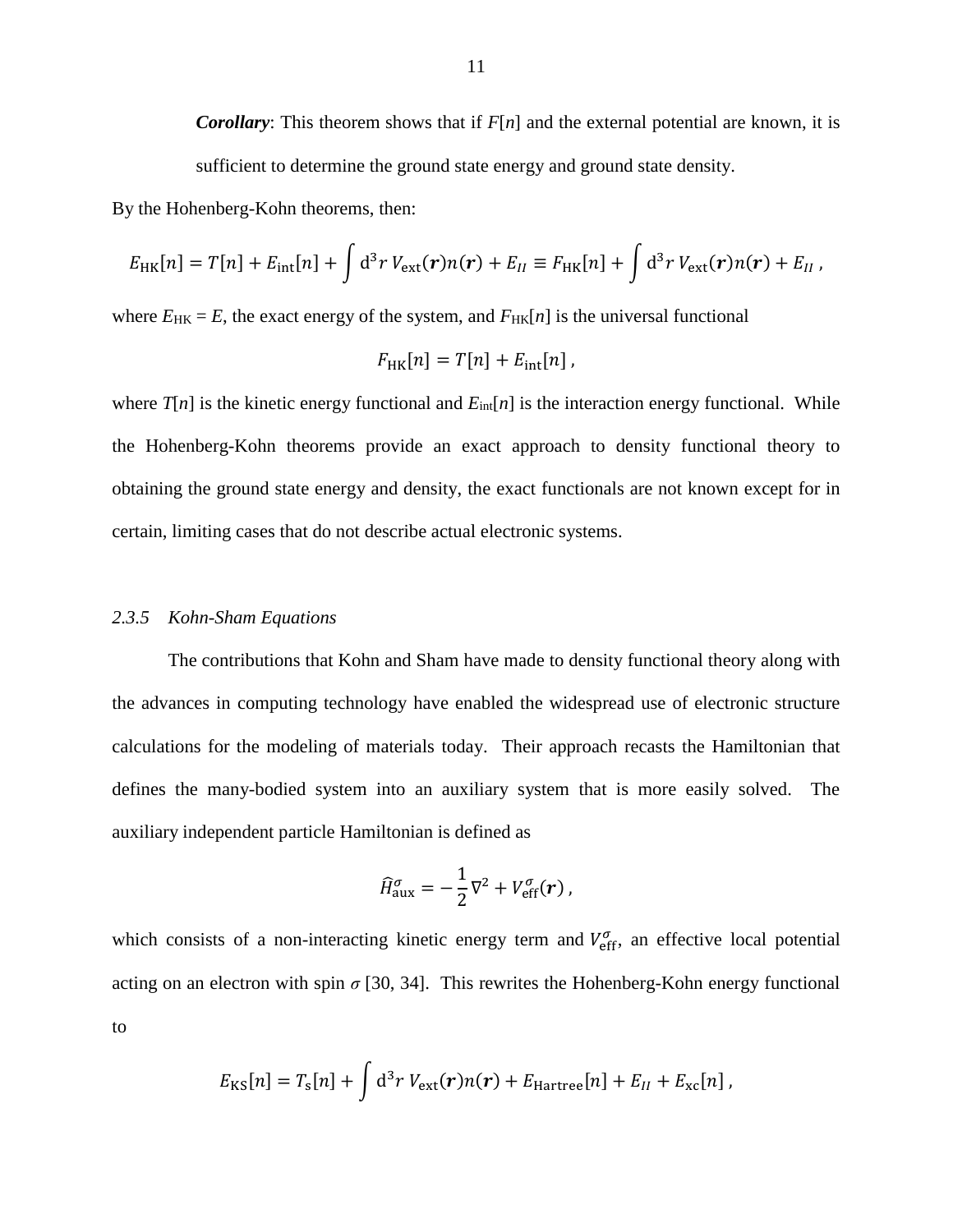where  $T_s$  is the non-interacting kinetic energy,  $E_{\text{Hartree}}$  is the interaction energy of the electron density interacting with itself

$$
E_{\text{Hartree}}[n] = \frac{1}{2} \int d^3 r d^3 r' \frac{n(r)n(r')}{|r-r'|},
$$

and *E*xc captures the remaining exchange and correlation energy from the interacting particles. *E*xc is thus defined as

$$
E_{\rm xc}[n] = F_{\rm HK}[n] - (T_{\rm s}[n] + E_{\rm Hartree}[n]) = \langle \hat{T} \rangle - T_{\rm s}[n] + \langle \hat{E}_{\rm int} \rangle - E_{\rm Hartree}[n],
$$

which is the difference between the true kinetic and internal interaction energies of the interacting system with the energy of the independent, non-interacting system that has substituted the Hartree energy for the internal interaction energy. The effective local Kohn-Sham potential is finally defined as

$$
V_{\text{eff}}^{\sigma}(\boldsymbol{r})=V_{\text{ext}}(\boldsymbol{r})+V_{\text{Hartree}}(\boldsymbol{r})+V_{\text{xc}}^{\sigma}(\boldsymbol{r})\,.
$$

There is a tradeoff with the Kohn-Sham approach. All of the terms are known exactly with the exception of  $E_{\text{xc}}$ , which can be approximated. However, obtaining  $T_s$  requires the treatment of orbitals rather than the density, which increases the degrees of freedom of the system back to 3*N*. Approximation methods for *E*xc make the tradeoff acceptable in terms of increased accuracy for the resource usage.

#### <span id="page-20-0"></span>*2.3.6 Exchange-Correlation Functionals*

The functionals for approximating  $E_{xc}$  fall under three general classes: local density approximation (LDA), generalized gradient approximation (GGA) and hybrid functionals [\[30,](#page-44-1) [31\]](#page-44-2). The LDA method uses the density of a uniform electron gas integrated over all space to approximate the exchange-correlation energy. GGA methods improve upon the LDA method by incorporating the gradient of the density for each point in space, while requiring that the Fermi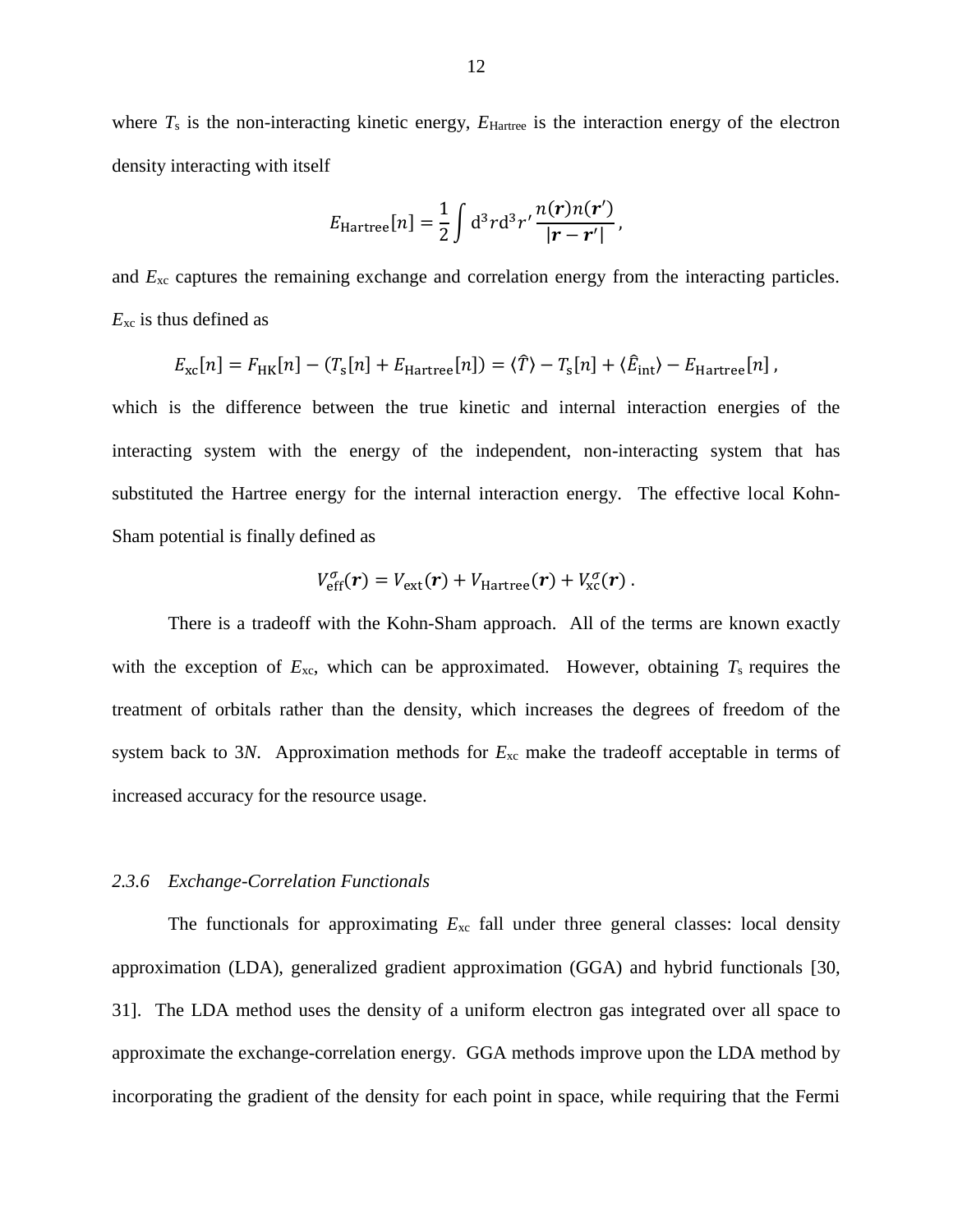and Coulomb hole properties be preserved. Hybrid methods construct functionals from a combination of LDA/GGA exchange-correlation functionals with the exact exchange energy functional from Hartree-Fock theory. Benchmarks for LDA and GGA methods show that GGA results (average absolute error 0.3 eV) improve bulk cohesive energy calculations over LDA results (average absolute error 1.3 eV) due to the underestimation of the exchange energy in the LDA [\[35\]](#page-44-6). Popular and successful GGA functionals have been proposed by Becke (B88) [\[36\]](#page-44-7), Perdew-Wang (PW86, PW91) [\[37,](#page-44-8) [38\]](#page-44-9), and Perdew-Burke-Ernzerhof (PBE) [\[39\]](#page-44-10). The PBE functional has found wide use in modeling materials, especially within the transition metal system, which makes it suitable for modeling Zr-Ni alloy materials.

#### <span id="page-21-0"></span>*2.3.7 Ground State Structure and Energy of Formation*

A known external potential fixes the locations of the atoms within a specific structure. The energy of the specific configuration of atoms is determined when the energy within the DFT framework reaches a minimum over the iterations of the electron distribution and its structure. In order to find the equilibrium ground state structure for a system of interest, a minimization routine, typically a quasi-Newtonian algorithm, is used to iterate over atomic positions in until a minimum energy, zero forces, and zero stresses are reached. The relative stability of the ground state structures is defined by the energy of formation

$$
\Delta H_f = \frac{E(A_n B_m) - \frac{n}{l} E(A_l) - \frac{m}{k} E(B_k)}{n + m},
$$

where  $A_l$  and  $B_k$  are the constituent elemental compounds of the compound of interest  $A_nB_m$ .  $A_l$ and  $B_k$ , for example, may be of the forms body-centered cubic, face-centered cubic, hexagonal, etc, and *l* and *k* are the numbers of basis atoms in the respective unit cells.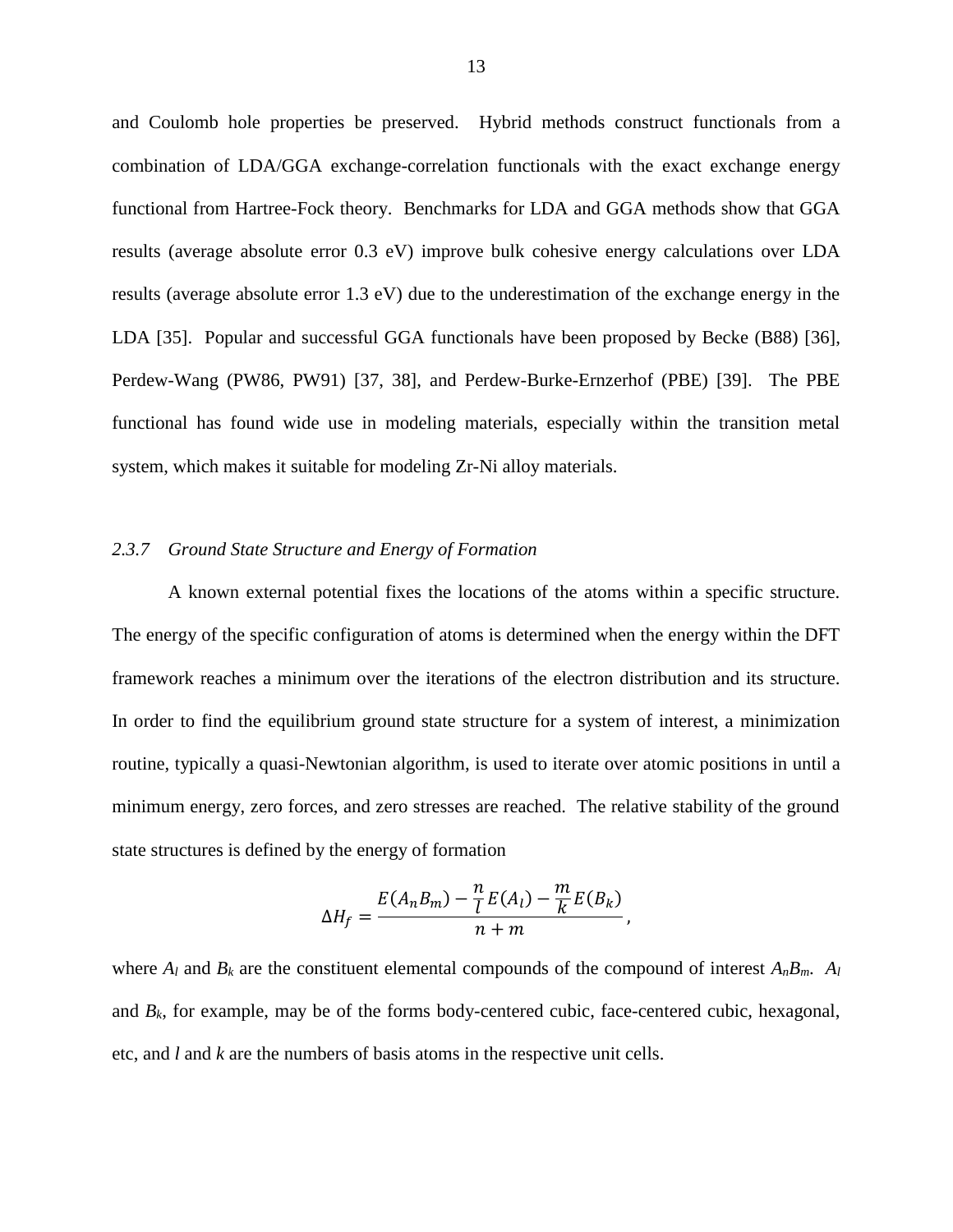#### <span id="page-22-0"></span>**2.4 Statistical Mechanics Model**

Intrinsic point defects within an ordered binary system  $A_xB_{1-x}$  with fixed temperature at zero pressure are described within a generalized grand canonical ensemble [\[21,](#page-43-2) [22,](#page-43-10) [40,](#page-44-11) [41\]](#page-44-12). The number of atoms *N<sup>A</sup>* and *N<sup>B</sup>* fluctuate as a function of the independent variables temperature, volume, and chemical potentials  $\mu_A$  and  $\mu_B$ . The grand canonical potential is defined as

$$
J = U - TS + PV - \mu_A N_A - \mu_B N_B,
$$

where *U* is the internal energy, *T* is the temperature, *S* is the entropy, *P* is the pressure, and *V* is the volume. The equilibrium concentrations of each type of point defect are found by minimizing the grand canonical potential with respect to the concentration or particle number of each type of defect. For *M* total lattice sites in the system consisting of A atoms on the *α* sublattice (with *M<sup>α</sup>* total *α* sublattice sites) and B atoms on the  $\beta$  sublattice (with  $M^{\beta}$  total  $\beta$  sublattice sites), the total number of atoms are defined as

$$
N_A = M^{\alpha} - N_B^{\alpha} - N_{\nu}^{\alpha} + N_A^{\beta} ,
$$
  

$$
N_B = M^{\beta} - N_A^{\beta} - N_{\nu}^{\beta} + N_B^{\alpha} ,
$$

where  $N_v^{\alpha,\beta}$  is the number of vacancies on the respective sublattice,  $N_B^{\alpha}$  is the number of antisites on the *α* sublattice, and  $N_A^{\beta}$  is the number of anti-sites on the  $\beta$  sublattice. Multiple *α* and  $\beta$ sublattices may exist depending on the number of equivalent atoms in the unit cell. Each can have a different defect formation energy and should be accounted for similarly. The internal energy is defined as

$$
U = M\varepsilon_0 + N_v^{\alpha} \varepsilon_v^{\alpha} + N_v^{\beta} \varepsilon_v^{\beta} + N_B^{\alpha} \varepsilon_B^{\alpha} + N_A^{\beta} \varepsilon_A^{\beta},
$$

where  $\varepsilon_0$  is the energy per unit cell of the system and  $\varepsilon_i^{\nu}$  is the defect energy parameter for a defect of type *i* on a sublattice ν. The defect energy parameters are calculated by DFT for a supercell of size *N* such that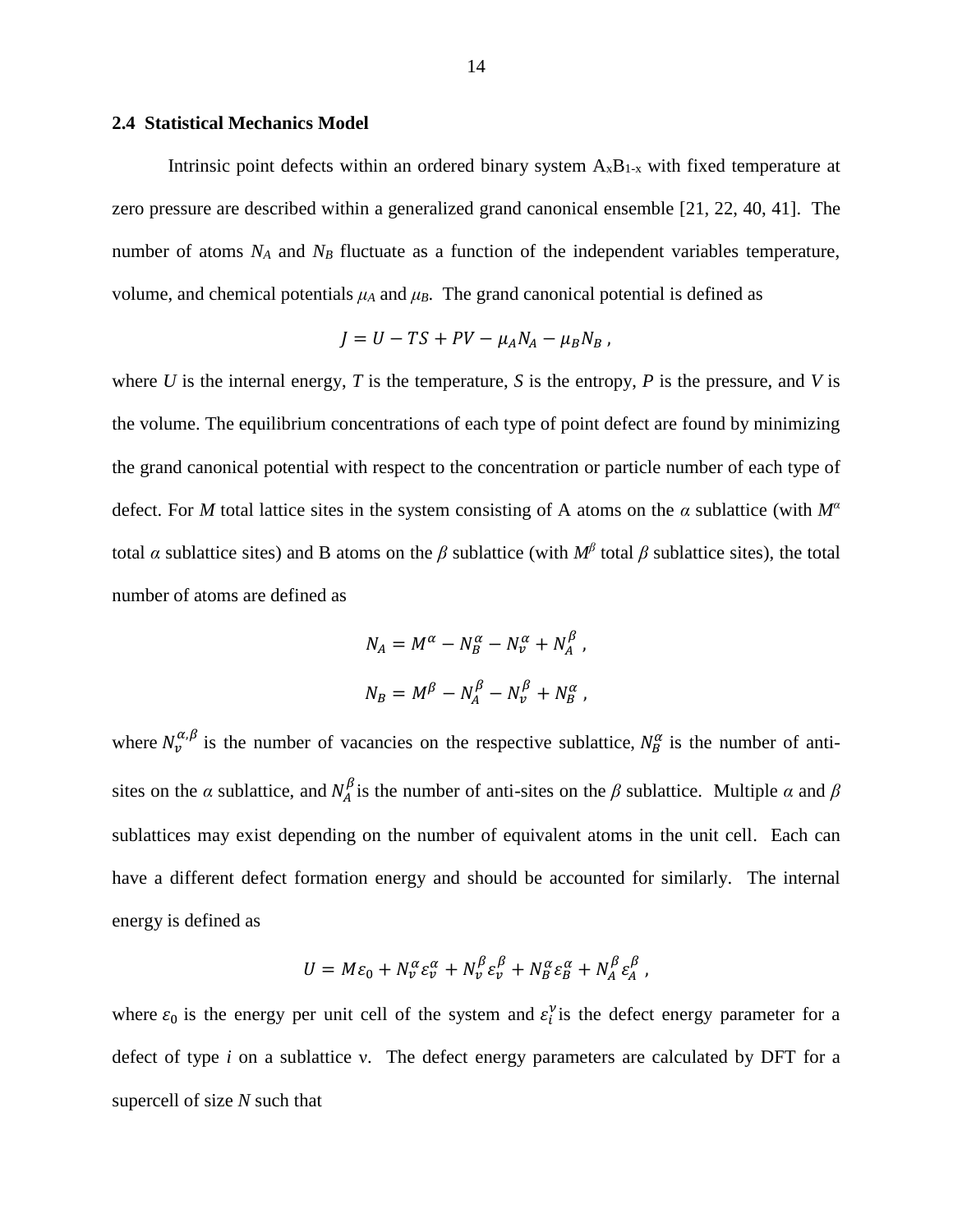$$
\varepsilon_0 = \frac{n}{N} E(N, 0),
$$
  
\n
$$
\varepsilon_v^{\alpha, \beta} = E(N - 1, 1^{\alpha, \beta}) - E(N, 0),
$$
  
\n
$$
\varepsilon_A^{\beta} = E(N, A^{\beta}) - E(N, 0),
$$
  
\n
$$
\varepsilon_B^{\alpha} = E(N, B^{\alpha}) - E(N, 0),
$$

where *n* is the number of basis atoms in the elementary unit cell,  $E(N, 0)$  is the ground state energy of the supercell of size *N* with zero defects,  $E(N - 1, 1^{\alpha,\beta})$  is the ground state energy of the supercell of size  $N-1$  with one vacancy on the respective sublattice,  $E(N, A^{\beta})$  is the ground state energy of the supercell of size *N* with one A atom on the  $\beta$  sublattice, and  $E(N, B^{\alpha})$  is the ground state energy of the supercell of size *N* with one B atom on the *α* sublattice. The entropy is the statistical count of the configurations in the system (neglecting the formation entropy of the defects) given by

$$
S = k_B \ln \left( \frac{M^{\alpha}!}{N_v^{\alpha}! N_B^{\alpha}! (M^{\alpha} - N_v^{\alpha} - N_B^{\alpha})!} \cdot \frac{M^{\beta}!}{N_v^{\beta}! N_A^{\beta}! (M^{\beta} - N_v^{\beta} - N_A^{\beta})!} \right).
$$

where  $k_B$  is the Boltzmann constant. Substituting the equations into the expression for the grand canonical potential and minimizing with respect to the particle numbers yields the equilibrium concentrations of the defects

$$
c_v^{\alpha} = \frac{N_v^{\alpha}}{M} = \frac{M^{\alpha}}{M} \frac{e^{-\beta(\varepsilon_v^{\alpha} + \mu_A + P v_v^{\alpha})}}{1 + e^{-\beta(\varepsilon_v^{\alpha} + \mu_A + P v_v^{\alpha})} + e^{-\beta(\varepsilon_B^{\alpha} + \mu_A - \mu_B + P v_B^{\alpha})}},
$$
  

$$
c_B^{\alpha} = \frac{N_B^{\alpha}}{M} = \frac{M^{\alpha}}{M} \frac{e^{-\beta(\varepsilon_B^{\alpha} + \mu_A + P v_v^{\alpha})} + e^{-\beta(\varepsilon_B^{\alpha} + \mu_A - \mu_B + P v_B^{\alpha})}}{1 + e^{-\beta(\varepsilon_v^{\alpha} + \mu_A + P v_v^{\alpha})} + e^{-\beta(\varepsilon_B^{\alpha} + \mu_A - \mu_B + P v_B^{\alpha})}},
$$
  

$$
c_v^{\beta} = \frac{N_v^{\beta}}{M} = \frac{M^{\beta}}{M} \frac{e^{-\beta(\varepsilon_v^{\beta} + \mu_B + P v_v^{\beta})} + e^{-\beta(\varepsilon_A^{\beta} + \mu_B - \mu_A + P v_A^{\beta})}}{1 + e^{-\beta(\varepsilon_v^{\beta} + \mu_B + P v_v^{\beta})} + e^{-\beta(\varepsilon_A^{\beta} + \mu_B - \mu_A + P v_A^{\beta})}},
$$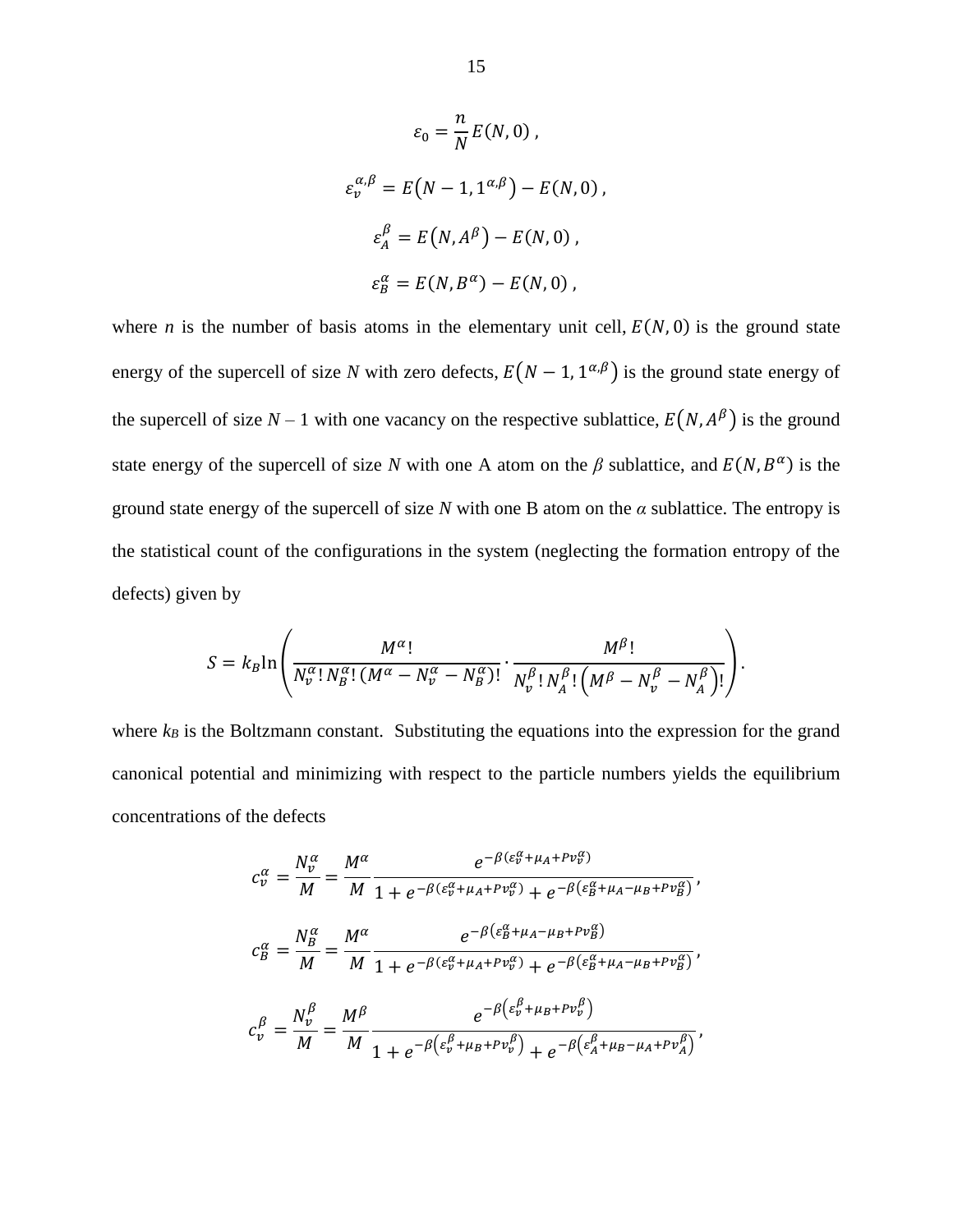$$
c_A^{\beta} = \frac{N_A^{\beta}}{M} = \frac{M^{\beta}}{M} \frac{e^{-\beta \left(\varepsilon_A^{\beta} + \mu_B - \mu_A + P v_A^{\beta}\right)}}{1 + e^{-\beta \left(\varepsilon_v^{\beta} + \mu_B + P v_v^{\beta}\right)} + e^{-\beta \left(\varepsilon_A^{\beta} + \mu_B - \mu_A + P v_A^{\beta}\right)}}
$$

.

The chemical potentials can be obtained from the thermodynamic relations such that

$$
N_A = \frac{\partial J}{\partial \mu_A},
$$

$$
N_B = \frac{\partial J}{\partial \mu_B},
$$

which gives the expression

$$
\varepsilon_0 + P v_0 = \frac{M^{\alpha}}{M} \mu_A + \frac{M^{\beta}}{M} \mu_B - \frac{M^{\alpha}}{M} k_B T \ln \left( 1 - \frac{M}{M^{\alpha}} c_v^{\alpha} - \frac{M}{M^{\alpha}} c_B^{\alpha} \right)
$$

$$
- \frac{M^{\beta}}{M} k_B T \ln \left( 1 - \frac{M}{M^{\beta}} c_v^{\beta} - \frac{M}{M^{\beta}} c_A^{\beta} \right),
$$

and then imposing the restriction

$$
\frac{N_A}{N_B} = \frac{M^{\alpha} - N_B^{\alpha} - N_{\nu}^{\alpha} + N_A^{\beta}}{M^{\beta} - N_A^{\beta} - N_{\nu}^{\beta} + N_B^{\alpha}} = \frac{x}{1 - x},
$$

in order to maintain the correct composition of the system.

The effective formation energy of the atomic defects is defined as

$$
\Delta H_i^{\nu} = -k_B \frac{\partial c_i^{\nu}}{\partial \left(\frac{1}{T}\right)},
$$

which is simplified as

$$
\Delta H_i^{\nu} = \varepsilon_i^{\nu} - \delta_{i,A} \mu_A + \delta_{\nu,A} \mu_A - \delta_{i,B} \mu_B + \delta_{\nu,B} \mu_B,
$$

where

$$
\Delta H_{\nu}^{\alpha} = \varepsilon_{\nu}^{\alpha} + \mu_{A},
$$
  

$$
\Delta H_{\nu}^{\beta} = \varepsilon_{\nu}^{\beta} + \mu_{B},
$$
  

$$
\Delta H_{B}^{\alpha} = \varepsilon_{B}^{\alpha} - \mu_{B} + \mu_{A},
$$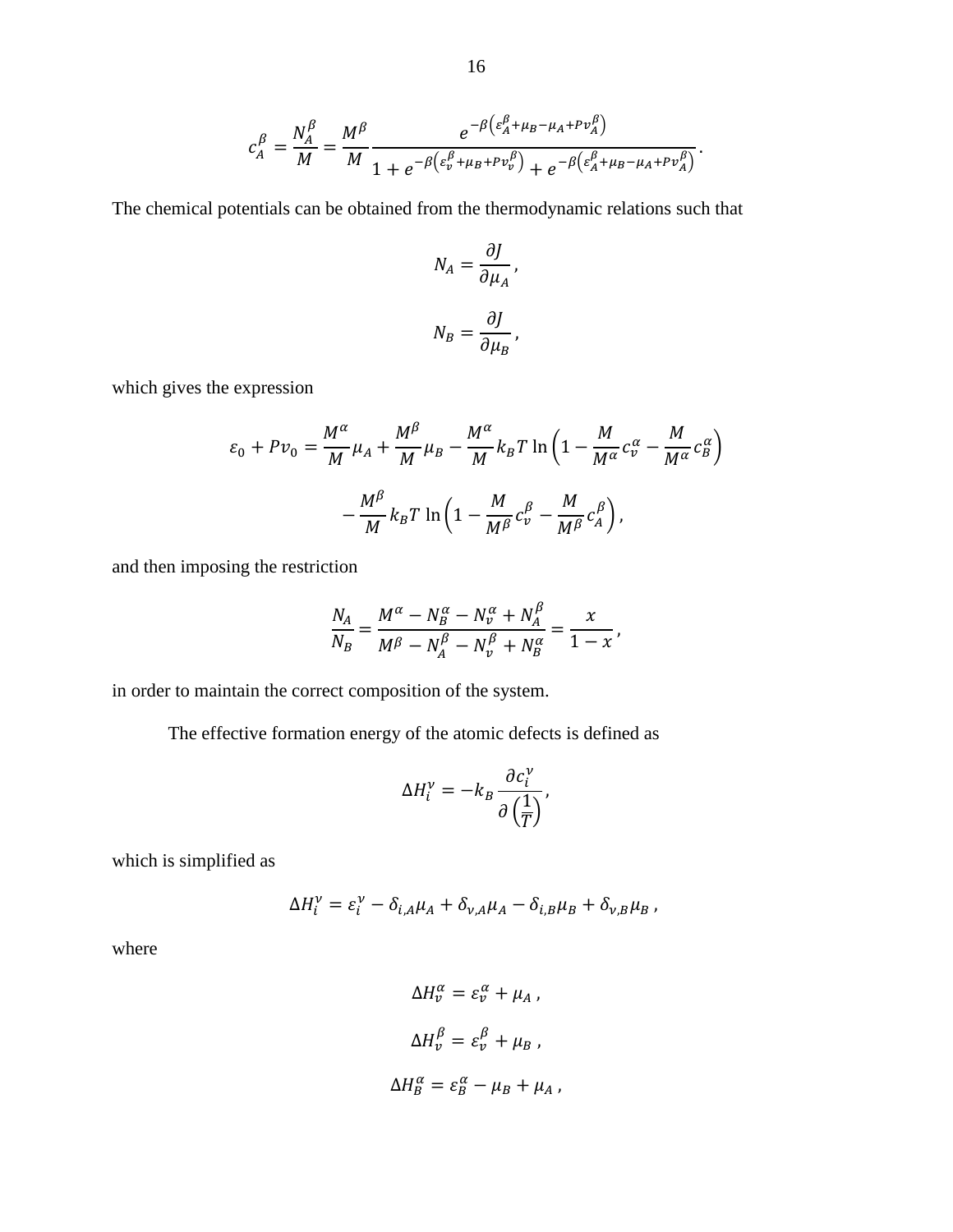$$
\Delta H_A^{\beta} = \varepsilon_A^{\beta} - \mu_A + \mu_B.
$$

It describes the energy required to overcome the barriers to the formations of defects while accounting for the same number of A and B atoms in the system [\[40\]](#page-44-11). It is dependent on temperature through the chemical potentials, as well as on the properties of the point defects within the system [\[41\]](#page-44-12).

A number of assumptions simplifies the system of equations in order to numerically calculate the defect concentrations for the binary system. For systems at equilibrium volume, the pressure is taken to be zero. The contributions from vibrational energy and formation entropy are neglected due to the difficulty in calculating these quantities using *ab initio* methods. When defect concentrations are very small, the denominator in the concentration expressions can be approximated as unity. These assumptions can have a large effect on the interpretation of the effective formation energies if care is not taken. This method has been utilized in literature to study defects in a wide range of intermetallic compounds including FeAl, NiAl, NiAl<sub>3</sub>, and TiNi with good correlation to experiment [\[21,](#page-43-2) [40,](#page-44-11) [42-45\]](#page-44-13).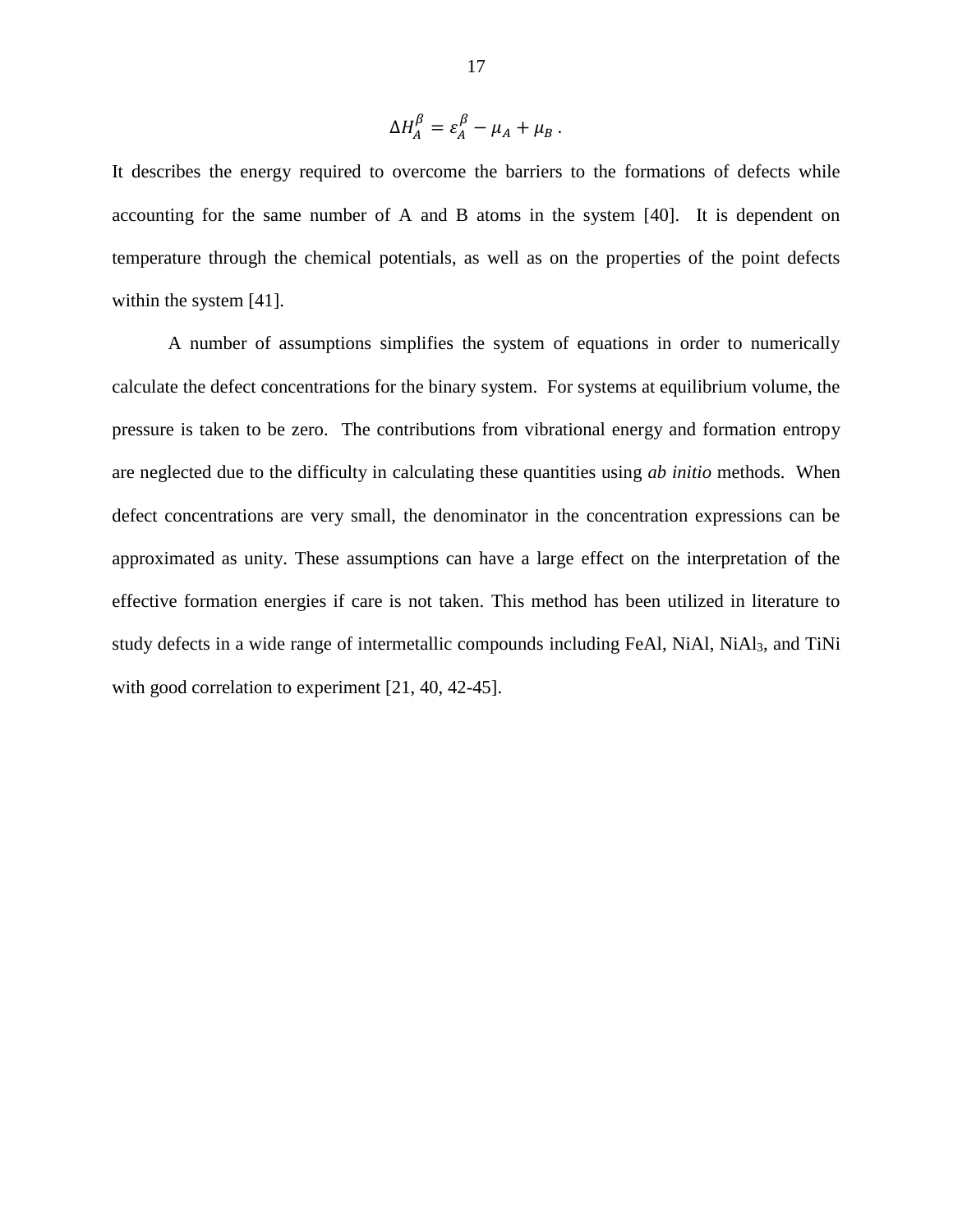# <span id="page-26-0"></span>**CHAPTER 3. POINT DEFECT MODELS IN Zr7Ni<sup>10</sup> AND Zr2Ni<sup>7</sup> BINARY INTERMETALLIC COMPOUNDS**

 $Zr_7Ni<sub>10</sub>$  phase has an orthorhombic structure and sometimes occurs as a metastable tetragonal phase [\[6,](#page-42-6) [19,](#page-43-4) [46\]](#page-44-14). It was originally reported to have space group symmetry *Aba2* [\[15,](#page-43-1) [16\]](#page-43-11) and has since been revised to have space group symmetry *Cmca* [\[17\]](#page-43-12). Its crystal structure is shown in [Figure 2](#page-26-1) below, rendered using VESTA graphical software [\[47\]](#page-44-15). It contains 68 atoms per unit cell ( $Z = 4$ ) with experimental parameters  $a = 12.381 \text{ Å}$ ,  $b = 9.185 \text{ Å}$ , and  $c = 9.221 \text{ Å}$ [\[17\]](#page-43-12). The unit cell contains 4 equivalent Zr atoms in the 4*a*, 8*d*, 8*e* and 8*f* positions and 3 equivalent Ni atoms in the 8*f* and 16*g* positions.



*Figure 2. Zr7Ni<sup>10</sup> crystal structure*

<span id="page-26-1"></span>Due to computational resources, we choose to investigate a combination of defects in one 8*d* and one 8*e* position for the Zr sublattices and one 16*g* position for the Ni sublattices for a total of 6 defect structures. The lowest energy of the sublattice defects was considered for the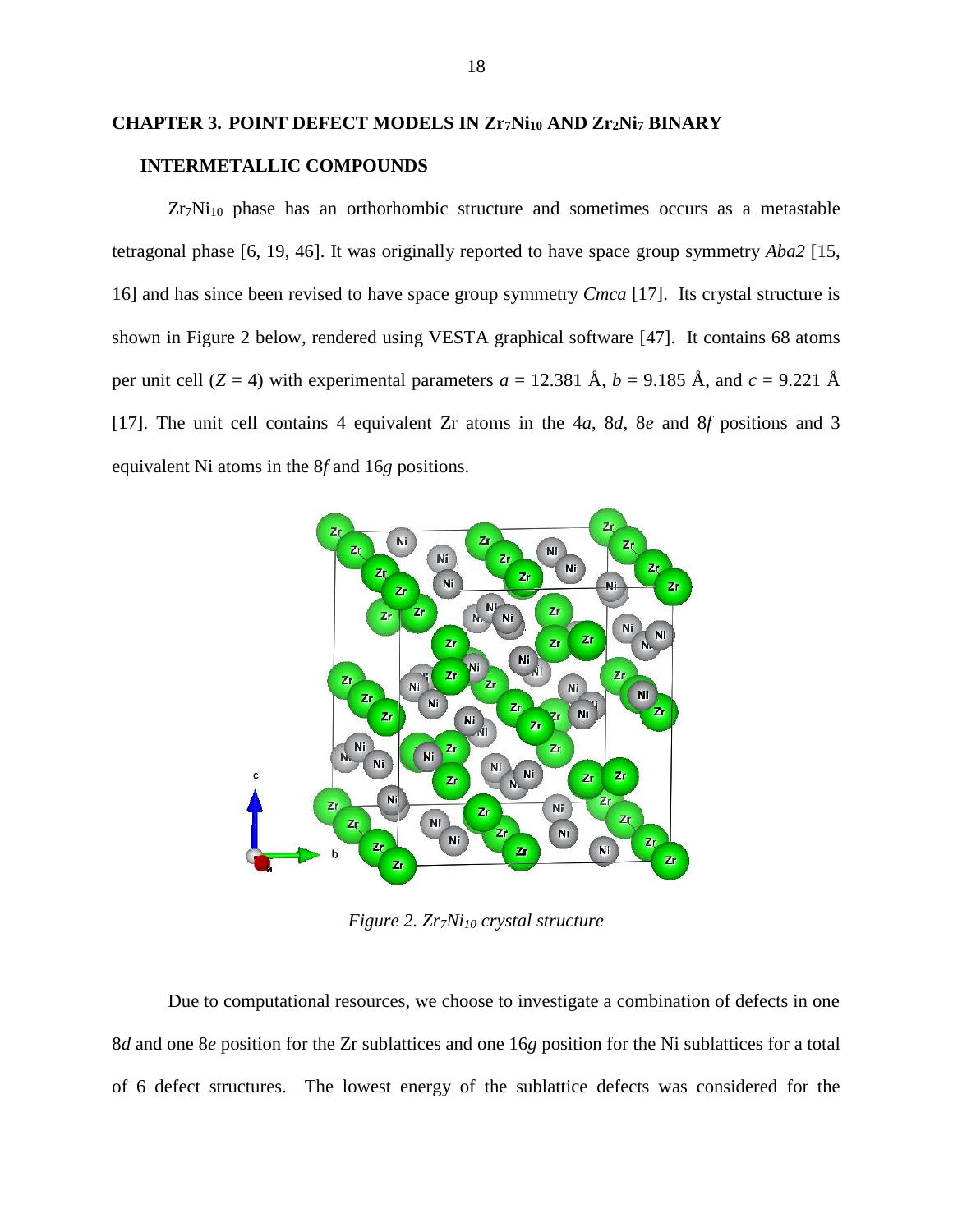remaining equivalent sites. It is possible that the other sites may have different defect energies, which can affect the results, which we analyze with a sensitivity analysis. However, we lay the groundwork for theoretical analysis of point defects for the  $Zr_7Ni_{10}$  and  $Zr_2Ni_7$  systems with this work. We also confirm computationally that  $Zr_7Ni_{10}$  phase relaxes to an equilibrium structure with space group *Cmca*.

Zr2Ni<sup>7</sup> phase is monoclinic, and its crystal structure is shown in [Figure 3](#page-27-0) below. It contains 36 atoms per unit cell ( $Z = 4$ ) with experimental parameters  $a = 4.698 \text{ Å}, b = 8.235 \text{ Å}, c$  $= 12.193$  Å and  $\beta = 95.83^{\circ}$  [\[48\]](#page-45-0). It contains 2 equivalent Zr atoms in the 4*i* positions and 4 equivalent Ni atoms in the 4*i* and 8*j* positions. Due to computational resources, we choose to investigate a combination of defects in one 4*i* position for Zr atoms and one 4*i* and one 8*j* position for Ni atoms for a total of 6 defect structures. We assume that the remaining equivalent atoms have similar energies to the atoms with similar Wyckoff positions.



<span id="page-27-0"></span>*Figure 3. Zr2Ni<sup>7</sup> crystal structure*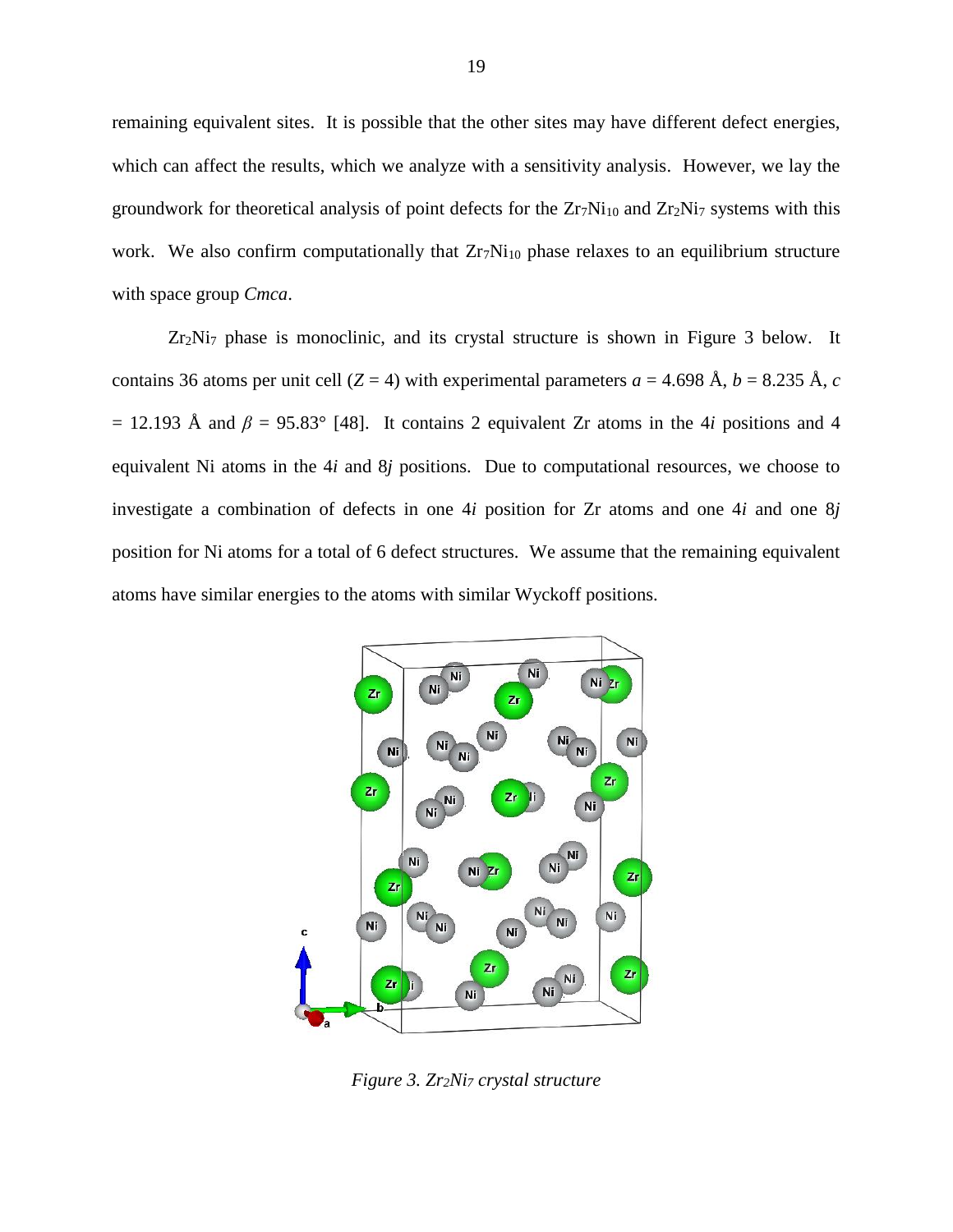#### <span id="page-28-0"></span>**3.1 Computational Methods**

Electronic structure calculations were performed using the plane-wave-based density functional theory code implemented in Quantum Espresso [\[49\]](#page-45-1) and ultra-soft pseudopotentials from the GBRV pseudopotential library [\[50\]](#page-45-2). The exchange-correlation potential applied the PBE version of the generalized gradient approximation [\[39\]](#page-44-10). The recommended plane-wave cutoff energy of 40 Ry and charge-density cutoff energy of 120 Ry allowed convergence within  $1\times10^{-5}$  Ry/atom of the energy. A Methfessel-Paxton smearing width of 0.02 Ry with a Monkhorst-Pack k-point grid that yields 100-200 k-points also met convergence criteria with reasonable speed [\[51,](#page-45-3) [52\]](#page-45-4). Spin-polarization was not included in the calculations due to the large size of the systems.

Cell structural optimizations for a given composition and structure were conducted by a variable cell relaxation calculation that minimizes forces and stresses within the cell. The cell is considered optimized when forces were below  $1\times10^{-3}$  Ry/Å, the minimum energy was converged to below  $1\times10^{-5}$  Ry/atom, and stresses converged within 0.5 kbar.

 $Zr_7Ni_{10}$  contains 68 atoms per unit cell. A supercell was not constructed due to the inherent large size of the cell. The structure with the space group *Aba2* was evaluated for the calculation and allowed to relax. Point defects involving select equivalent sites of the optimized structure were investigated.  $Zr_2Ni_7$  contains 36 atoms per unit cell, and a  $2\times1\times1$  supercell containing 72 atoms was constructed to reduce interactions of the defects in adjacent cells. Point defects involving select equivalent sites were investigated. Structures for  $ZrNi<sub>5</sub>$ ,  $Zr_8Ni<sub>21</sub>$ , and ZrNi were also calculated to provide tie lines for the formation energy diagrams.

The statistical mechanics method for defects in ordered binary compounds was calculated using fsolve from the SciPy library for Python. The defect concentrations and effective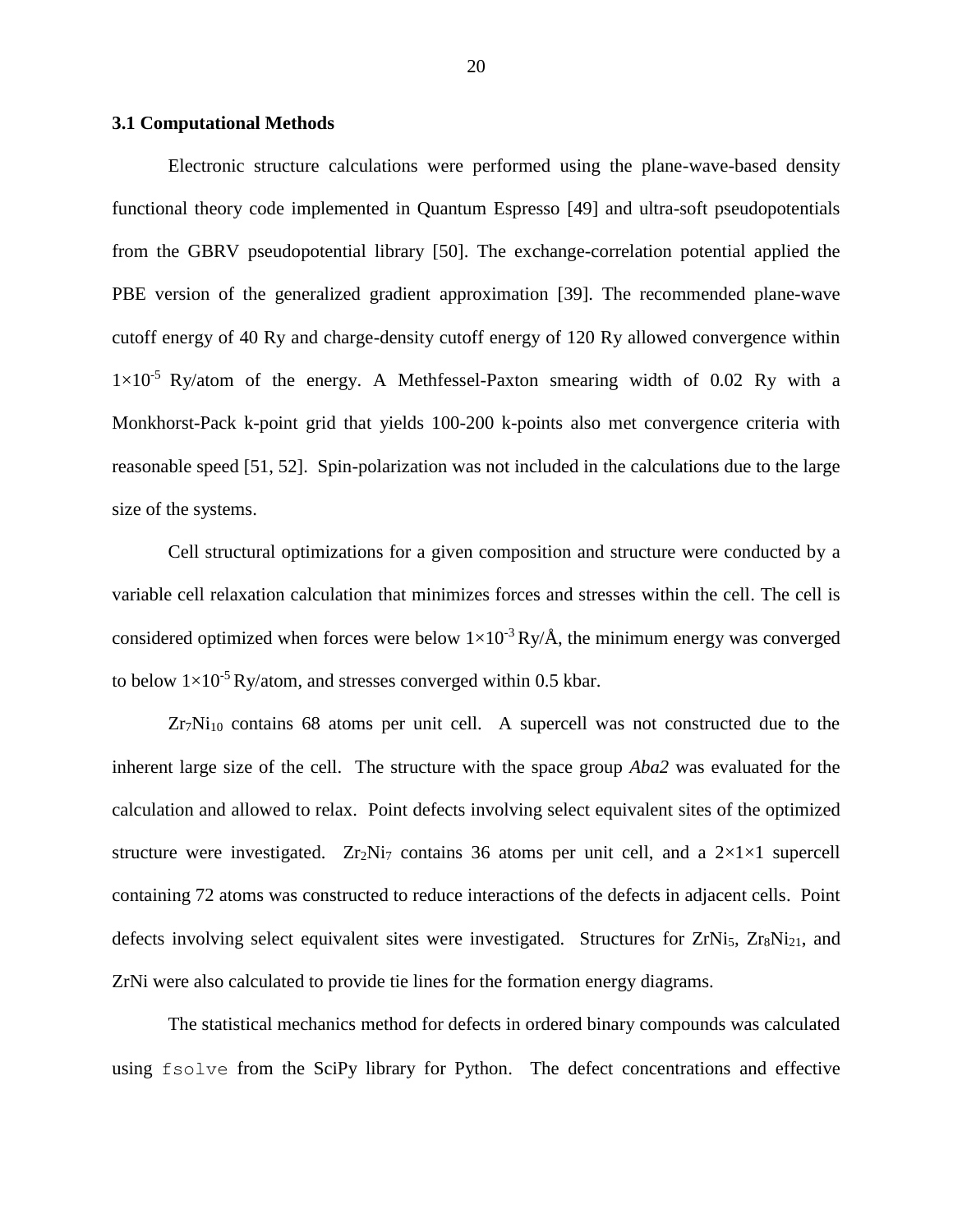formation energies were calculated at a reference temperature of 1000°C, a temperature near the melting points for the  $Zr_7Ni_{10}$  and  $Zr_2Ni_7$  systems. When precision limitations were encountered in Python (typically at low temperature, which results in extremely low defect concentrations), the logarithmic terms containing defect concentration variables were analyzed and dropped when low concentration assumptions were valid.

#### <span id="page-29-0"></span>**3.2 Theoretical Point Defects in Zr7Ni<sup>10</sup>**

DFT calculation of Zr<sub>7</sub>Ni<sub>10</sub> phase in the space group *Aba2* results in a relaxed structure having space group *Cmca* symmetry. The calculated lattice parameters are shown in [Table 1](#page-29-1) below with comparative lattice parameters from experiment. The lattice parameters show reasonable agreement with experiment, although the calculated structure appears to converge to a near tetragonal unit cell. The tetragonal phase is considered a metastable phase, and it is observed after hydrogenation of the alloy, particularly in Ni/MH battery negative electrodes [\[6,](#page-42-6) [19,](#page-43-4) [46\]](#page-44-14). Defects in  $Zr_7Ni_{10}$  may play an important role in facilitating the phase change, as well as in promoting diffusion kinetics for improved rate performance and access to hydrogen storage capacity. The DFT defect formation energies for  $Zr_7Ni_{10}$  phase are calculated based on this optimized calculated structure.

|          | This   | Ref.   | Ref.   |
|----------|--------|--------|--------|
|          | Work   | [16]   | $[17]$ |
| S.G.     | Cmca   | Aba2   | Cmca   |
| $a(\AA)$ | 12.419 | 12.386 | 12.381 |
| $b(\AA)$ | 9.179  | 9.156  | 9.185  |
| $c(\AA)$ | 9.180  | 9.211  | 9.221  |

<span id="page-29-1"></span>*Table 1. Zr7Ni<sup>10</sup> unit cell lattice parameters*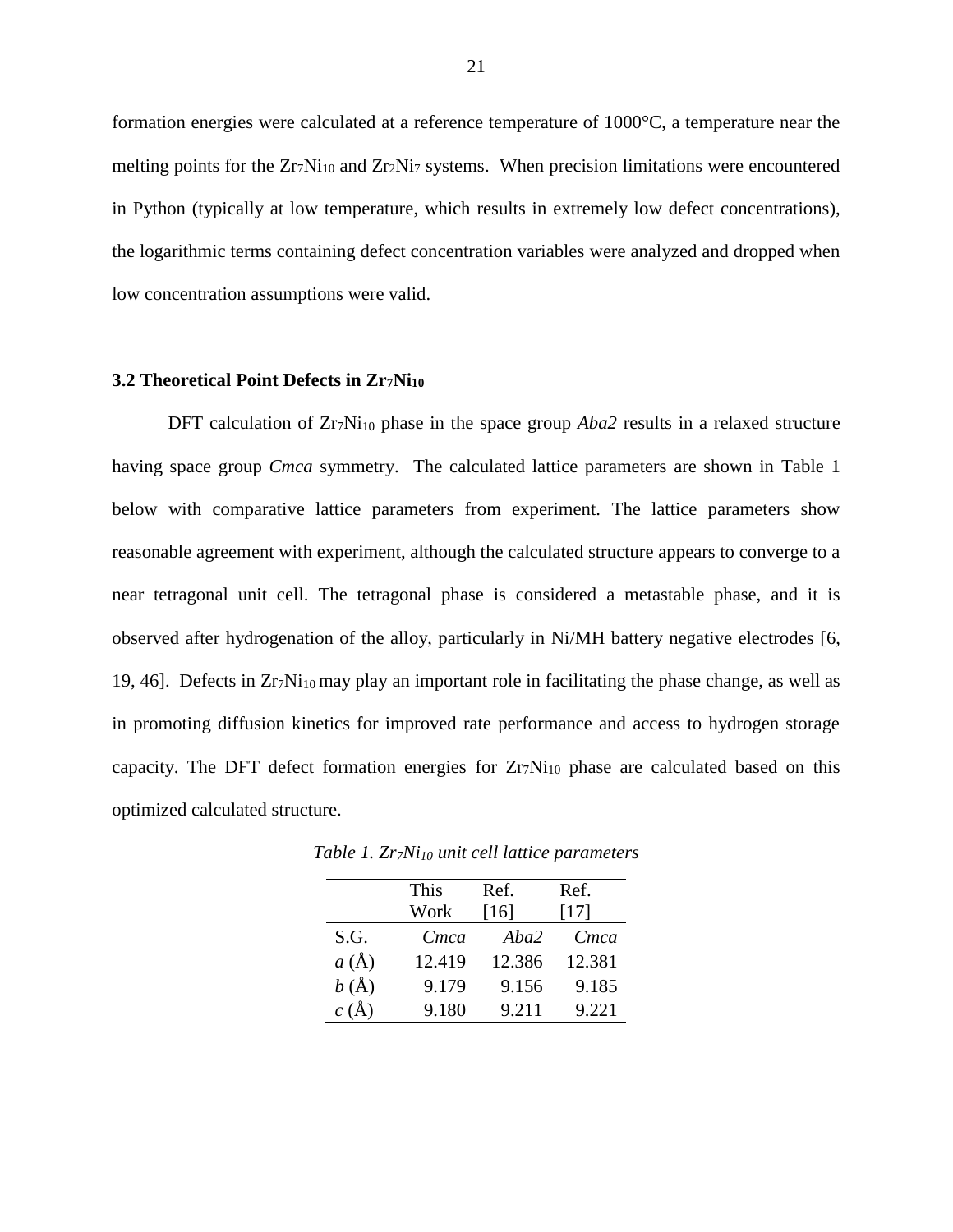#### <span id="page-30-0"></span>*3.2.1 DFT Defect Formation Energies*

Ground state DFT formation energies (at  $T = 0$ K) for  $Zr_7Ni_{10}$  phase and the theoretical Ni→Zr anti-site, Zr vacancy, Ni vacancy and Zr→Ni anti-site defects are plotted in [Figure 4](#page-30-1) with the tie lines to the neighboring compounds  $Z_{rs}Ni_{21}$  and  $Z_{r}Ni$ . All of the defect energies at 0K for the specific structures considered lie above the stoichiometric compound as well as above the tie lines, indicating energy is required for the defects to form, and that the defects are in competition with formation of phases or mixtures of phases. There is a large difference between the Zr sublattice sites investigated. This indicates that defects more preferentially form on the 8*e* sublattice than the 8*d* sublattice for Zr.



*Figure 4. Formation energies for Zr7Ni<sup>10</sup> and its point defects with tie lines*

<span id="page-30-1"></span>The model neglects temperature effects showing the effects of the heat of mixing, entropy, vibrational energy and defect interaction on the free energy of each of the possible phases, which is necessary for a more conclusive study of phase stability and solubility windows. However, the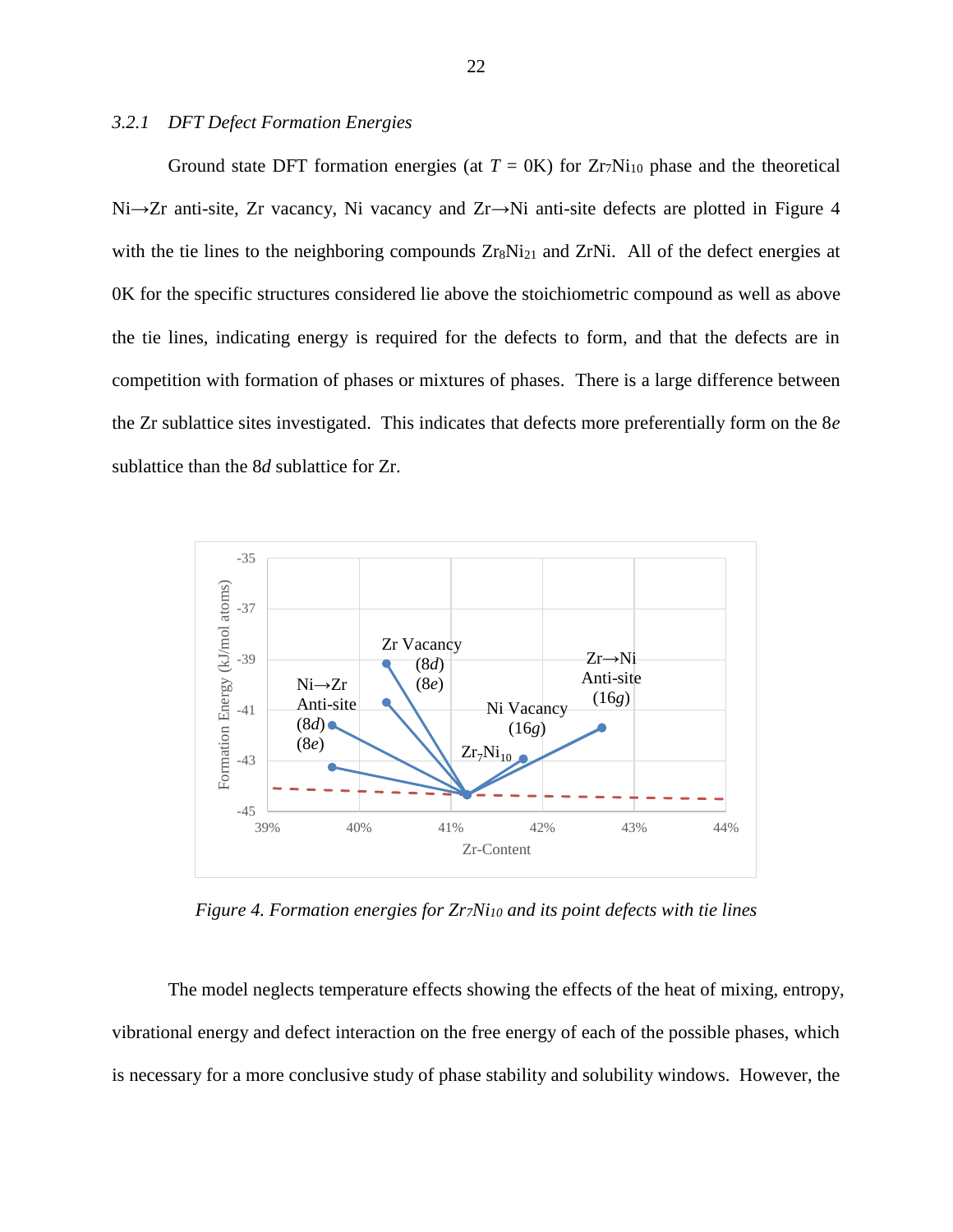DFT formation energies indicate that out of the defects considered, the 8*e* Ni→Zr anti-site defect and the Ni vacancy defect are the most stable of the point defects for  $Zr_7Ni_{10}$  phase. But since  $Zr_7Ni<sub>10</sub>$  phase is an ordered, binary compound, a mixture of all point defects is necessarily generated in order to maintain the required stoichiometry, and this is addressed by the statistical mechanics model.

#### <span id="page-31-0"></span>*3.2.2 Theoretical Effective Formation Energies*

The theoretical defect concentrations for  $Zr_7Ni_{10}$  phase at 1000°C calculated using the defect energy parameters derived from DFT electronic structure calculations are plotted as functions of Zr-content for stoichiometric and theoretical off-stoichiometric compositions in [Figure 5.](#page-32-0) The solubility window for  $Zr_7Ni_{10}$  phase is reported to be at most 41.4% at. Zr-content [\[19\]](#page-43-4). Concentrations of defects on each of the different site sublattices were generated and added together to give a total concentration for a defect on the atomic sublattice. The A atoms represent Zr and the B atoms represent Ni in the statistical mechanics model, where  $c_v^{\alpha}$  is the concentration of vacancies on the Zr sublattices,  $c_v^{\beta}$  is the concentration of vacancies on the Ni sublattices,  $c_B^{\alpha}$  is the concentration of total Ni→Zr anti-site defects, and  $c_B^{\beta}$  is the concentration of total Zr→Ni anti-site defects.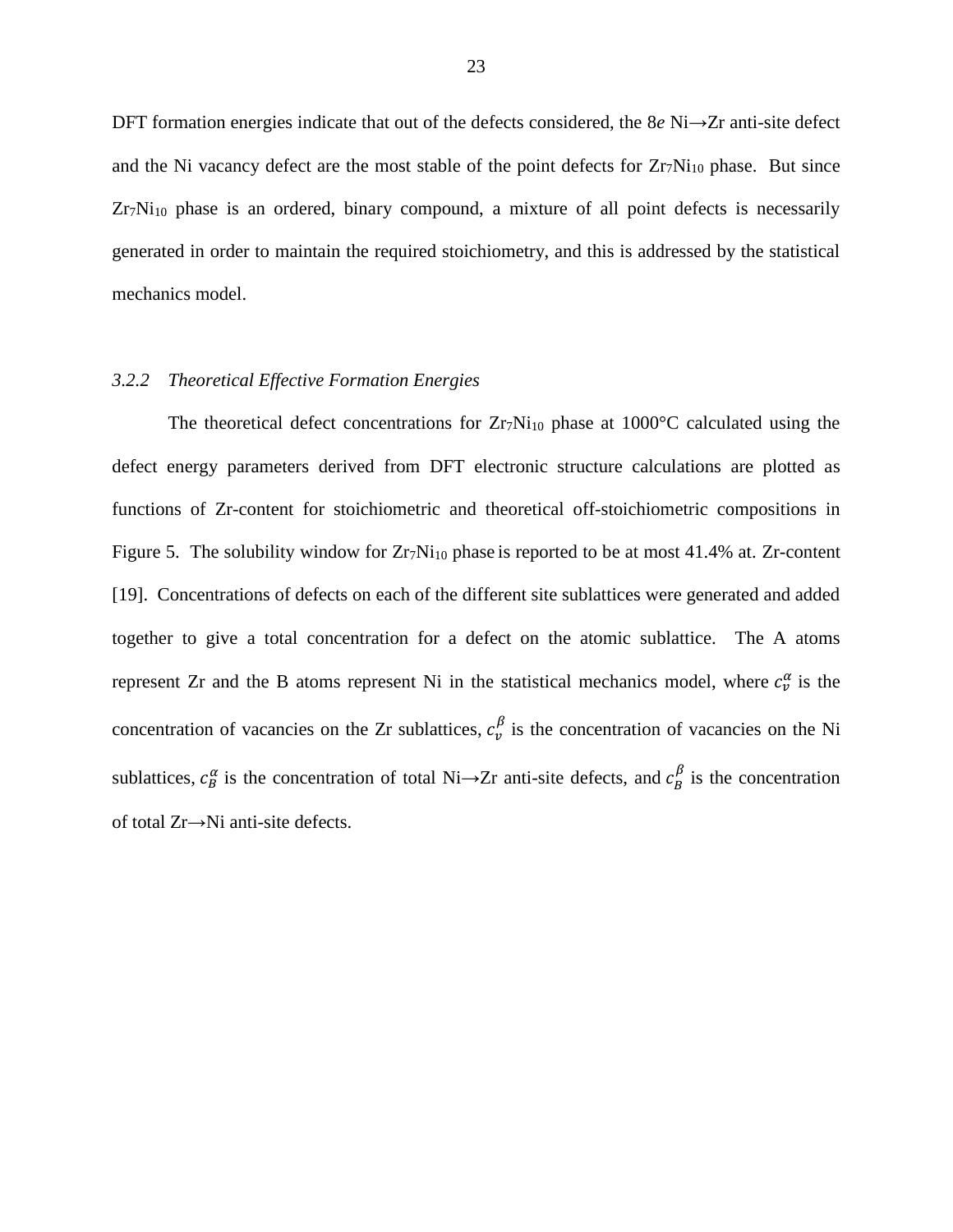

*Figure 5. Theoretical defect concentrations for Zr7Ni<sup>10</sup> at 1000°C*

<span id="page-32-0"></span>Stoichiometric Zr<sub>7</sub>Ni<sub>10</sub> phase at 1000°C is dominated by Ni vacancies and Ni→Zr antisite defects at an approximately 2.4:1 ratio, indicating a defect structure possibly similar to a triple defect. Zr-rich compositions promote more defects on the Ni sublattices, with Ni vacancies outnumbering the Zr→Ni anti-site defects. Ni-rich compositions theoretically would promote defects on the Zr sublattices. Ni→Zr anti-site defects dominate in the analysis, and while the concentration of Zr vacancies increases, it does not approach the concentrations of the other defects. Each of the site lattices generated an effective formation energy, and a weighted average by the concentration of sites was used to calculate the theoretical effect formation energies of the atomic point defects. The theoretical effective formation energies for the respective point defects at 1000°C are tabulated in [Table 2](#page-33-2) and show the relative ease for which the defects can form. The effective formation energies for the defects are consistent with the defect concentration trends observed in [Figure 5,](#page-32-0) with Ni vacancies showing the lowest effective formation energy at stoichiometry and on the Zr-rich side.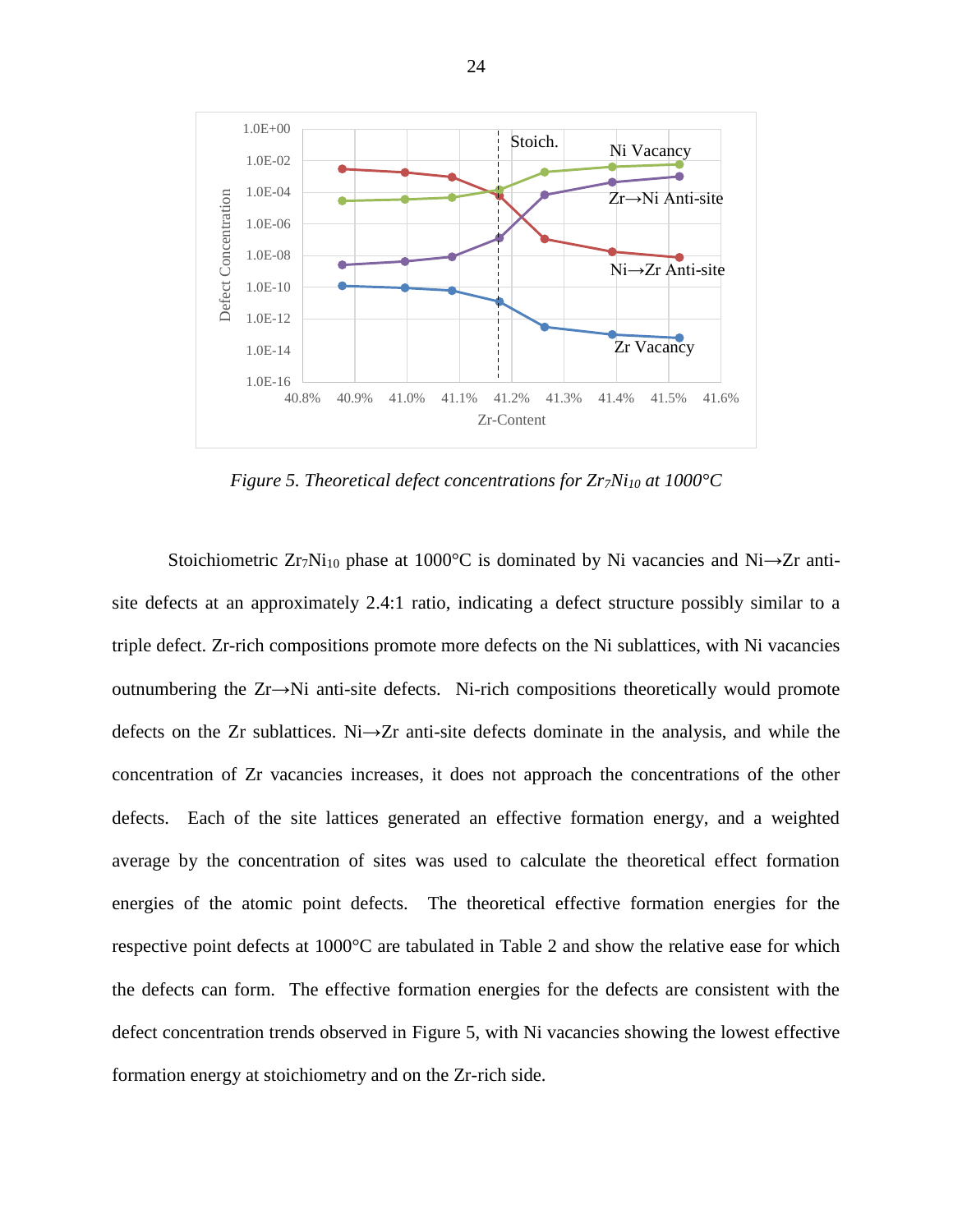|         | $\Delta H_{v}^{\alpha}$ | $\varDelta H_\nu{}^\beta$ | $\Delta H_R^{\alpha}$ | $\varDelta H_\text{A}{}^\beta$ |
|---------|-------------------------|---------------------------|-----------------------|--------------------------------|
|         | (eV                     | (eV)                      | (eV                   | e V                            |
| Ni-rich | 2.39                    | 1.09                      | 0.52                  | 2.11                           |
| Stoich. | 2.64                    | 0.91                      | 0.95                  | 1.68                           |
| Zr-rich | 3.22                    | 0.51                      | 1.94                  | 0.70                           |

<span id="page-33-2"></span>*Table 2. Theoretical effective formation energies for point defects in Zr7Ni<sup>10</sup> at 1000°C*

#### <span id="page-33-0"></span>**3.3 Theoretical Point Defects in Zr2Ni<sup>7</sup>**

The DFT structure optimization calculation for  $Zr_2Ni_7$  phase is consistent with the monoclinic *C2/m* symmetry and structure reported in literature. The calculated lattice parameters are shown in [Table 3](#page-33-3) below with comparative lattice parameters from experiment. The lattice parameters show reasonable agreement with experiment. The DFT defect formation energies for Zr<sub>2</sub>N<sub>17</sub> phase are calculated based on this optimized calculated structure.

<span id="page-33-3"></span>*Table 3. Zr2Ni<sup>7</sup> unit cell lattice parameters*

|          | This   | Ref.   |
|----------|--------|--------|
|          | Work   | [48]   |
| $a(\AA)$ | 4.677  | 4.698  |
| $b(\AA)$ | 8.239  | 8.235  |
| $c(\AA)$ | 12.176 | 12.193 |
|          | 95.20  | 95.83  |

#### <span id="page-33-1"></span>*3.3.1 DFT Formation Energies*

Ground state DFT formation energies for  $Zr_2Ni_7$  phase and its theoretical Ni $\rightarrow Zr$  anti-site, Zr vacancy, Ni vacancy and Zr→Ni anti-site defects are plotted in [Figure 6](#page-34-1) with the tie lines to neighboring compounds  $ZrN_i$ <sub>5</sub> and  $Zr_8N_i$ <sub>21</sub>. All defects energies at  $0K$  lie above the stoichiometric compounds as well as the tie lines. However, the Ni→Zr anti-site defect energy lies considerably higher than the stoichiometric compound than for the  $ZrNi<sub>5</sub>-Zr<sub>2</sub>Ni<sub>7</sub>$  mixture tie line, indicating a possible shift in the dominating defects found in a theoretical Ni-rich offstoichiometric compound. The Zr→Ni anti-site defect energy is the lowest of the defects for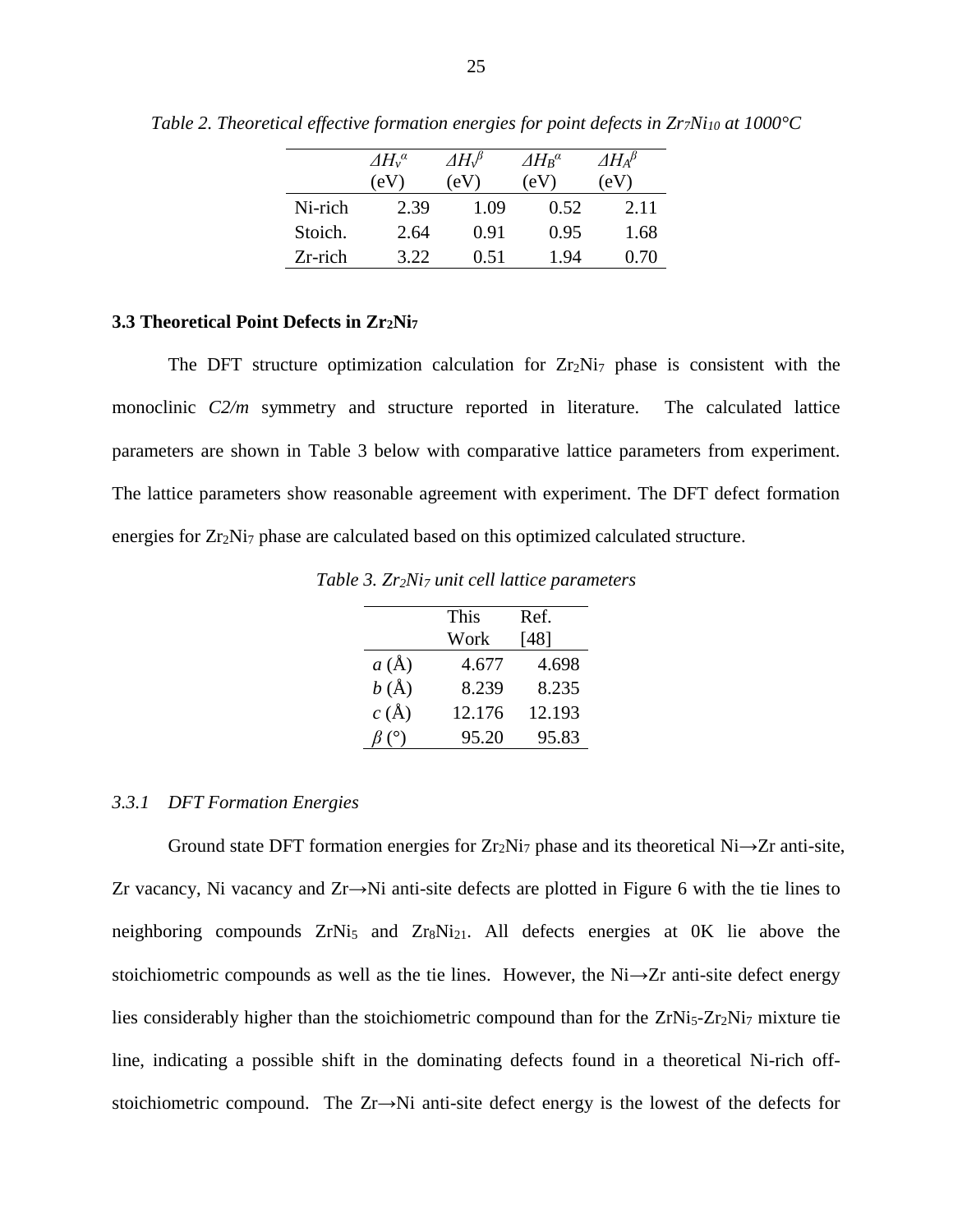Zr<sub>2</sub>Ni<sub>7</sub> phase, followed by the Ni vacancy defect energy. There is a small difference in defect energy between 4*i* and 8*j* sites for the Ni vacancy, but a much larger difference between the sites for the Zr→Ni anti-site defect. In general, point defects appear to prefer to form on the 8*j* sublattices.



*Figure 6. Formation energies for Zr2Ni<sup>7</sup> and its point defects with tie lines*

#### <span id="page-34-1"></span><span id="page-34-0"></span>*3.3.2 Theoretical Effective Formation Energies*

The theoretical defect concentrations for  $Zr_2Ni_7$  phase at 1000 $^{\circ}$ C are plotted as functions of Zr-content for stoichiometric and theoretical off-stoichiometric compositions in [Figure 7.](#page-35-1) Stoichiometric Zr<sub>2</sub>Ni<sub>7</sub> phase at 1000°C is dominated by Ni vacancies and Ni $\rightarrow$ Zr anti-site defects at an approximately 3:1 ratio of total vacancies to total anti-sites. Theoretical Zr-rich compositions promote more defects on the Ni sublattice, but in contrast to  $Zr$ -rich  $Zr_7Ni_{10}$  phase, the Zr→Ni anti-site defects overtake the Ni vacancies. Ni-rich compositions theoretically promote defects on the Zr sublattice, with Ni→Zr anti-site defects also dominating in this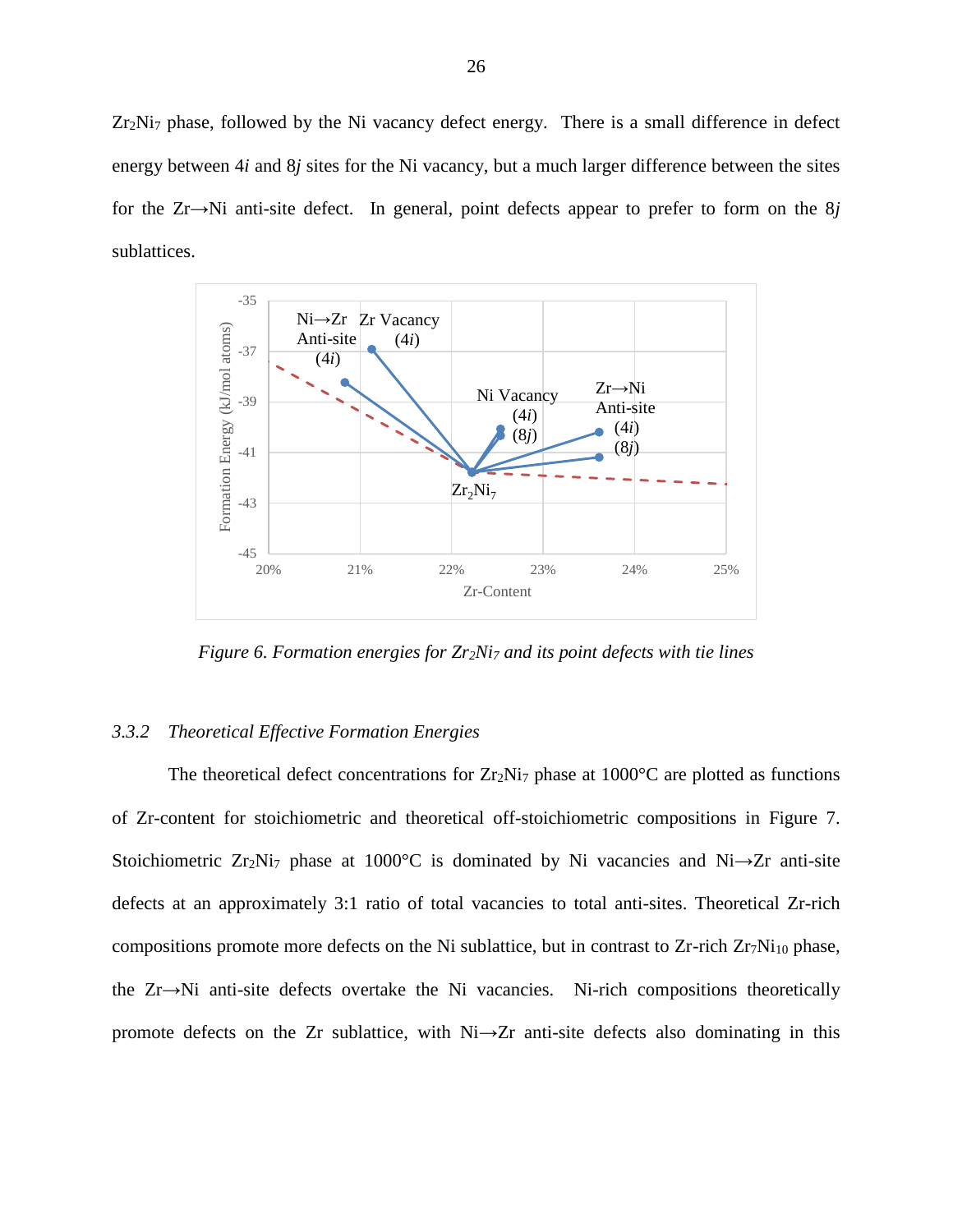theoretical Ni-rich phase. Zr vacancies increase on the Ni-rich side, but again, the concentration does not approach the concentrations of the other defects.



*Figure 7. Theoretical defect concentrations for Zr2Ni<sup>7</sup> at 1000°C*

<span id="page-35-1"></span>The weighted theoretical effective formation energies for the respective point defects at 1000°C are tabulated in [Table 4](#page-35-0) and define the relative ease for which the defects can form. The effective formation energies for the defects are consistent with the defect concentration trends observed in [Figure 7](#page-35-1) with Ni vacancies showing the lowest effective formation energy at stoichiometry.

|            | $\Delta H_v^{\alpha}$ | $\varDelta H\!\!\!\!\!/\,$ | $\varDelta H_B{}^a$ | $\varDelta H_{A}{}^{\beta}$ |
|------------|-----------------------|----------------------------|---------------------|-----------------------------|
|            | (eV                   | eV                         | 'eV                 | $\rm (eV)$                  |
| Ni-rich    | 1.89                  | 1.55                       | 0.48                | 2.63                        |
| Stoich.    | 2.59                  | 1.36                       | 1.37                | 1.73                        |
| $Zr$ -rich | 3.45                  | 111                        | 2.48                | 0.63                        |

<span id="page-35-0"></span>*Table 4. Theoretical effective formation energies for point defects in Zr2Ni<sup>7</sup> at 1000°C*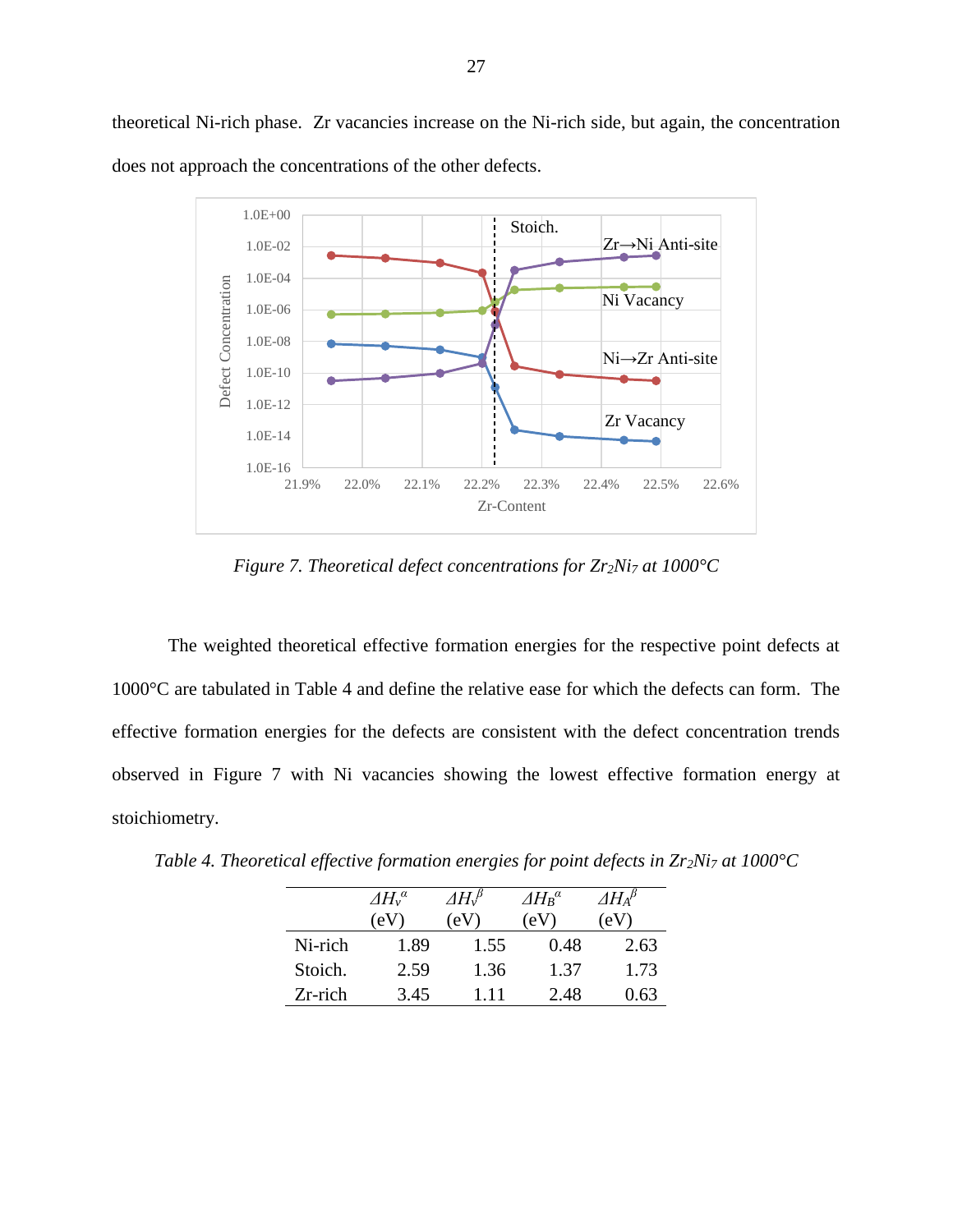#### <span id="page-36-0"></span>**3.4 Discussion**

Theoretical point defect concentrations and effective formation energies of the defects were calculated for  $Zr_7Ni_{10}$  and  $Zr_2Ni_7$  systems at 1000°C. Experimentally,  $Zr_7Ni_{10}$  shows a small solubility window on the Zr-rich side, and  $Zr_2Ni<sub>7</sub>$  has no solubility window. The statistical mechanics model indicates that at stoichiometry,  $Zr_7Ni_{10}$  phase tends to form Ni vacancies and Ni→Zr anti-site defects in a 2.4:1 ratio, while Zr<sub>2</sub>Ni<sub>7</sub> possibly forms a more complicated complex of 3 Ni vacancies with 1 anti-site defect (Ni→Zr predominant by a ratio of 7:1) to maintain stoichiometry. Zr-rich compositions show a dominance of Ni vacancies in  $Zr_7Ni_{10}$ phase, while  $Zr_2Ni_7$  phase show a theoretical preference for  $Zr \rightarrow Ni$  anti-site defects. Theoretical Ni-rich compositions show a preference for Ni→Zr anti-site defects for both phases. In general, it is easier to form defects in Zr7Ni<sup>10</sup> phase than Zr2Ni<sup>7</sup> phase, due to the lower effective formation energies. While the model neglects the effects of the heat of mixing, entropy, vibrational energy and defect interaction on the free energy of each of the possible phases that are needed to draw a more solid conclusion regarding the solubility windows of the two compounds, the DFT formation energies clearly show  $Zr_7Ni_{10}$  phase to be more stable than  $Zr_2Ni_7$  phase. This observation indicates that it is more likely for defected  $Zr_7Ni_{10}$  structures to form and to contribute to a window of solubility, which does not contradict with reported experimental literature. However, it is more difficult to discern Zr-rich favorability over Ni-rich favorability in Zr<sub>7</sub>Ni<sub>10</sub> phase computationally with the current study.

#### <span id="page-36-1"></span>*3.4.1 Sensitivity Analysis*

A sensitivity analysis is performed to understand the limits of the model given the assumptions used in this study. Deviations in energy between defects on particular Wyckoff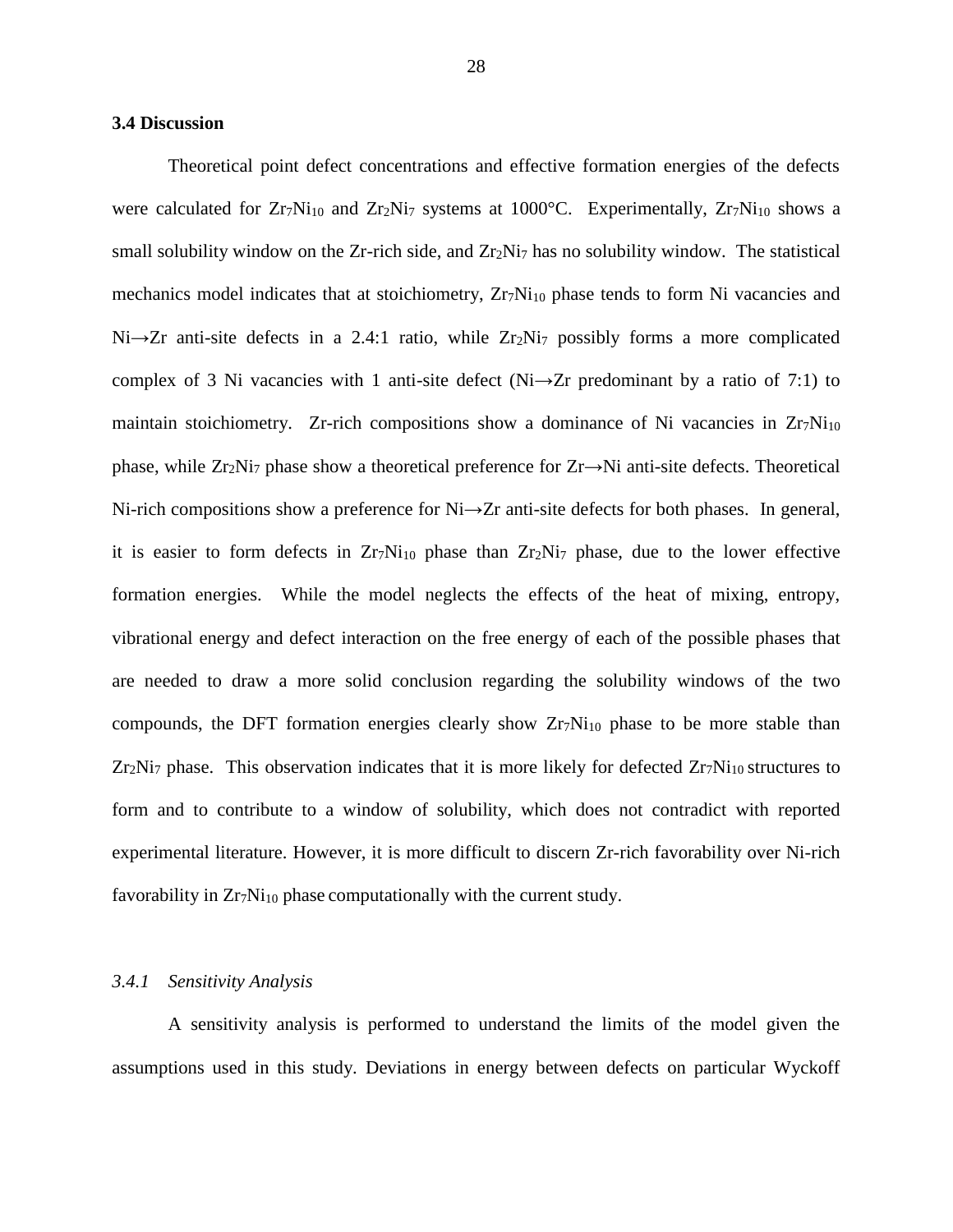positions can range from 0.001 eV to 1.0 eV. Because multiple sites are taken into account in the statistical mechanics model, this tempers the deviations in the defect concentrations and effective defect formation energies to a degree. Deviations on the order of 0.001 eV appear to have negligible effect on the concentrations and effective formation energies. Deviations on the order of 1.0 eV showing higher energies also have negligible effect; however, when the deviations show lower energies, they can shift effective formation energies lower by 0.7 eV. This can have a dramatic effect on the defect models and on the conclusions that are drawn from them. While preliminary calculations indicate that the neglected 4*a* Zr and 8*f* Zr sites do not have large energy deviations from 8*e* Zr sites, the possibility of lower energy sites and their effect on the formation of defects must be kept in mind when analyzing the defect models presented in this study.

#### <span id="page-37-0"></span>*3.4.2 Hydrogen-Assisted Phase Transition in Zr7Ni<sup>10</sup>*

Experimentally, orthorhombic  $Zr_7Ni_{10}$  phase undergoes phase transformation after hydrogenation to form the metastable tetragonal phase [\[6,](#page-42-6) [19,](#page-43-4) [46\]](#page-44-14). DFT cell optimization of a perfect unit cell yields a near tetragonal structure to have the lowest energy at the ground state (0 K, 0 bar); however, cell optimizations of defected structures yield more orthorhombic phases, as shown in [Table 5.](#page-38-1) While a perfect tetragonal structure shows lower internal energy compared to defected structures, entropic contributions to the free energy likely raises the free energy of the tetragonal structure (higher symmetry yields higher entropy) above the free energy of the defected orthorhombic structure. This suggests that the volume expansion and contraction associated with hydrogenation can change the nature of the defects in  $Zr_7Ni_{10}$  to access to the metastable tetragonal phase in experiment, and this can have implications in the design of hydrogen storage alloys.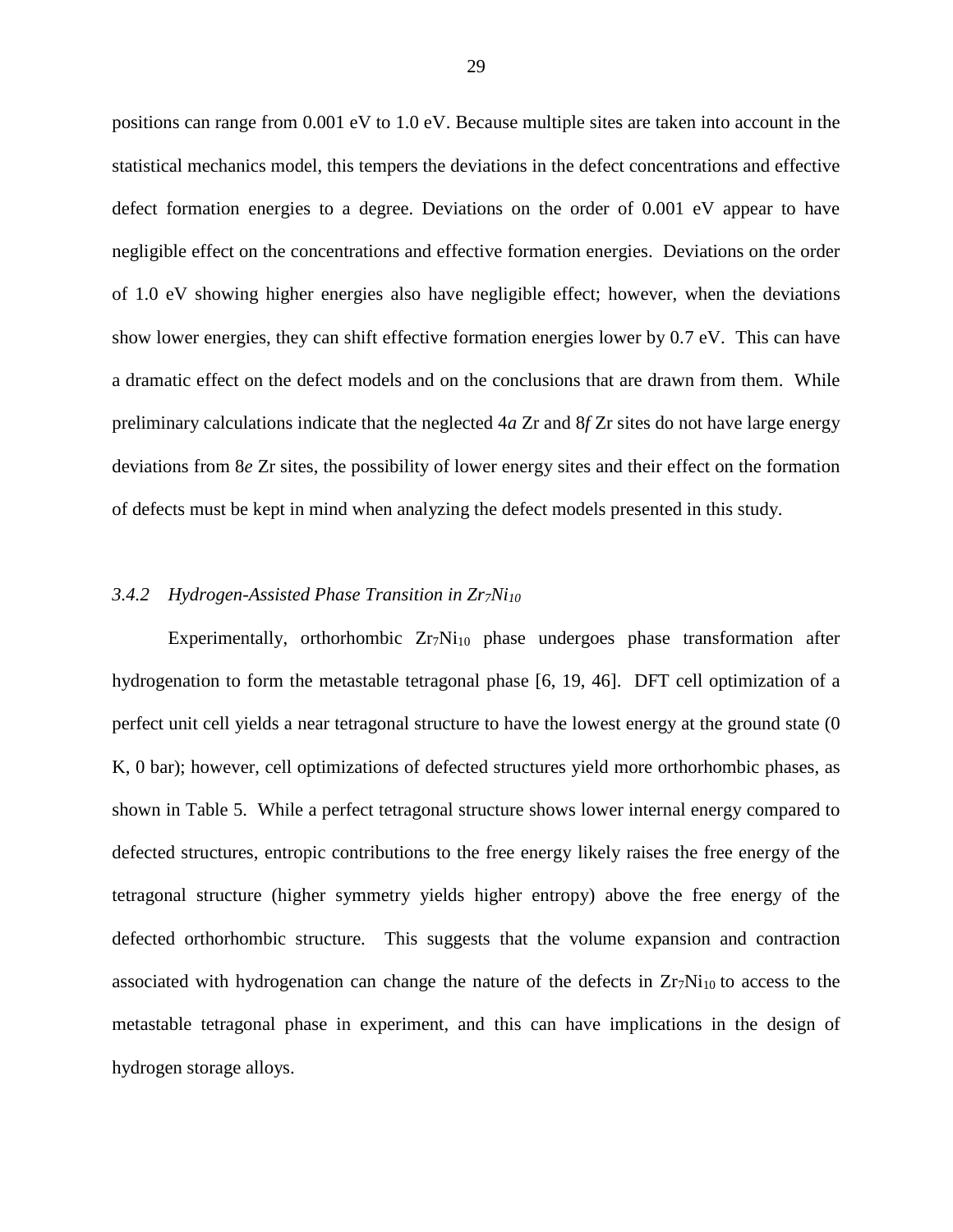|          | Perfect Zr   |      | $Z_r$ |                                                                    | Ni             |       |
|----------|--------------|------|-------|--------------------------------------------------------------------|----------------|-------|
|          | Crystal Vac. |      |       | Vac. $Ni\rightarrow Zr$ $Ni\rightarrow Zr$ Vac. $Zr\rightarrow Ni$ |                |       |
|          |              | (8d) | (8e)  | (8d)                                                               | $(8e)$ $(16g)$ | (16g) |
| $a(\AA)$ |              |      |       | 12.418 12.441 12.335 12.416 12.365 12.376 12.456                   |                |       |
| $b(\AA)$ |              |      |       | 9.179 9.136 9.142 9.133 9.135 9.167 9.205                          |                |       |
| $c(\AA)$ |              |      |       | 9.180 9.135 9.154 9.138 9.152 9.170                                |                | 9.234 |

<span id="page-38-1"></span>*Table 5. Lattice parameters of Zr7Ni<sup>10</sup> and defected structures calculated by DFT*

Comparison of the defected lattice parameters to orthorhombic lattice parameters from experiment suggests that the calculated lattice parameters have a slight over-prediction in *a* and slight under-prediction in *c*. Ni vacancies and Ni→Zr anti-sites appear to help shrink the unit cell, particularly in the *a* direction.  $Zr \rightarrow Ni$  anti-site defects, which is calculated to appear in small quantities at stoichiometry, help expand the unit cell, particularly in the *c* direction.

#### <span id="page-38-0"></span>*3.4.3 Zr7Ni<sup>10</sup> and Zr2Ni<sup>7</sup> in Nickel-Metal Hydride Batteries*

Secondary phases such as  $Zr_7Ni_{10}$  and  $Zr_2Ni_7$  have been shown to enhance electrochemical activity in Laves phase-based Ni/MH battery negative electrodes [\[3,](#page-42-3) [4,](#page-42-4) [6,](#page-42-6) [7\]](#page-42-7). As pure phases, Zr<sub>7</sub>Ni<sub>10</sub> shows good hydrogen storage capability, but has deficiencies in reversibility and kinetics, while  $Zr_2Ni_7$  shows smaller hydrogen storage capability, but has excellent reversibility and kinetics [\[6,](#page-42-6) [8,](#page-42-8) [53\]](#page-45-5). The relative stability of the compounds and the types of point defects can have an effect on the transport properties [\[9\]](#page-42-9). For example, vacancies tend to act as hydrogen traps in α-Fe metals [\[54\]](#page-45-6), which can affect hydrogen reversibility and diffusion rates. While both  $Zr_7Ni_{10}$  and  $Zr_2Ni_7$  phases show vacancies to be the predominant defect model in the two phases, vacancy defect concentrations in  $Zr_2Ni_7$  phase at 1000°C is ~50 times smaller than in  $Zr_7Ni_{10}$ . This can explain the low reversibility and low diffusion rates in  $Zr_7Ni_{10}$ compared to Zr<sub>2</sub>Ni<sub>7</sub>.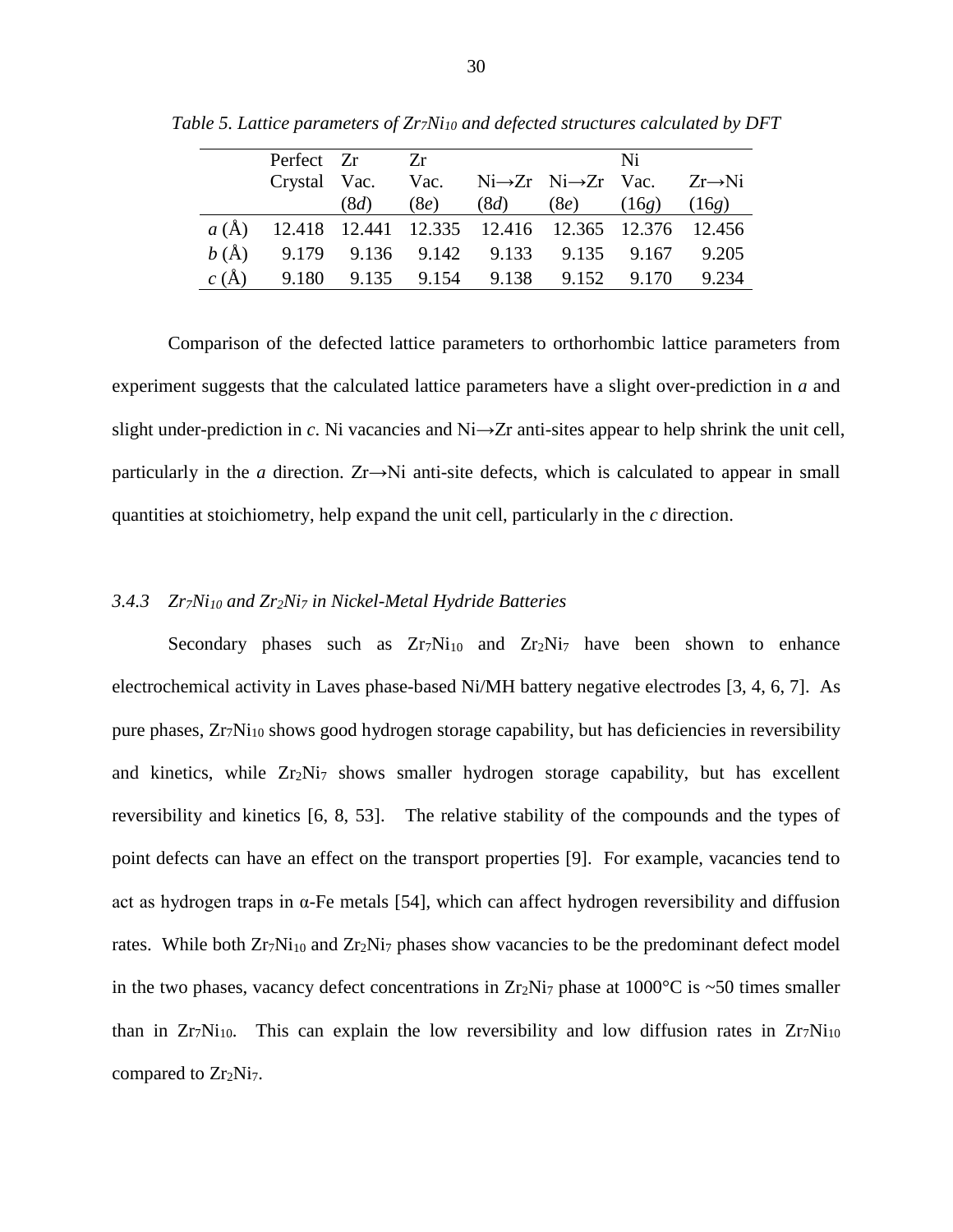While there is a small solubility window for  $Zr$ -rich  $Zr_7Ni_{10}$  compounds, modifiers can be added to the composition to engineer the properties of the alloys for better electrochemical performance. Cu is soluble up to 6% at. in  $Zr_7Ni_{10}$  [\[16\]](#page-43-11), and Ti up to 15% at. has been shown to improve the diffusion and high-rate dischargeability without sacrificing capacity [\[6\]](#page-42-6). Modifiers have a role in changing the nature of the defects in materials, which can have a consequential effect on electrochemical performance. Small amounts of Nd in multi-element AB2 MH alloys, promote the formation of Zr-Ni phases, showing A/B stoichiometry of up to 0.74 (42.5% at. A elements), while improving the HRD and low-temperature characteristics [\[55\]](#page-45-7). It would be of interest to see how Ti and other modifiers change the nature of the defects in  $Zr_7Ni_{10}$  using the presented computational defect models and whether it confirms lowering the concentrations of vacancy defects. Also of interest are modifiers that promote Zr→Ni anti-site defects, which would expand the unit cell and possibly improve hydrogen storage capacity [\[56\]](#page-45-8).

Defects also have an effect on the mechanical properties of the alloys (mainly hardness and ductility), which can affect both the fabrication process and cycle stability against particle pulverization. For example, off-stoichiometric anti-site defects have been shown to improve the hardness of Laves phase alloys [\[11\]](#page-42-11). The anti-site defects lower the atomic packing factor to enhance deformability and may also have an effect on the cycling capability in  $Zr_7Ni_{10}$ .  $Zr_7Ni_{10}$ with higher concentrations of vacancy defects shows high hysteresis in gaseous phase pressureconcentration-temperature analysis [\[53\]](#page-45-5), which is correlated to poorer cycle life [\[57\]](#page-45-9), whereas  $Zr_2Ni_7$  with lower concentrations of vacancies shows no hysteresis. Further understanding of the defects that occur in Ni/MH battery materials allows researchers to better engineering their properties.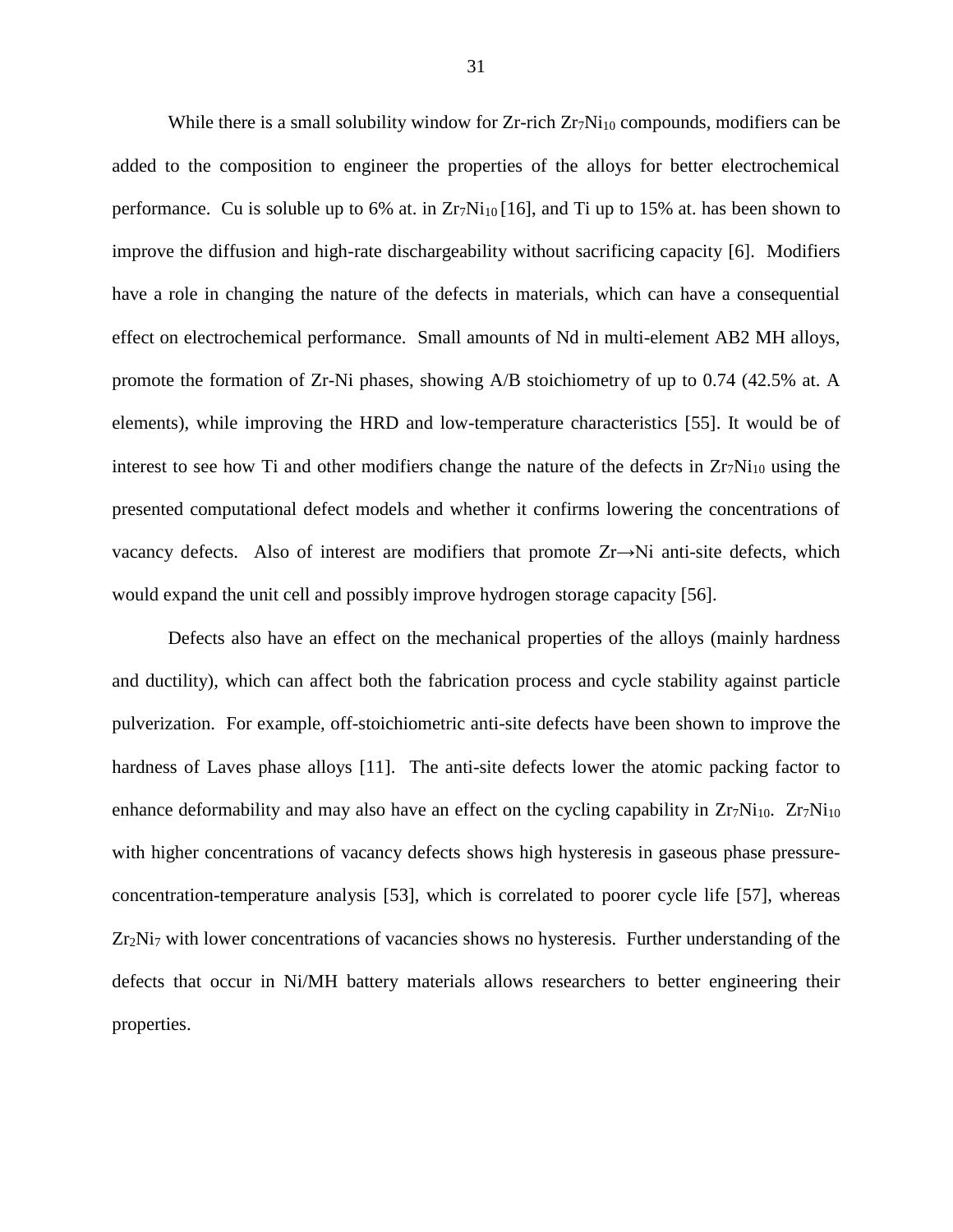This study of Zr-Ni-based materials shows a consistent correlation between materials calculated to theoretically have higher concentrations of vacancy defects with the materials that demonstrate poorer absorption/desorption kinetics and hysteresis characteristics in electrochemical experiments. These results are also consistent with the experimental studies that that quantify the effect that point defects have on these specific properties in other intermetallic compounds. Constitutional point defects demonstrably add another dimension in which Ni/MH negative electrode active materials can be studied, as seen in the point defect studies in Laves phase AB<sup>2</sup> materials [\[11,](#page-42-11) [14,](#page-43-13) [23,](#page-43-14) [24\]](#page-43-15). While the results of this study do not offer specific pathways to promote the formation of anti-site defects over vacancy defects in Ni/MH negative electrode active materials to improve their performance, it does suggest that the potential for increased disorder and complexity can further propagate synergetic effects that have long been observed in these materials. Ternary alloy defect models can also be built on this binary model to look at the effect of a modifier in  $A_xB_{1-x}$  phases, such as Ti in  $Zr_7Ni_{10}$  phase [\[6\]](#page-42-6), and that may offer suggestions for modifiers that could promote anti-site defects.

#### <span id="page-40-0"></span>**3.5 Conclusion**

Defect models for  $Zr_7Ni_{10}$  and  $Zr_2Ni_7$  intermetallic phases were calculated from firstprinciples using DFT and statistical mechanics to understand the possible roles that point defects have on the performance of Zr-Ni based active negative electrode materials in Ni/MH batteries. DFT calculations confirm that Zr<sub>7</sub>Ni<sub>10</sub> phase structure has space group *Cmca* symmetry in the ground state. DFT formation energies show that the defect structures investigated have higher energies than the perfectly crystalline structures. The defect structures also lie higher in energy than the tie lines to neighboring structures. The statistical mechanics model at 1000°C indicates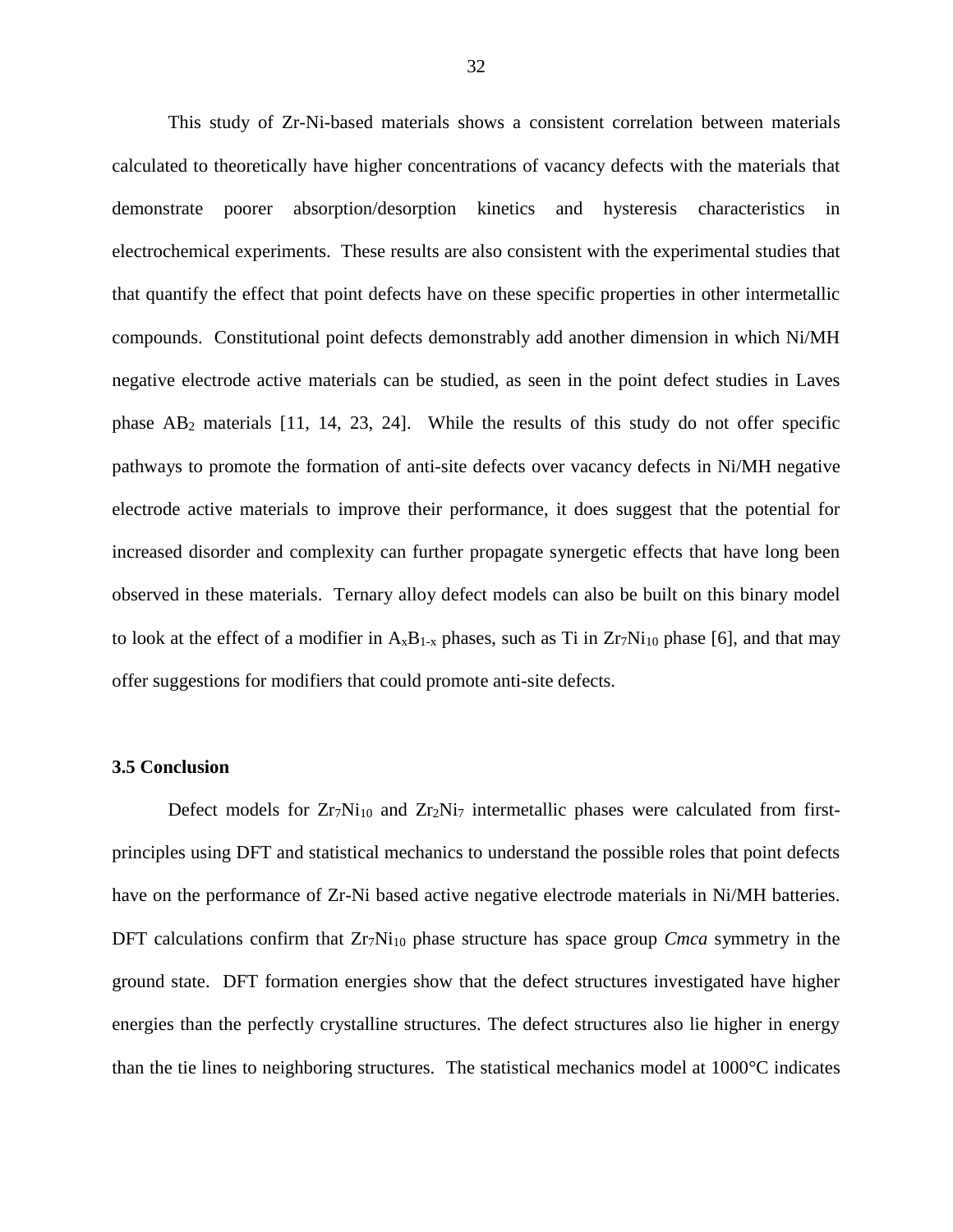that at stoichiometry,  $Zr_7Ni_{10}$  phase tends to form Ni vacancies and Ni $\rightarrow$ Zr anti-site defects in a 2.4:1 ratio, while  $Zr_2Ni_7$  possibly forms a more complicated complex of 3 Ni vacancies with 1 anti-site defect (Ni→Zr predominant by a ratio of 7:1) to maintain stoichiometry. Zr vacancies appear almost negligible in both  $Zr_7Ni_{10}$  and  $Zr_2Ni_7$  compounds. In general, it is easier to form defects in  $Zr_7Ni_{10}$  phase than  $Zr_2Ni_7$  phase, due to the lower effective formation energies, which may give an indication to why there is a solubility window for  $Zr_7Ni_{10}$  phase but not for  $Zr_2Ni_7$ phase. The dominance of Ni vacancy defects calculated for stoichiometric and Zr-rich Zr<sub>7</sub>Ni<sub>10</sub> phase and the propensity for vacancies to trap hydrogen also supports the poor diffusion behavior observed experimentally. Modifiers to promote anti-site defects over vacancy defects may result in better transport properties as well as cycling behavior, and would be of interest for future work. First, more resources to remove the limiting assumptions in the point defect models would need to be explored, but the point defect models in this work offer a starting point to better understand the constitutional defects in Ni/MH battery materials, particularly in  $Zr_7Ni_{10}$  and  $Zr_2Ni_7$  phases, enabling researchers to engineer better and more robust batteries.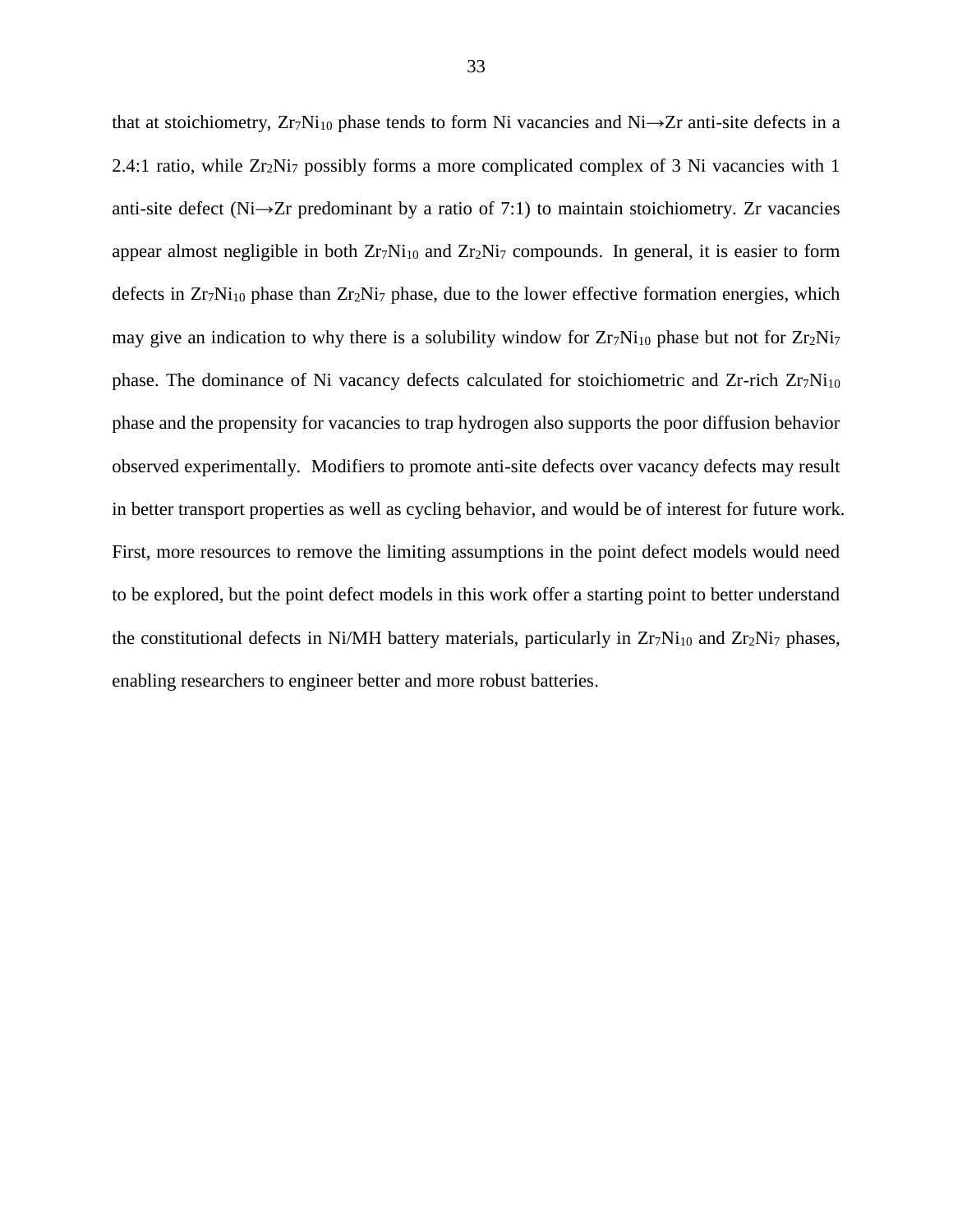#### **REFERENCES**

- <span id="page-42-1"></span><span id="page-42-0"></span>[1] News available online. http://news.panasonic.com/press/news/official.data/data.dir/2014/02/en140213- 3/en140213-3.html
- <span id="page-42-2"></span>[2] K. Young, D. Wong, T. Ouchi, B. Huang, B. Reichman, Electrochimica Acta 174 (2015) 815-825.
- <span id="page-42-3"></span>[3] J.-M. Joubert, M. Latroche, A. Percheron-Guégan, J. Bouet, Journal of Alloys and Compounds 240 (1996) 219-228.
- <span id="page-42-4"></span>[4] K. Young, J. Nei, T. Ouchi, M. Fetcenko, Journal of Alloys and Compounds 509 (2011) 2277-2284.
- <span id="page-42-5"></span>[5] S.R. Ovshinsky, M.A. Fetcenko, J. Ross, Science 260 (1993) 176-181.
- <span id="page-42-6"></span>[6] K. Young, T. Ouchi, Y. Liu, B. Reichman, W. Mays, M. Fetcenko, Journal of Alloys and Compounds 480 (2009) 521-528.
- <span id="page-42-7"></span>[7] K. Young, T. Ouchi, M.A. Fetcenko, W. Mays, B. Reichman, International Journal of Hydrogen Energy 34 (2009) 8695-8706.
- <span id="page-42-8"></span>[8] M. Young, S. Chang, K. Young, J. Nei, Journal of Alloys and Compounds 580 (2013) S171-S174.
- <span id="page-42-9"></span>[9] S.M. Myers, M.I. Baskes, H.K. Birnbaum, J.W. Corbett, G.G. DeLeo, S.K. Estreicher, E.E. Haller, P. Jena, N.M. Johnson, R. Kirchheim, S.J. Pearton, M.J. Stavola, Reviews of Modern Physics 64 (1992) 559-617.
- <span id="page-42-10"></span>[10] K.C. Chen, E.J. Peterson, D.J. Thoma, Intermetallics 9 (2001) 771-783.
- <span id="page-42-11"></span>[11] K.C. Chen, F. Chu, P.G. Kotula, D. Thoma, Intermetallics 9 (2001) 785-798.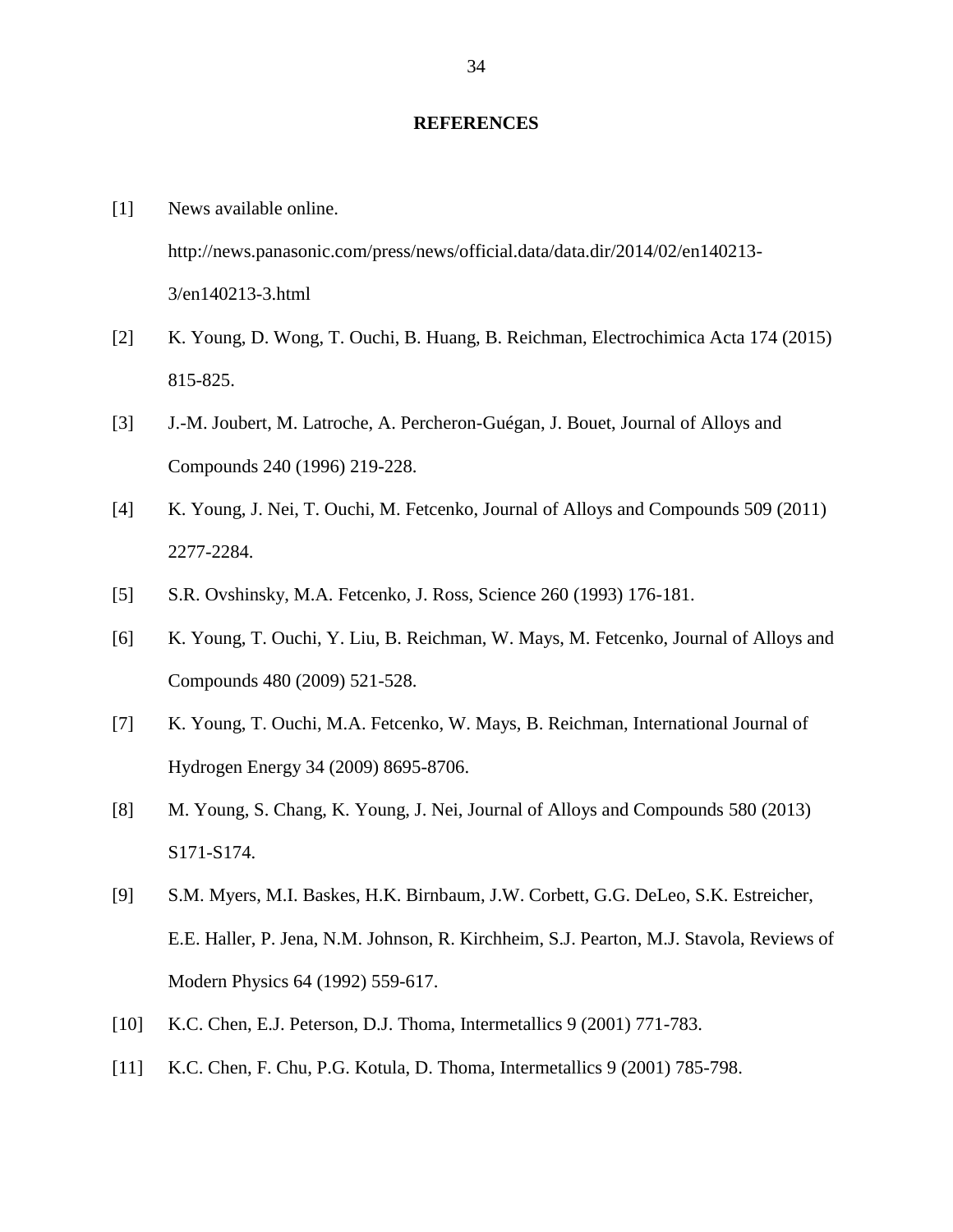- <span id="page-43-0"></span>[12] A. Züttel, Materials Today 6 (2003) 24-33.
- [13] K. Young, Stoichiometry in Inter-Metallic Compounds for Hydrogen Storage Applications, INTECH Open Access Publisher, 2012.
- <span id="page-43-13"></span>[14] F. Stein, M. Palm, G. Sauthoff, Intermetallics 12 (2004) 713-720.
- <span id="page-43-1"></span>[15] M. Kirkpatrick, J. Smith, W. Larsen, Acta Crystallographica 15 (1962) 894-903.
- <span id="page-43-11"></span>[16] J. Glimois, P. Forey, J. Feron, C. Becle, Journal of the Less-Common Metals 78 (1981) 45-50.
- <span id="page-43-12"></span>[17] J.-M. Joubert, R. Cerný, K. Yvon, M. Latroche, A. Percheron-Guégan, Acta Crystallographica Section C: Crystal Structure Communications 53 (1997) 1536-1538.
- <span id="page-43-3"></span>[18] P. Nash, C.S. Jayanth, Bulletin of Alloy Phase Diagrams 5 (1984) 144-148.
- <span id="page-43-4"></span>[19] H. Takeshita, S. Kondo, H. Miyamura, N. Takeichi, N. Kuriyama, T. Oishi, Journal of Alloys and Compounds 376 (2004) 268-274.
- <span id="page-43-5"></span>[20] H. Okamoto, Journal of Phase Equilibria and Diffusion 28 (2007) 409-409.
- <span id="page-43-2"></span>[21] J. Mayer, C. Elsasser, M. Fahnle, Physica Status Solidi B-Basic Research 191 (1995) 283-298.
- <span id="page-43-10"></span>[22] J. Mayer, M. Fahnle, Acta Materialia 45 (1997) 2207-2211.
- <span id="page-43-14"></span>[23] J. Zhu, L. Pike, C. Liu, P. Liaw, Acta Materialia 47 (1999) 2003-2018.
- <span id="page-43-15"></span>[24] J. Zhu, C. Liu, Acta Materialia 48 (2000) 2339-2347.
- <span id="page-43-6"></span>[25] J.W. Christian, The Theory of Transformations in Metals and Alloys, Newnes, 2002.
- <span id="page-43-7"></span>[26] I. Kovács, H. El Sayed, Journal of Materials Science 11 (1976) 529-559.
- <span id="page-43-8"></span>[27] T. Yamamoto, H. Inui, M. Yamaguchi, Intermetallics 9 (2001) 987-991.
- <span id="page-43-9"></span>[28] P. Notten, R. Einerhand, J. Daams, Journal of alloys and compounds 210 (1994) 221-232.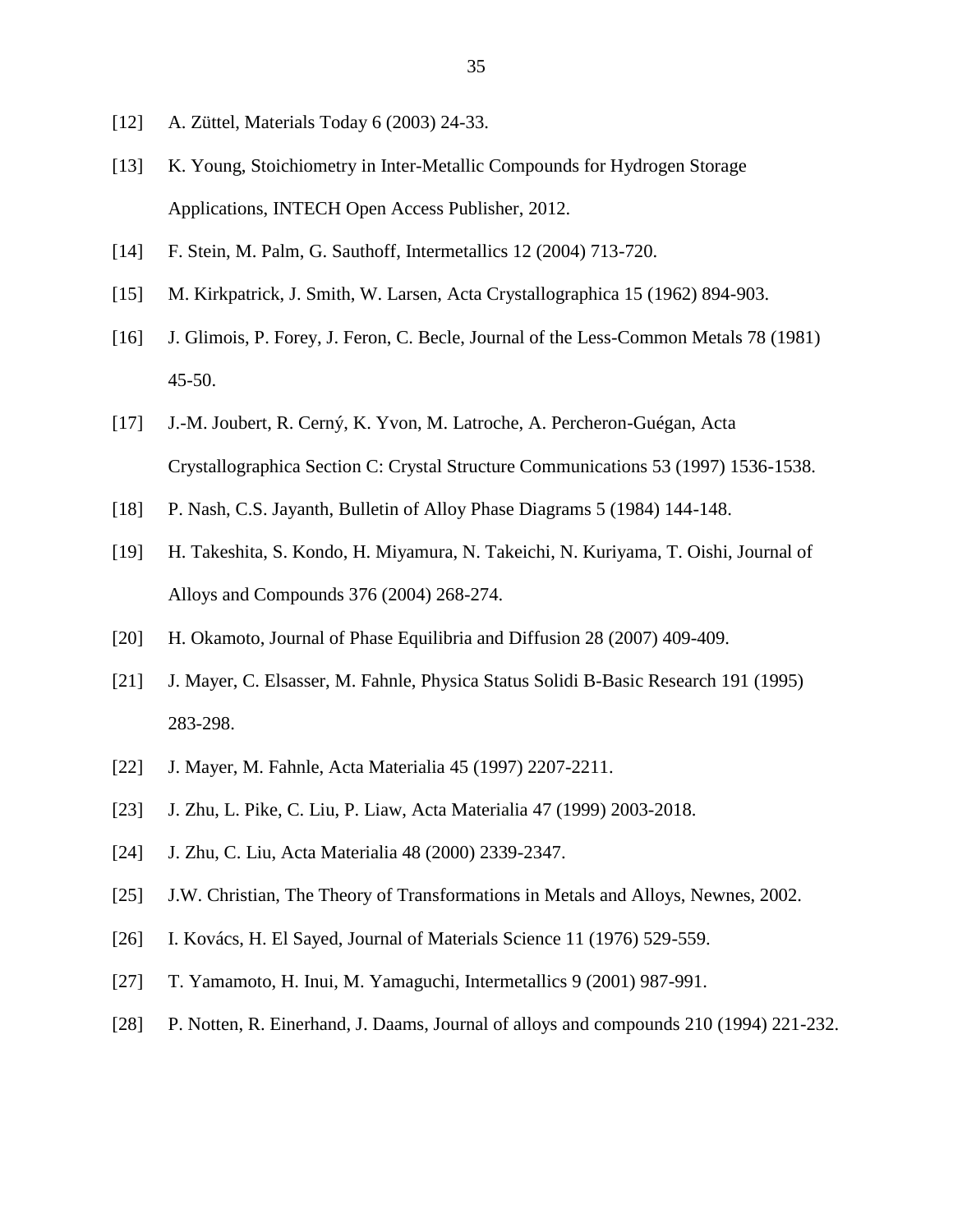- <span id="page-44-0"></span>[29] J. Bernardini, C. Lexcellent, L. Daróczi, D. Beke, Philosophical Magazine 83 (2003) 329- 338.
- <span id="page-44-1"></span>[30] R.M. Martin, Electronic structure: Basic Theory and Practical Methods, Cambridge University Press, 2004.
- <span id="page-44-2"></span>[31] F. Jensen, Introduction to Computational Chemistry, John Wiley & Sons, 2013.
- <span id="page-44-3"></span>[32] M. Born, R. Oppenheimer, Annalen der Physik 389 (1927) 457-484.
- <span id="page-44-4"></span>[33] P. Hohenberg, W. Kohn, Physical Review 136 (1964) B864.
- <span id="page-44-5"></span>[34] W. Kohn, L.J. Sham, Physical Review 140 (1965) A1133.
- <span id="page-44-6"></span>[35] P.H.T. Philipsen, E.J. Baerends, Physical Review B 54 (1996) 5326-5333.
- <span id="page-44-7"></span>[36] A.D. Becke, Physical Review A 38 (1988) 3098.
- <span id="page-44-8"></span>[37] J.P. Perdew, Y. Wang, Physical Review B 33 (1986) 8800-8802.
- <span id="page-44-9"></span>[38] J.P. Perdew, Electronic Structure of Solids' 91, Akademie Verlag, Berlin, 1991.
- <span id="page-44-10"></span>[39] J.P. Perdew, K. Burke, M. Ernzerhof, Physical Review Letters 77 (1996) 3865-3868.
- <span id="page-44-11"></span>[40] M. Rasamny, M. Weinert, G.W. Fernando, R.E. Watson, Physical Review B 64 (2001) 8.
- <span id="page-44-12"></span>[41] V. Schott, M. Fahnle, Physica Status Solidi B-Basic Research 204 (1997) 617-624.
- <span id="page-44-13"></span>[42] C.L. Fu, Y.Y. Ye, M.H. Yoo, K.M. Ho, Physical Review B 48 (1993) 6712-6715.
- [43] B. Meyer, M. Fahnle, Physical Review B 59 (1999) 6072-6082.
- [44] R. Krachler, H. Ipser, Physical Review B 70 (2004).
- [45] J.M. Lu, Q.M. Hu, L. Wang, Y.J. Li, D.S. Xu, R. Yang, Physical Review B 75 (2007).
- <span id="page-44-14"></span>[46] H.T. Takeshita, N. Fujiwara, T. Oishi, D. Noréus, N. Takeichi, N. Kuriyama, Journal of Alloys and Compounds 360 (2003) 250-255.
- <span id="page-44-15"></span>[47] K. Momma, F. Izumi, Journal of Applied Crystallography 44 (2011) 1272-1276.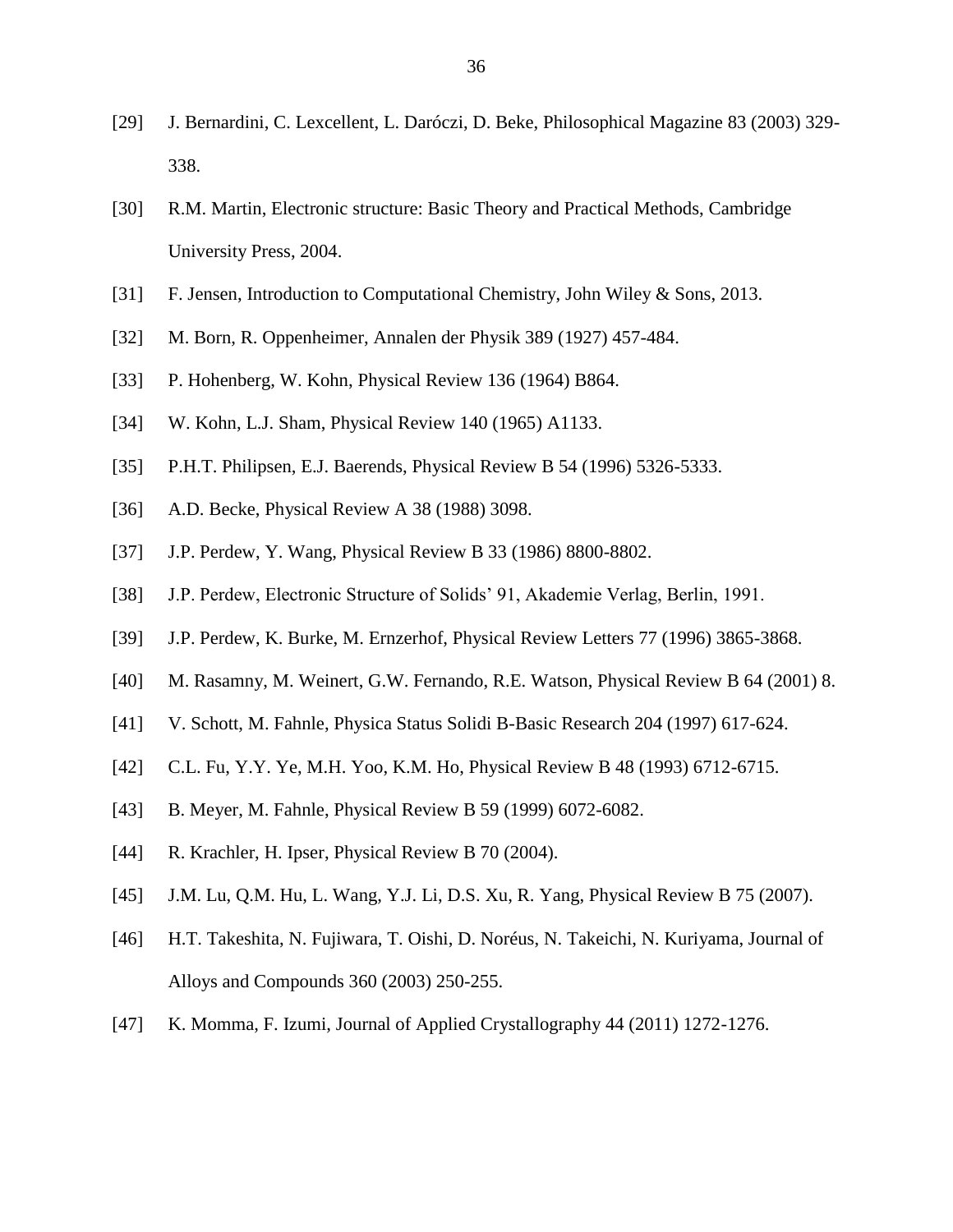- <span id="page-45-0"></span>[48] F. Eshelman, J. Smith, Acta Crystallographica Section B: Structural Crystallography and Crystal Chemistry 28 (1972) 1594-1600.
- <span id="page-45-1"></span>[49] P. Giannozzi, S. Baroni, N. Bonini, M. Calandra, R. Car, C. Cavazzoni, D. Ceresoli, G.L. Chiarotti, M. Cococcioni, I. Dabo, Journal of Physics: Condensed Matter 21 (2009) 395- 502.
- <span id="page-45-2"></span>[50] K.F. Garrity, J.W. Bennett, K.M. Rabe, D. Vanderbilt, Computational Materials Science 81 (2014) 446-452.
- <span id="page-45-3"></span>[51] M. Methfessel, A.T. Paxton, Physical Review B 40 (1989) 3616-3621.
- <span id="page-45-4"></span>[52] H.J. Monkhorst, J.D. Pack, Physical Review B 13 (1976) 5188-5192.
- <span id="page-45-5"></span>[53] J. Joubert, M. Latroche, A. Percheron-Guégan, Journal of Alloys and Compounds 231 (1995) 494-497.
- <span id="page-45-6"></span>[54] W.A. Counts, C. Wolverton, R. Gibala, Acta Materialia 58 (2010) 4730-4741.
- <span id="page-45-7"></span>[55] D. Wong, K. Young, J. Nei, L. Wang, K. Ng, Journal of Alloys and Compounds 647 (2015) 507-518.
- <span id="page-45-8"></span>[56] H. Nakano, S. Wakao, Journal of Alloys and Compounds 231 (1995) 587-593.
- <span id="page-45-9"></span>[57] Y. Osumi, Suiso Kyuzou Goukin, new ed., AGNE Gijutsu Center, Tokyo, Japan, 1999, p.218.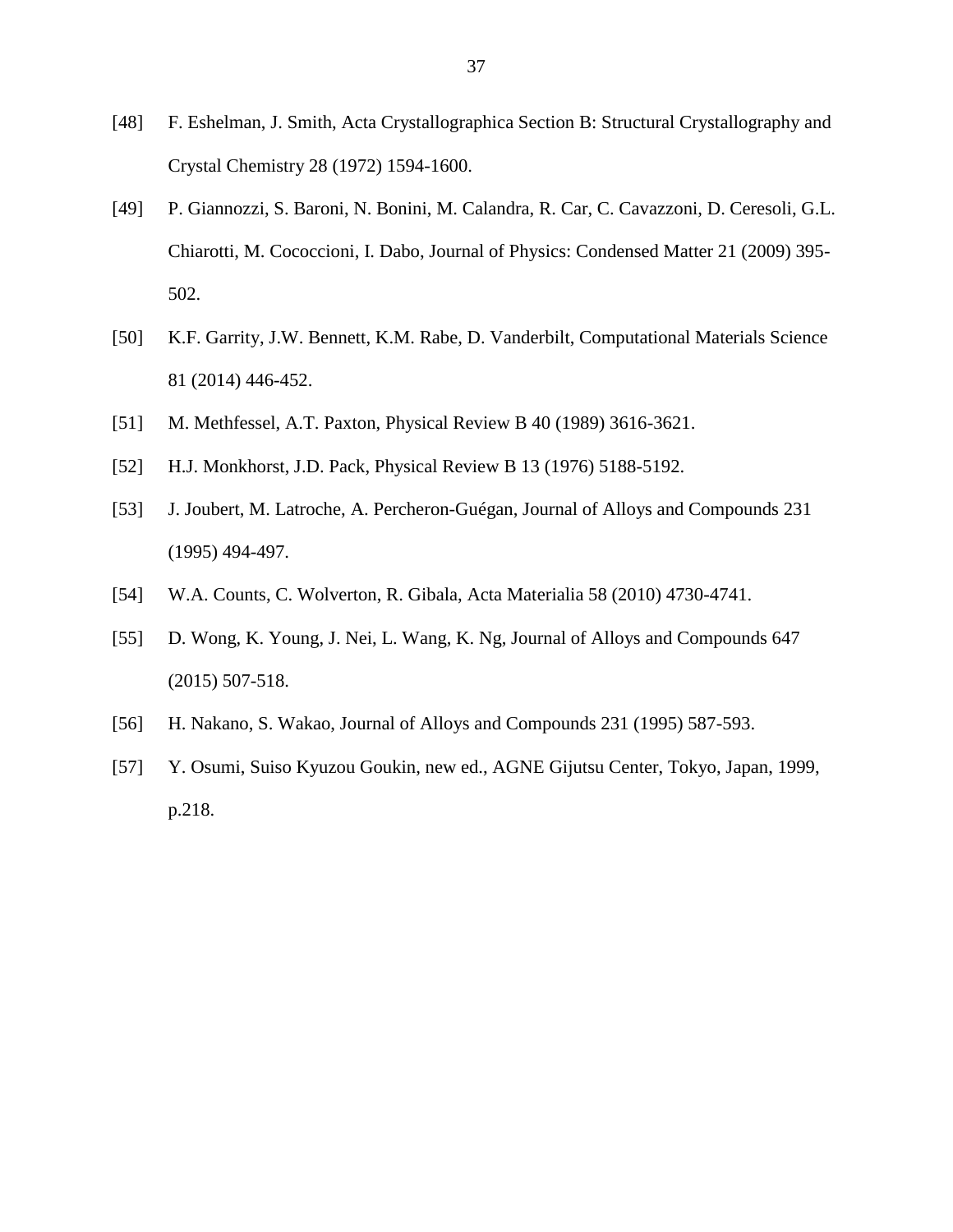#### **ABSTRACT**

### <span id="page-46-0"></span>**FIRST-PRINCIPLES POINT DEFECT MODELS IN Zr7Ni<sup>10</sup> AND Zr2Ni<sup>7</sup> BINARY INTERMETALLIC COMPOUNDS AND THEIR IMPLICATIONS IN NICKEL-METAL HYDRIDE BATTERIES**

by

#### **DIANA F. WONG**

#### **August 2015**

**Advisor:** Dr. K.Y. Simon Ng

**Major:** Chemical Engineering

#### **Degree:** Master of Science

Zr-Ni-based alloys as nickel-metal hydride battery anode materials offer low-cost, flexible and tunable battery performance.  $Zr_7Ni_{10}$  is an important secondary phase found in multi-phased AB<sup>2</sup> Laves-phase-based metal hydride alloys, and the synergetic effect between the Zr-Ni and the Laves phases allows access to the high hydrogen storage of the Zr-Ni phases despite the lower absorption/desorption kinetics.  $Zr_7Ni_{10}$  displays a small solubility window for Zr-rich compositions, while  $Zr_2Ni_7$ , with no solubility window, shows poor capacity with good kinetics. Stability of point defects within the crystal structure allows  $Zr_7Ni_{10}$  to maintain the same structure at off-stoichiometric compositions, thus it is theorized that defects may play a role in the difference between the electrochemical behaviors in  $Zr_7Ni_{10}$  and  $Zr_2Ni_7$ . Defect models in  $Zr_7Ni_{10}$  and  $Zr_2Ni_7$  compounds computed using a combination of density functional theory and statistical mechanics offer a starting point for understanding the possible roles that point defects have on the performance of Zr-Ni based active negative electrode materials in Ni/MH batteries. Theoretical vacancy and anti-site defect formation energies are calculated and reported for Zrrich, Ni-rich, and stoichiometric compounds of  $Zr_7Ni_{10}$  and  $Zr_2Ni_7$ , and the implications of the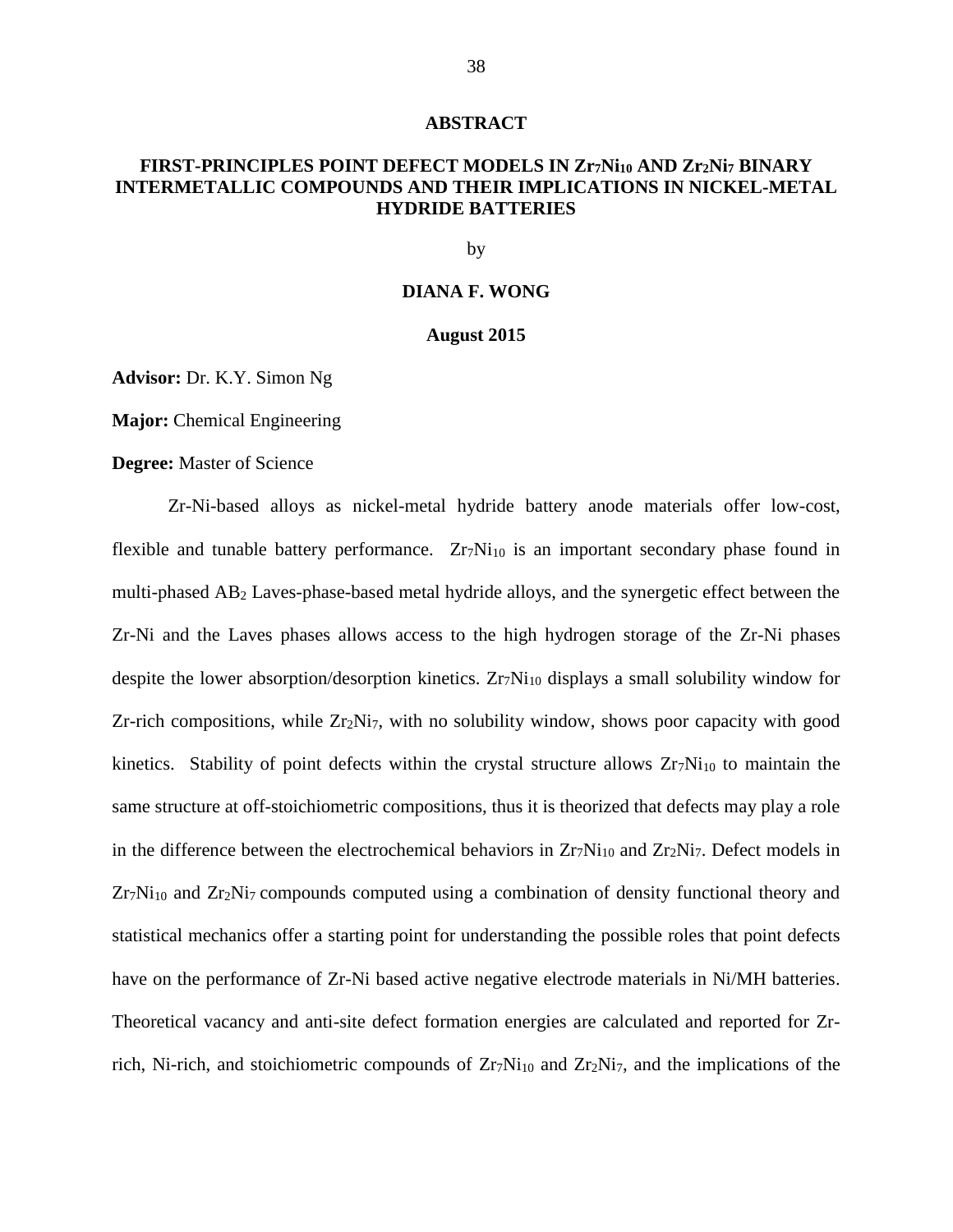defect models on nickel-metal hydride negative electrode active material design and performance are discussed.